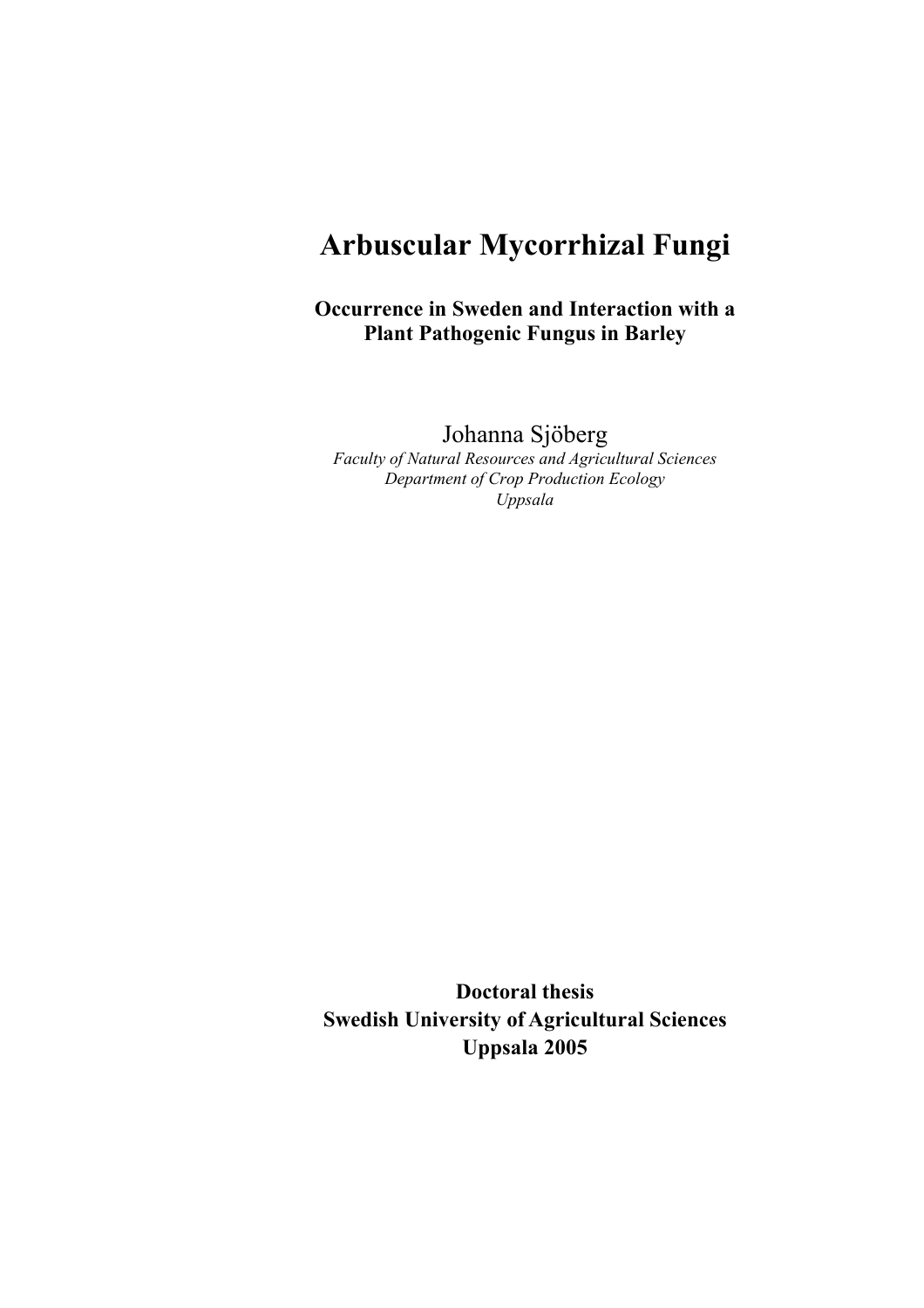# **Acta Universitatis Agriculturae Sueciae**  2005: 33

Cover photos of a barley field at the SLU research station at Offer, a barley root and a hyphae of *Glomus intraradices*, a barley plant in Switzerland with spot blotch and a spore of *Gigaspora margarita*. All photos are taken by Johanna Sjöberg (except the spot blotch which is taken by Sara Elfstrand).

ISSN 1652-6880 ISBN 91-576-7032-3 © 2005 Johanna Sjöberg, Uppsala Tryck: SLU Service/Repro, Uppsala 2005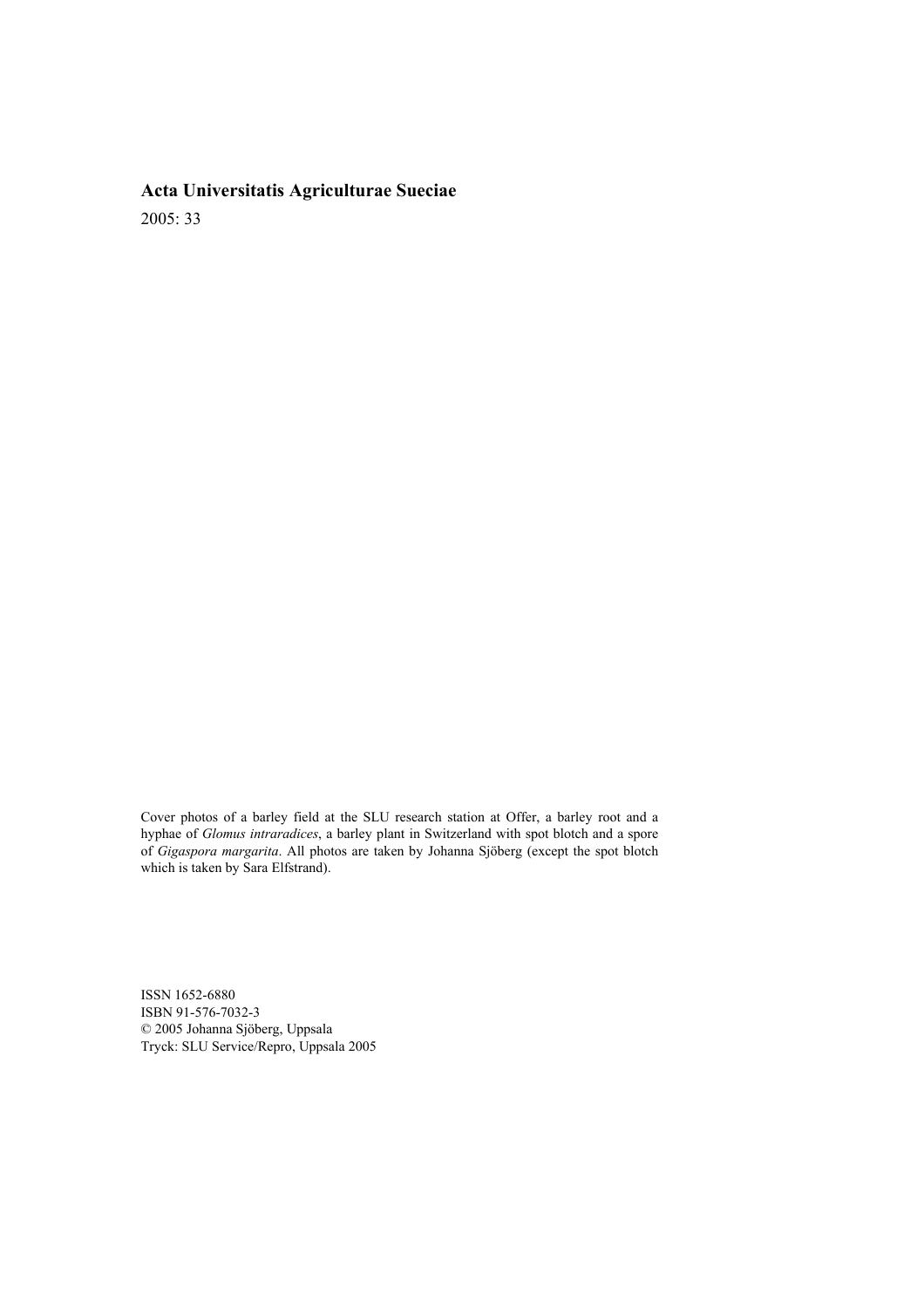**To my parents** 

**Marianne & Nils-Gunnar Sjöberg** 

*Med goda idéer är det som med svamp; där man hittar en finns det oftast flera Okänd* 

*Om du tänker för länge på nästa steg, kommer du tillbringa livet på ett ben Kinesiskt ordspråk*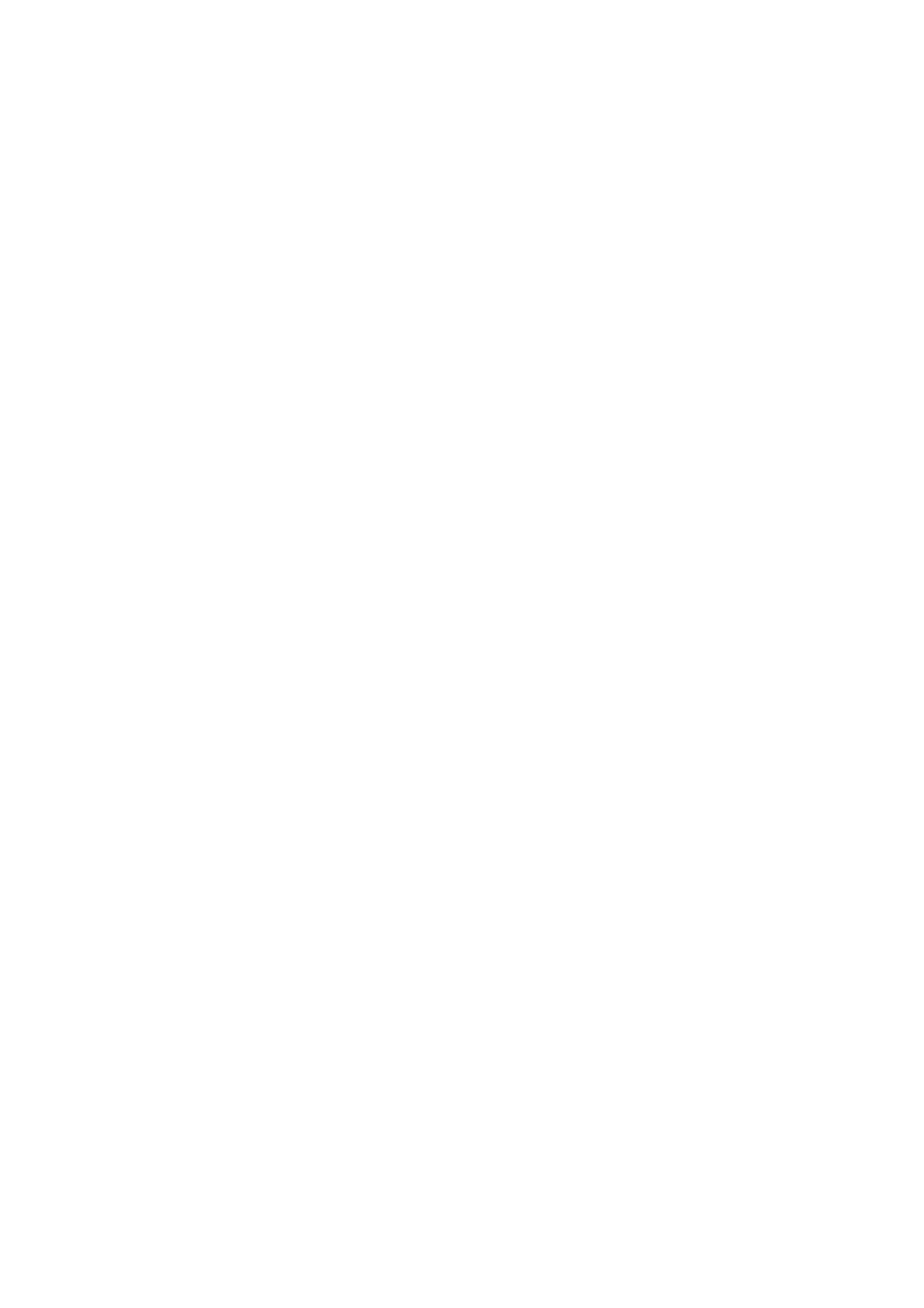# **Abstract**

Sjöberg, J. 2005. Arbuscular mycorrhizal fungi – Occurrence in Sweden and Interaction with a Plant Pathogenic Fungus in Barley. Doctoral dissertation. ISBN 91-576-7032-3, ISSN 1652-6880.

The potential disease suppressiveness of arbuscular mycorrhizal (AM) fungi of various origins on *Bipolaris sorokiniana* in barley has been investigated. Firstly, a survey considering the occurrence of AM fungi in arable fields in Sweden were conducted with the aim to exploit site specific genetic resources in relation to disease suppressiveness. Arbuscular mycorrhizal fungi were present at all 45 sampling sites surveyed all over Sweden at densities ranging from 3 up to 44 spores per gram air dried soil. The highest spore density was found in a semi-natural grassland and the lowest were found in a cereal monoculture. The AM fungi were then multiplied in trap cultures in the greenhouse with the aim to use these for studying potential disease suppressiveness. Thus, the effects of the AM fungi trap cultures on the transmission of seed-borne *B. sorokiniana* in barley were investigated, using the trap culture inocula, but also including inocula consisting on spore mixtures. The arbuscular mycorrhizal fungi were able to suppress the transmission of *B. sorokiniana* in aerial parts of barley plants. The degree of suppression varied with the origin of the AM fungal trap cultures. The trap culture inoculum with the highest suppression of the *B. sorokiniana* transmission originated from an organically managed barley field with undersown ley. The two spore-inocula with the best suppression of the pathogen originated from fields with winter wheat and spring barley, respectively.

Eventually, an *in vitro* method was developed for studying the effect of AM fungal colonisation of roots on the development of foliar diseases and the reaction of the actual host plant of the disease causing organism. Using the developed method, it was indicated that AM fungal colonisation of barley plant suppressed the development of leaf necroses due to *B. sorokiniana*. Further *in vitro* studies on the interaction between *B. sorokiniana* and arbuscular mycorrhizal fungi showed that *B. sorokiniana* decrease the germination of the AM fungal spores. In conclusion, AM fungi suppress the development of *B. sorokiniana* in barley. My data suggest that for biocontrol of *B. sorokiniana* AM fungi should be considered.

Key words: Biocontrol, *Bipolaris sorokiniana*, Glomeromycota, Common root rot, Spot blotch

Author´s address: Johanna Sjöberg, Department of Crop Production Ecology, SLU, Box 7043, SE-750 07 Uppsala, Sweden. E-mail address: Johanna.Sjoberg@evp.slu.se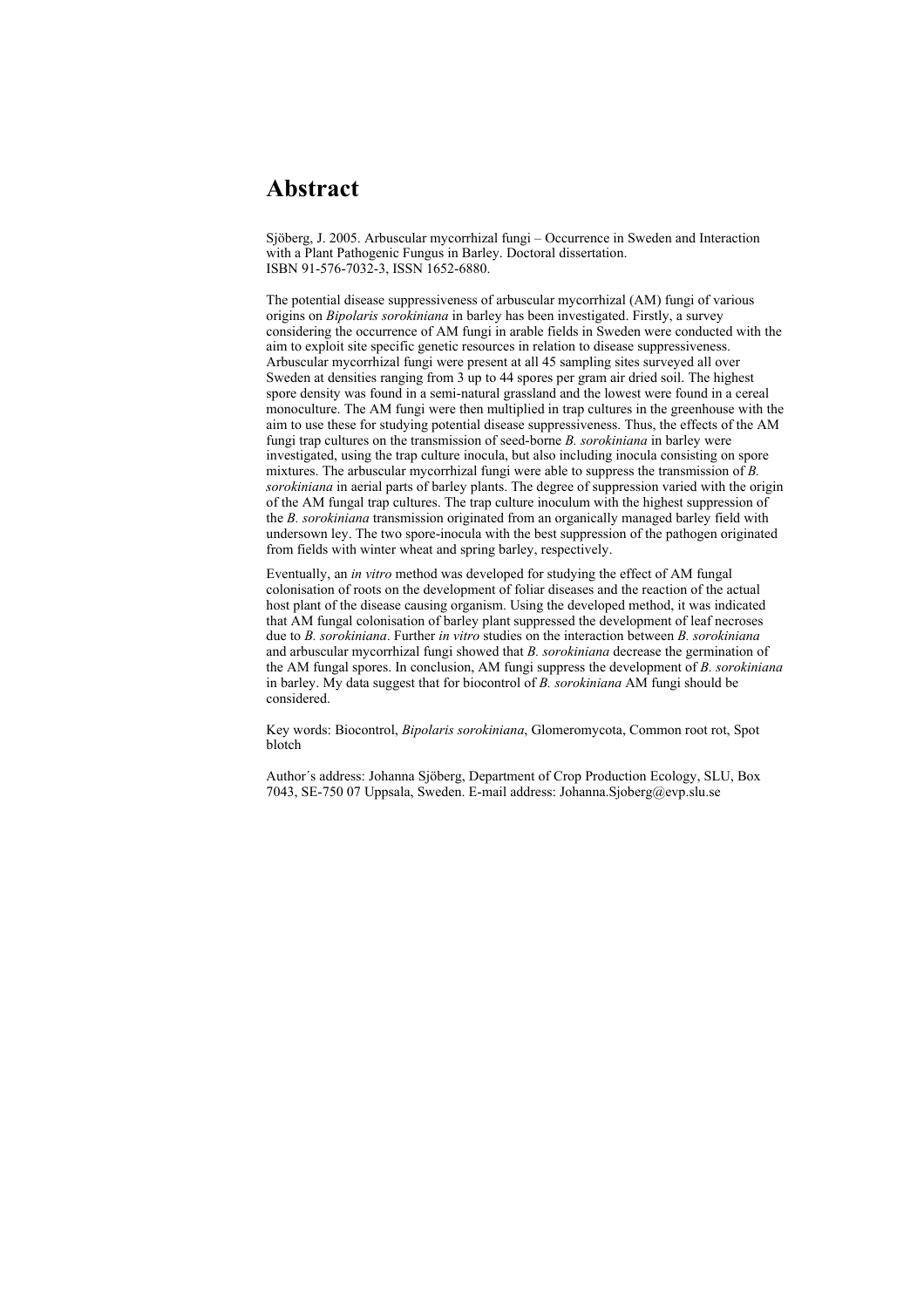# **Svensk sammanfattning**

Bipolaris är en växtsjukdomsframkallande svamp som under svenska förhållanden i första hand angriper korn. Svampen sprids främst via utsäde, men det kan även finnas smitta i jord eller luft. Svenska försök har visat skördeförluster på närmare ett halvt ton per hektar. Syftet med mitt doktorandprojekt var att ta reda på om arbuskulär mykorrhizasvamp kan minska angrepp av bipolaris i korn. Arbuskulär mykorrhizasvamp är en svamp som enbart kan leva genom att samverka med växtrötter. Svampen får energi genom växtens fotosyntes och i gengäld hjälper svampen växten att ta upp näring. Svampen har fått sitt namn genom en speciell struktur som kallas "arbuskler". Arbusklerna är förgrenade hyfer i rötternas celler där näringsutbytet sker. Till att börja med inventerades arbuskulär mykorrhizasvamp i svensk åker- och ängsmark, därefter studerades effekten av arbuskulär mykorrhizasvamp från olika fält på utsädesburen bipolaris och sist gjordes en studie för att ta reda på om de båda svamparna har någon direkt inverkar på varandra. Arbuskulär mykorrhizasvamp fanns i samtliga 45 fält där jordprov togs, från Skåne i söder till Norrbotten i norr. Det visar att arbuskulär mykorrhiza har en stor utbredning i svensk jordbruksmark. Växthusstudier visade att arbuskulär mykorrhizasvamp hämmar bipolaris utveckling från utsädessmittan till blad och strån. Mykorrhizasvampar från olika fält var olika effektiv beträffande hämning av bipolaris. Mykorrhizasvampen hämmade bipolaris, trots att det var låg kolonisering av mykorrhizasvampen i rötterna. Det kan tyda på att bipolaris i sin tur hämmar mykorrhizasvampen. I laboratoriestudier visade det sig att bipolaris hämmar groning av den arbuskulär mykorrhizasvampens sporer. Extrakt från mykorrhizasvampen hade däremot ingen inverkan på groning av bipolariskonidier. Dessutom utvecklades en metod för att under sterila former kunna studera effekten av mykorrhizakolonisering av kornrötter på olika sjukdomar på bladen. Med denna metod kunde det påvisas att kolonisering av arbuskulär mykorrhizasvamp hämmade utvecklingen av bipolarisfläckar på bladen. För biologisk bekämpning av bipolaris i korn är det förmodligen möjligt att påverka brukningsmetoderna för att främja groning och aktivitet av de mykorrhizasvampar som har störst förmåga att hämma patogenen.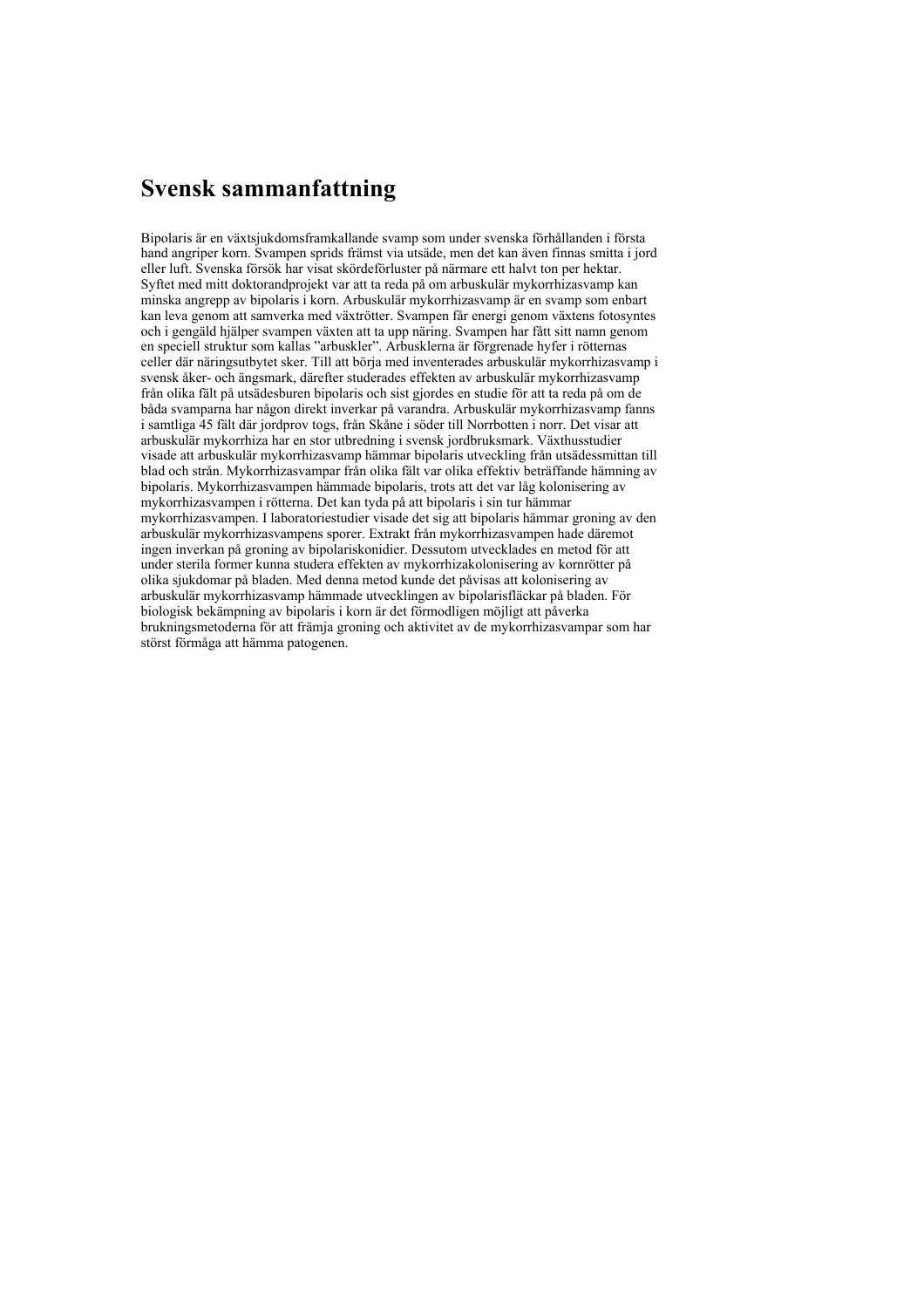# **Contents**

| <b>Objectives</b>                                 | 9  |
|---------------------------------------------------|----|
| <b>Introduction</b>                               | 9  |
| Arbuscular mycorrhizal fungi                      | 10 |
| Taxonomy                                          | 10 |
| Occurrence                                        | 11 |
| Colonisation                                      | 12 |
| Benefits for the AM symbionts                     | 13 |
| Agricultural impact on AM fungi                   | 14 |
| Plant and AM fungal diversity                     | 15 |
| Bipolaris sorokiniana                             | 16 |
| Taxonomy                                          | 16 |
| Diseases and dispersal                            | 16 |
| Control measures                                  | 18 |
| AM fungi in disease control                       | 20 |
| Mode of actions in biocontrol with bearing to     |    |
| B. sorokiniana and AM fungi                       | 20 |
| <b>Material and methods</b>                       | 22 |
| Indigenous AM fungal spores                       | 22 |
| Greenhouse experiments                            | 23 |
| <i>In vitro</i> studies                           | 24 |
| <b>Results and Discussion</b>                     | 26 |
| AM fungi occurrence                               | 26 |
| Diversity and symbiotic effectiveness             | 27 |
| AM fungi suppressiveness of <i>B. sorokiniana</i> | 28 |
| Competition                                       | 32 |
| <b>Conclusions</b>                                | 34 |
| <b>Abbreviations</b>                              | 35 |
| <b>Glossary of useful terms</b>                   | 35 |
| <b>References</b>                                 | 37 |
|                                                   | 52 |
| <b>Acknowledgements</b>                           |    |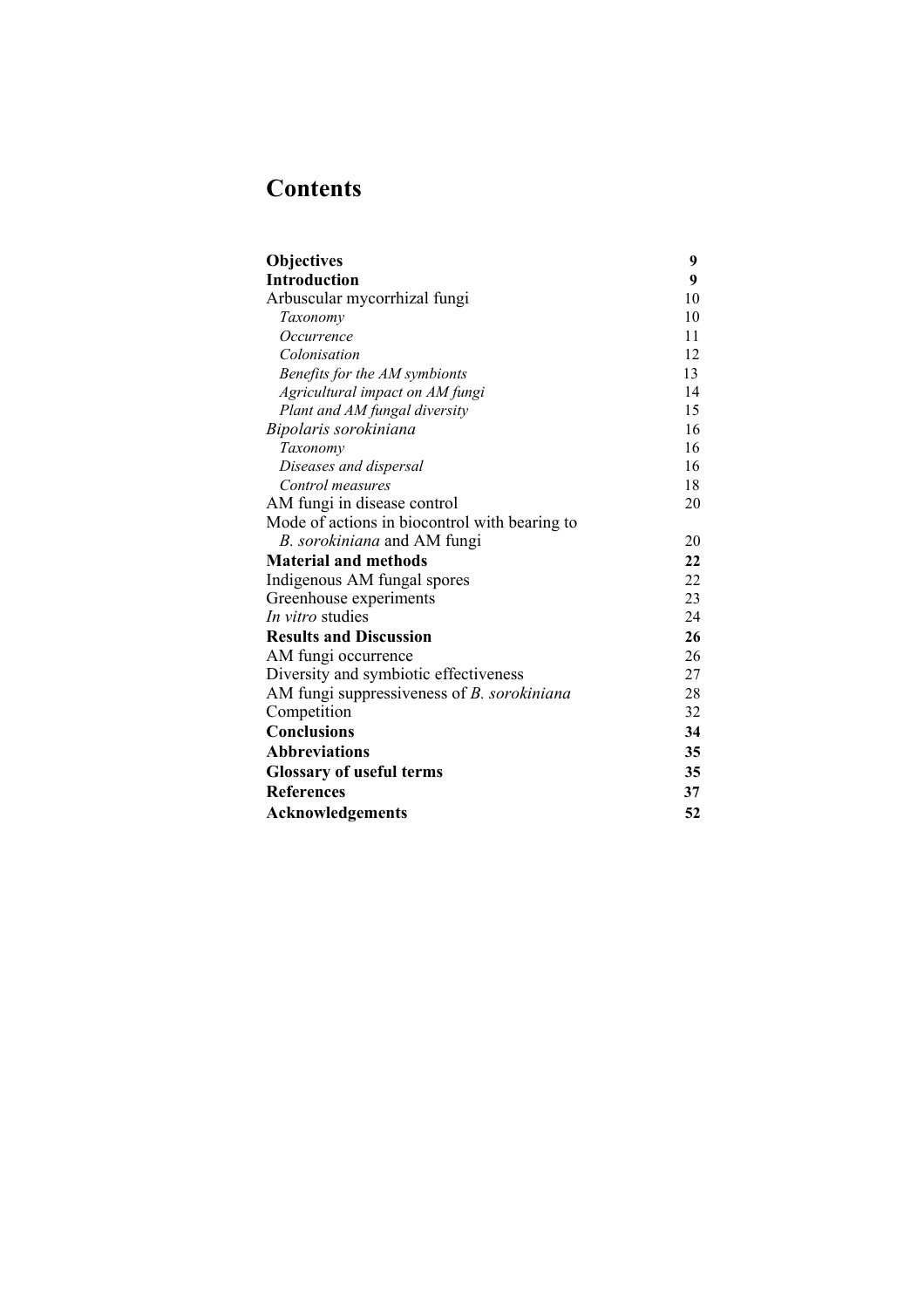# **Appendix**

## **Paper I-III**

The thesis is based on the following papers;

- **I.** Sjöberg J., Persson P., Mårtensson A., Mattsson L., Adholeya A. & Alström S. 2004. Occurrence of Glomeromycota spores and some arbuscular mycorrhiza fungal species in arable fields in Sweden. *Acta Agriculturae Scandinavica, Section B, Soil and Plant Science 54*, 202-212.
- **II:** Sjöberg J., Mårtensson A. & Persson P. Development of seed-borne *Bipolaris sorokiniana* in barley in the presence of field populations of arbuscular mycorrhizal fungi. European Journal of Plant Pathology (Accepted after minor revision).
- **III.** Sjöberg J. The plant pathogenic fungus *Bipolaris sorokiniana* inhibits arbuscular mycorrhizal fungi which in turn suppress disease development in barley. Mycorrhiza (Submitted).

Paper I is reprinted by permission of the publisher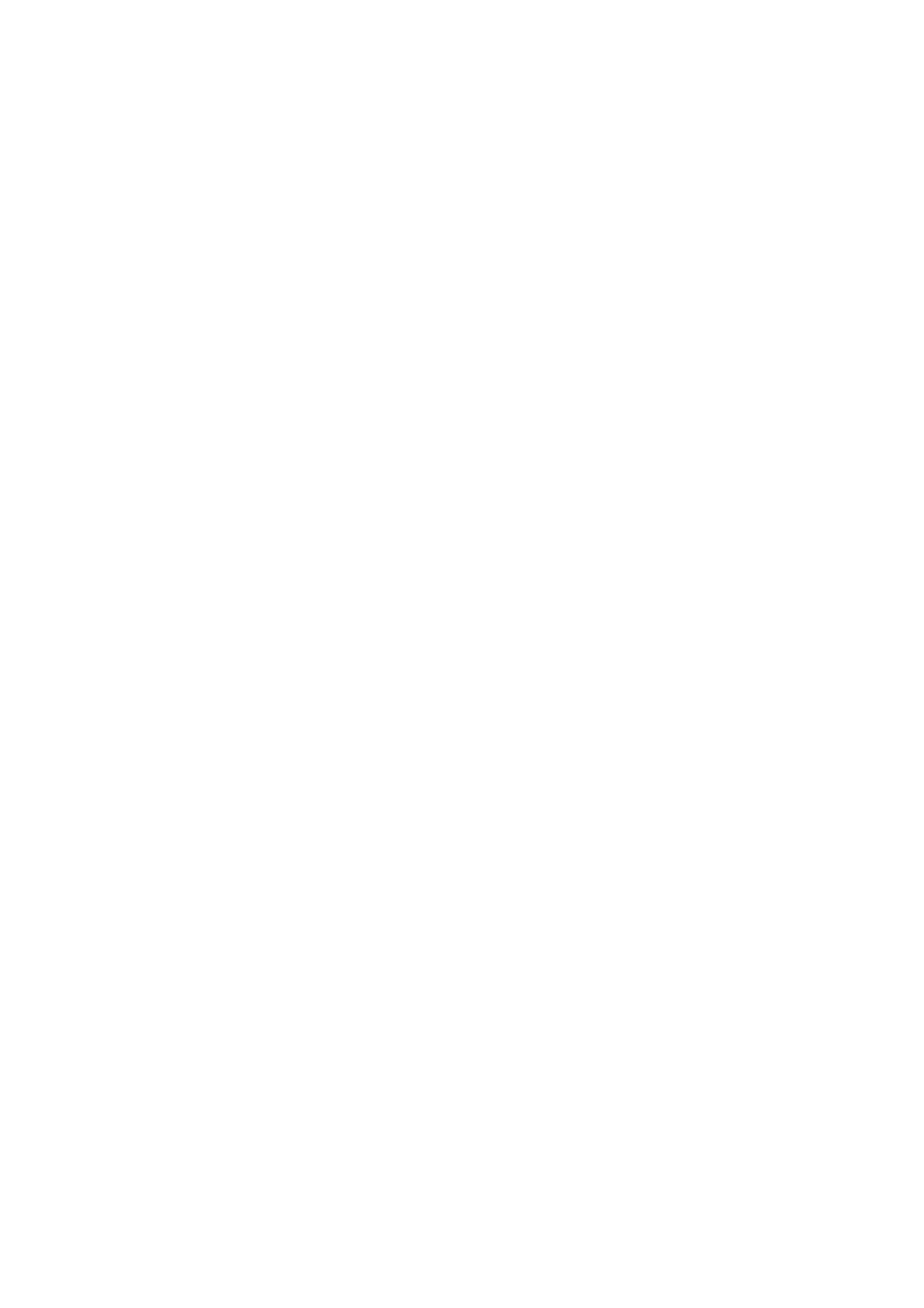# **Objectives**

In this thesis I have studied the occurrence of arbuscular mycorrhizal (AM) fungi in arable fields in Sweden, the influence of AM fungi from different origin on *Bipolaris sorokiniana* infested barley plants and the mechanisms involved in the interactions. The hypothesis was that the AM fungi can inhibit the transmission of *B. sorokiniana* in barley and that these characters differ with the origin of the AM fungi. A second hypothesis was that the AM fungi and *B. sorokiniana* affect the germination or hyphal growth of each other in the preinfectious stage in the soil. To test the hypotheses field and laboratory studies have been conducted at different scales; from the field level occurrence of AM fungi in a country to the micro scale of individual fungal hyphae growing on nutrient medium in the laboratory. A series of studies were conducted with the aims to:

- investigate the occurrence and diversity of arbuscular mycorrhizal fungi in arable fields in Sweden (Paper I),
- investigate the influence of AM fungi from different fields on the transmission of seed-borne *B. sorokiniana* in barley (Paper II),
- study the mechanisms involved in the interactions between *B. sorokiniana*, AM fungi and barley plants (Paper III).

# **Introduction**

Plants are, by definition, the only higher organisms that can convert the energy of sunlight into stored, usable chemical energy. The farmers are a link through which this energy becomes food to domestic animals and humans. However, not only humans take advantages of this life necessity, but also fungi around the plant roots, among those both harmful- and beneficial organisms, influencing the quality and yield of the crop. The former includes the widespread plant pathogenic fungus *Bipolaris sorokiniana* that can cause disease in grasses including cereals but occasionally also other taxonomic groups (Wildermuth and MacNamara, 1987). *Bipolaris sorokiniana* is an important pathogen of barley in the cool climate of North-Western Europe (Jørgensen, 1974; Whittle, 1977; Kurppa, 1984). Only in Scandinavia barley (*Hordeum vulgare* L.) is cultivated on an area of nearly two million hectare (Statistics Sweden, 2004), mostly spring barley. There has been increasing demand for non-chemical methods of plant disease control, both from consumers and farmers. Extensive uses of pesticides pose a risk for pollution of the environment and the food, with sometimes well-known, sometimes poorly known consequences. The development of plant pathogen resistance to commonly used chemical compounds is another risk factor. An additional threat is that fungicides may reduce plant beneficial organisms. Beside the need of decreasing the use of synthetical chemicals, there is also a need for organic farmers to achieve tools for restricting the negative consequences of the pathogens.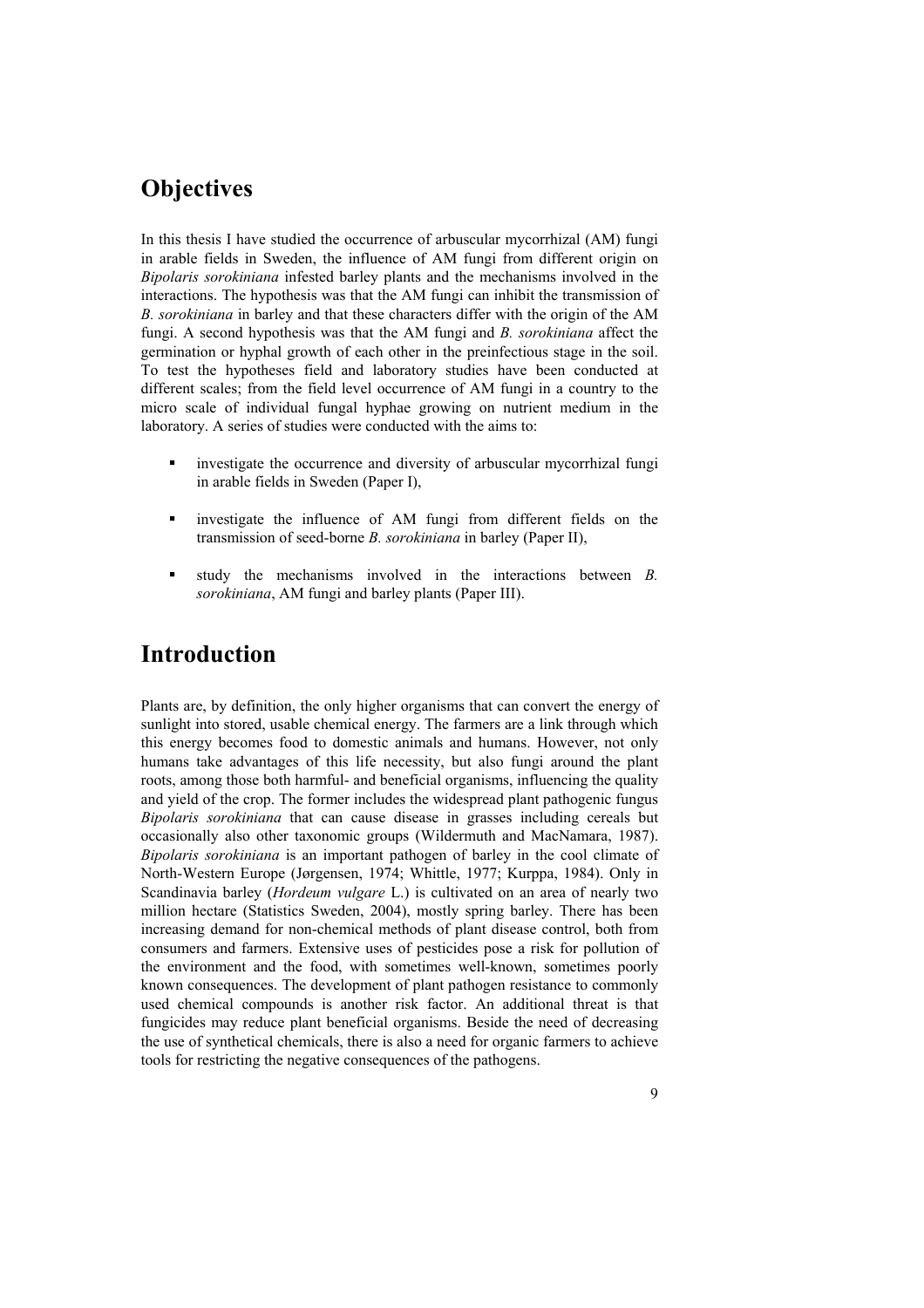A few studies have indicated the possibility of arbuscular mycorrhizal (AM) fungi to suppress *B. sorokiniana* in the roots (Dehn and Dehne, 1986; Thompson and Wildermuth, 1989). The use of AM fungi, either by adding them into the field or by favouring the already existing, could therefore be an interesting alternative or complement to restrict the pathogen.

### **Arbuscular Mycorrhizal Fungi**

#### *Taxonomy*

The first report that root fungi may be beneficial to plants was observed on Indian pipe (Kamienski, 1881). Frank (1885) named the symbiosis between fungi and roots "Mykorrhizen", from the Greek meaning "fungus root". Amongst the mycorrhizal associations, the AM association is the most common one. Arbuscular mycorrhizal fungi belong to the fungal phylum Glomeromycota (Schüßler et al., 2001). The Glomeromycota is divided into four orders, eight families and ten genera. The genera which include most of the described species are *Acaulospora*, *Gigaspora*, *Glomus* and *Scutellospora* (Schüßler, 2005). The AM fungi obtain their energy through an obligate symbiosis with vascular plants; the AM, although non-vascular plants also are reported to form the AM (Russell and Bulman, 2005). The AM fungi are named by their formation of highly branched intracellular fungal structures or "arbuscules" which are the site of phosphate exchange between fungus and plant. Vesicles, which contain lipids and are carbon storage structures, are formed commonly in most genera of Glomeromycota, although this will depend on environmental conditions (Smith and Read, 1997). Gianinazzi-Pearson (1996) pointed out that these obligatory biotrophs, the AM fungi, have a very broad host range, which makes them definitely different from the biotrophic fungal plant pathogens as well as other root symbionts.

Fossil records suggest that the AM symbiosis dates back to the Ordovician age, 460 million years ago (Redecker et al., 2000). These fossils indicate that Glomeromycota-like fungi may have played a critical role in facilitating the colonisation of land by plants. As AM fungi are obligate symbionts, they are not yet successfully cultured in the absence of plant root. The symbiosis is normally mutualistic and based on bi-directional nutrient transfer between the symbionts. However, the mycorrhizal association may vary along a symbiotic continuum from strong mutualism to antagonism (Carling and Brown, 1980; Modjo and Hendrix, 1986; Howeler et al., 1987; Johnson et al., 1997). More than 150 species are described within the phylum Glomeromycota on the basis of their spore development and morphology, although recent molecular analyses indicate that the definite number of AM taxa may be much higher (Daniell et al., 2001; Vandenkoornhuyse, et al., 2002). However, the biological knowledge is lacking for some of the described species and others are synonyms (Walker and Trappe, 1993; Walker and Vestberg, 1998). All members of the AM fungi are asexual and the vegetative mycelium and intraradical structures are aseptate and multinucleate. Most spores are between 50 and 500  $\mu$ m in diameter depending on the species.

Another type of mycorrhizal association is the ectomycorrhiza, in which the fungal hyphae form a mantle consisting of densely interwoven hyphae around the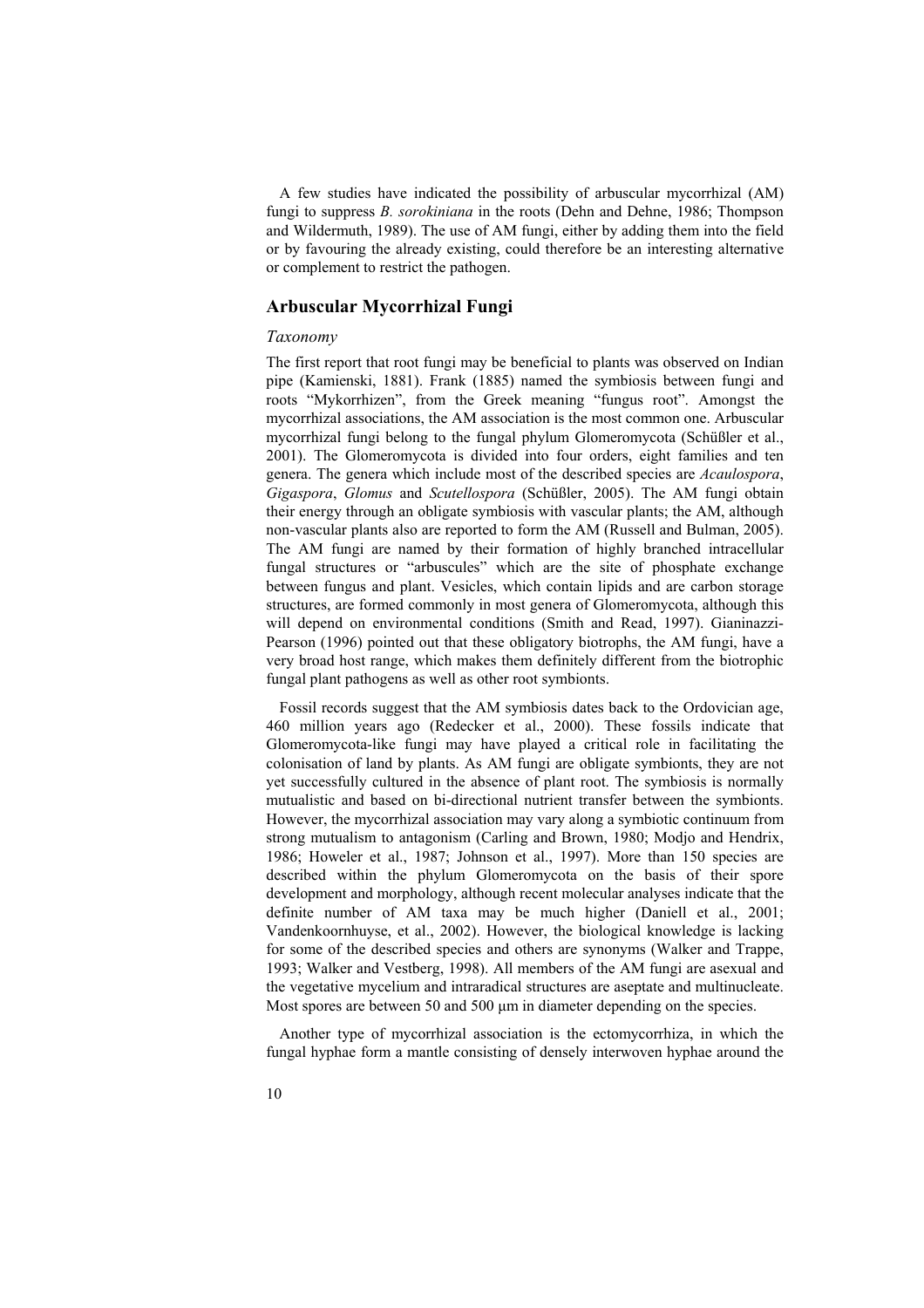root. From this mantle external hyphae grow into the surrounding soil. Hyphae also grow inside the root forming the Hartig net in the spaces between epidermal and cortex cells. In addition, to the arbuscular- and ectomycorrhiza, the mycorrhizal associations can be classified into four other types based on the type of fungus involved and the range of resulting structures produced by the rootfungus combination (Table 1; Harley, 1959; Harley and Smith, 1983; Smith and Read, 1997; Read, 1998).

Table 1. The diagnostic structural features of the six recognised types of mycorrhiza (after Read, 2002)

| Mycorrhiza<br>Category | Type        | Fungi                                             | Plant                                            | Defining<br>structures                                      |
|------------------------|-------------|---------------------------------------------------|--------------------------------------------------|-------------------------------------------------------------|
| Sheathing <sup>a</sup> | Arbutoid    | Ascomycetes<br>Basidiomycetes                     | Arctostáphylos<br><b>Arbutus</b><br>Pýrola       | Hartig net and<br>intracellular<br>penetration <sup>c</sup> |
|                        | Ecto        | Ascomycetes<br>Basidiomycetes                     | Coniferous<br>and<br>broadleaved<br>forest trees | Hartig net,<br>mantle.<br>external<br>mycelial<br>network   |
|                        | Monotropoid | <b>Basidiomycetes</b><br>(selected ecto fungi)    | Monotropáceae                                    | Fungal pegs                                                 |
| Endob                  | Arbuscular  | Glomeromycetes                                    | Most families                                    | Arbuscules<br>Hyphal coils                                  |
|                        | Ericoid     | Ascomycetes<br>Hymenoscýphus<br>Oidiodendron      | Ericáceae<br>Epacridáceae<br>Empetráceae         | Hyphal<br>complexes<br>in hair roots                        |
|                        | Orchid      | Basidiomycetes<br>Rhizoctonia<br>some ecto fungi) | Orchidáceae                                      | Peletons                                                    |

<sup>a</sup>the root surface is sheathed in a fungal mantle, <sup>b</sup> lacking a mantle but in which hyphae proliferate internally, <sup>c</sup> also seen in the subtype "ectendo".

#### *Occurrence*

Members of more then 80% of extant vascular plant families are capable of forming the AM. In addition, AM fungi are widely distributed on the earth. They are reported from all continents; Africa (Redhead, 1977), Antarctica (Cabello, et al., 1994), Asia (Al-Garni and Daft, 1990; Ganesan et al., 1991), Oceanien (Hall, 1977), North America (Walker et al., 1982; Dalpé and Aiken, 1998), South America (Siqueira et al., 1989; Aguilera et al., 1998; Vestberg, 1999; Caproni et al., 2003) as well as Europe (Land and Schönbeck, 1991; Blaszkowski, 1993; Vestberg, 1995; Jansa et al., 2002). Arbuscular mycorrhizal fungi colonisation of plants have been observed over a wide range of soil pH (Read et al., 1976), soil phosphate levels (Crush, 1975; Hayman et al., 1976; Jeffries et al., 1988) and salinity (Gerdemann, 1968). There are, however, marked differences considering distribution and abundance among species and strains of AM fungi in response to soil properties.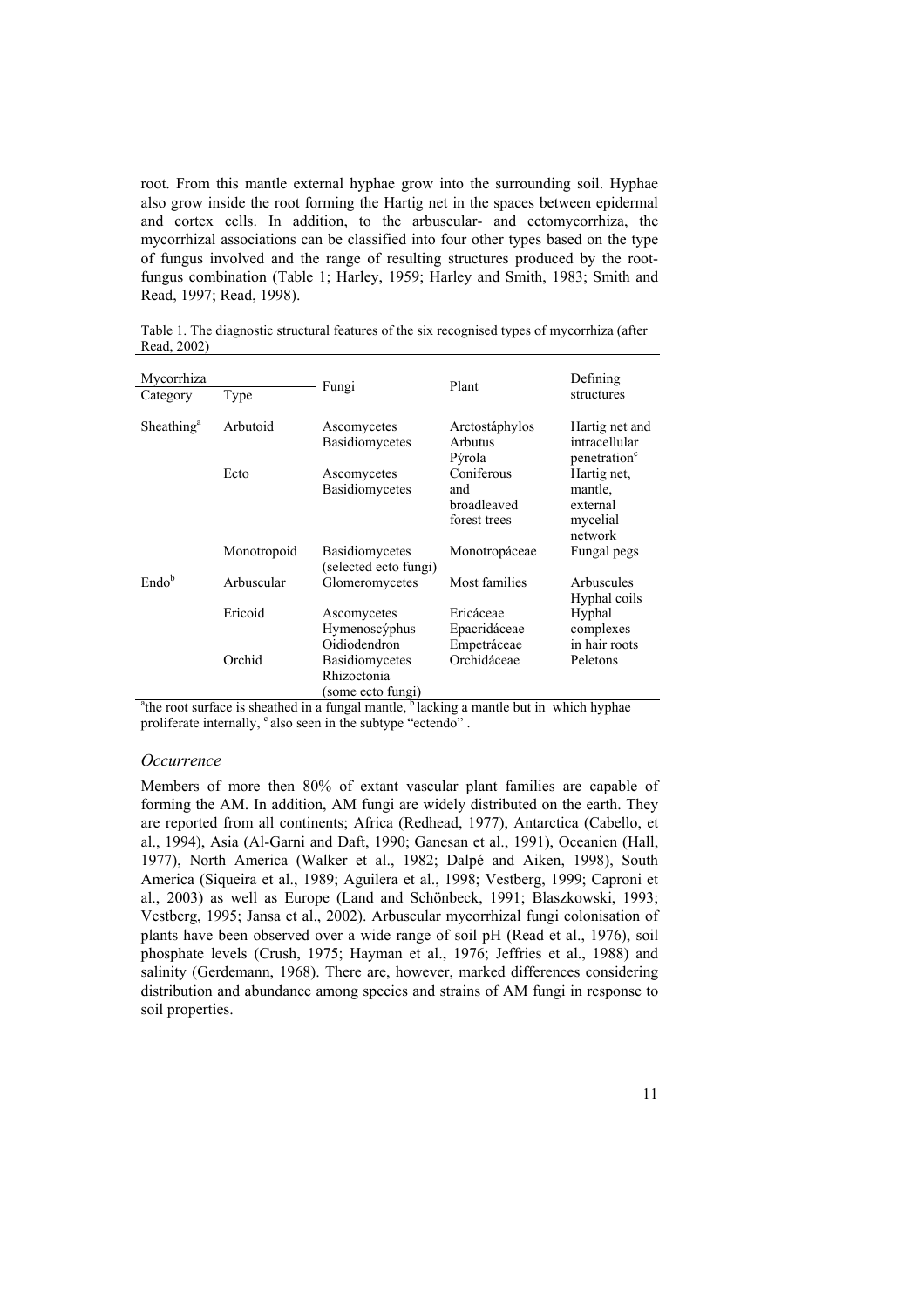### *Colonisation*

There are three important components of the mycorrhizal root system (Figure 1); the root itself, the intraradical mycelium (the fungi within the root) and the extraradical mycelium (the fungi within the soil). Colonisation of roots by AM fungi can arise from spores, infected root fragments and/or hyphae . The spores are formed on the extraradical hyphae, but some species also may form spores inside the roots. Soluble exudates or extracts from the roots of host species stimulate the



*Figure 1.* Simplified section of mycorrhizal root and external mycelium of arbuscular mycorrhizal fungi as seen on the microscope. The arrows point out the fungal structures.

growth and branching of mycelium growing from spores (Graham, 1982; Elias and Safir, 1987; Gianinazzi-Pearson et al., 1989), while the exudates from a nonhost had no effect (Gianinazzi-Pearson et al., 1989). The main hypha approaches a root often gives rise to a fan-shaped complex of lateral branches, which is thinner and may be septate, and colonisation of the root usually occur from these hyphae (Mosse and Hepper, 1975; Giovannetti et al., 1993a,b). Hyphal contact with the root is followed by adhesion and formation of swollen appressoria preceding the penetration (Bécard and Fortin, 1988; Giovannetti et al., 1993b). There is evidence that the host plant recognise the AM fungi already at this stage, which is indicated by regular occurrence of slight wall thickening on the epidermal cell adjacent to the penetrating hyphae (Garriock et al., 1989). The thickenings do not contain either callose or lignin and do not prevent the penetration of fungal hyphae through the walls (Harrison and Dixon, 1994).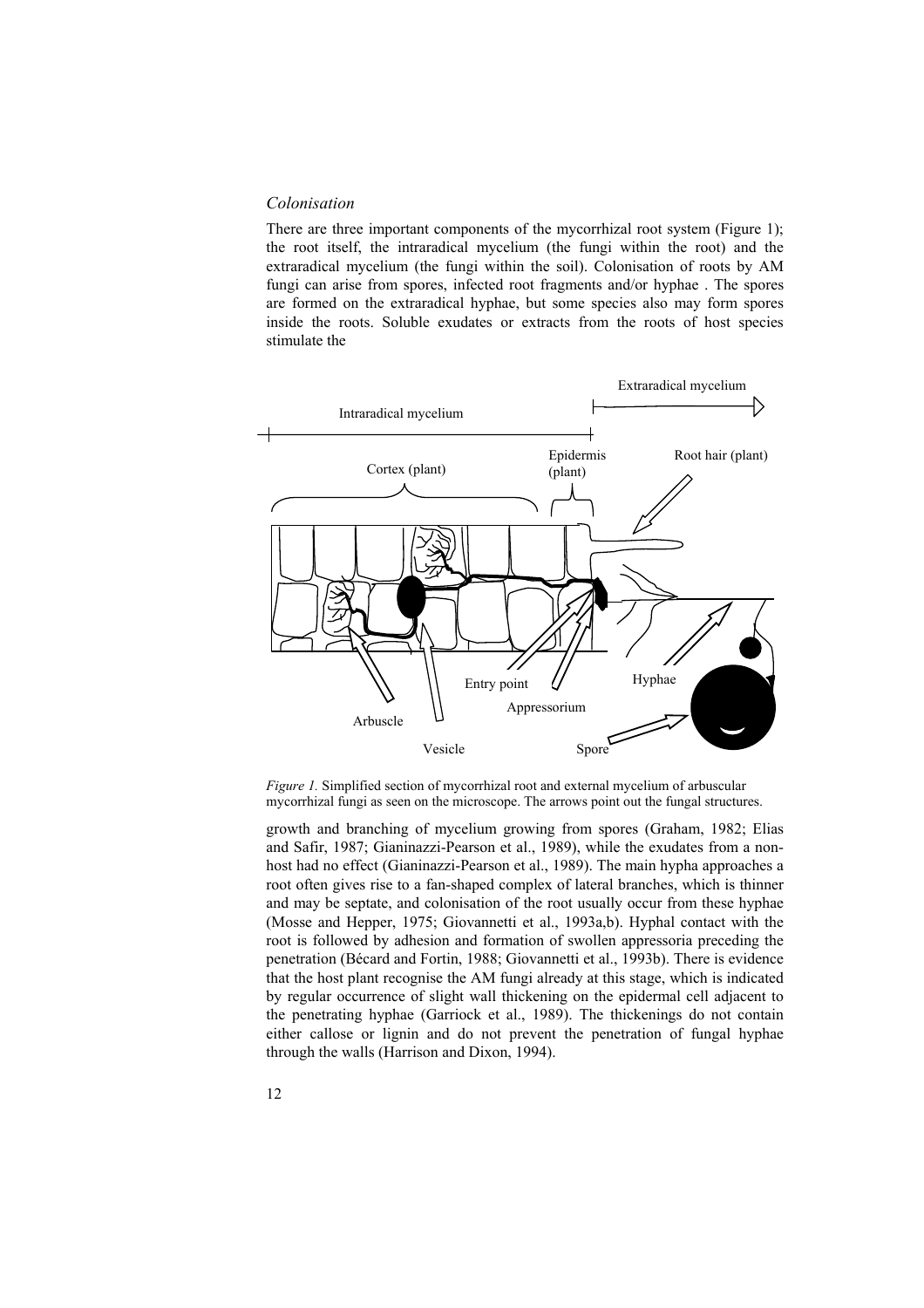There are two types of mycorrhiza according to the structures of the intraradical mycelium; the Arum-type and the Paris-type (Gallaud, 1905). In the Arum-type the fungal symbiont spread in the root cortex via intercellular hyphae. Short sidebranches penetrates the cortex cells and produce arbuscules. The Arum-type is commonly described in fast growing root systems of crop plants. In the Paris-type the hyphae develop intracellular coils and spread directly from cell to cell within the cortex. Arbuscules grow from these coils. Co-occurrence of Arum- and Paristype morphologies of AM is found in cucumber and tomato (Kubota et al., 2005). Arbuscules are usually relatively short-lived, at least in the Arum-type mycorrhiza and the hyphae are comparable long-lived (Holley and Peterson, 1979; Smith and Dickson, 1991). The arbuscules progressively degenerate, whilst the plant cell remains alive, which is a difference compared to many plant pathogenic fungi which cause plant cell death. For rapidly growing crop species the formation of arbuscules may take 2-3 days and the whole arbuscular cycle approximately seven days (Bevege and Bowen, 1975; Brundrett et al., 1985).

The extraradical mycelium consists of two distinct types of hyphae, the runner hyphae and the absorbing hyphae (Friese and Allen, 1991). The runner hyphae are thicker and grow through the soil in search of roots. The hyphae that penetrate roots are initiated from runner hyphae. The absorbing hyphae also develop from the runner hyphae and form a network of thinner hyphae extending into the soil. These hyphae appear to be the component of the fungus that absorbs nutrient from the soil for transport to the host. Arbuscular mycorrhizal fungi can associate with multiple hosts, including different species (Hirrel and Gerdemann, 1979; Heap and Newman, 1980; Warner and Mosse, 1983; Read et al., 1985; Molina et al., 1992). Some mycorrhizal plants are thus probably interconnected by a common mycorrhizal network (Newman, 1988). This means, for example, that there is a movement of carbon from the root of one plant, through AM fungi, to roots of other plants (Francis and Read, 1984; Graves et al., 1997).

### *Benefits for the AM symbionts*

As all mutualistic beneficial cooperations, both partners (fungi and plant) have advantages of the symbiosis. Carbon from the photosynthesis are used by the fungi and the plant make use of the extended soil volume. The AM fungi take up a significant fraction of all plant photosynthetically fixed carbon (Paul and Kucey, 1981). In a field study, between 3.9 and 6.2% of the fixed carbon are shown to be passed through the external mycelium of the AM fungal symbiont to the atmosphere (Johnson et al, 2002). The fungus acquires carbon as hexose within the root (Shachar-Hill et al., 1995; Solaiman and Saito, 1997), but it is stored primarily as triacylglycerol (Cox et al., 1975; Beilby and Kidby, 1980; Beilby, 1983; Jabaji-Hare, 1988; Gaspar et al., 1994), but also as glycogen (Bago et al., 2003). The net movement of storage lipid is from the intraradical mycelium to the extraradical mycelium, although there is also substantial recirculation throughout the fungus (Bago et al., 2002).

In return for the carbon, the mycorrhizal plant obtains nutrients such as, for example, inorganic phosphate via the AM fungal hyphae. The inorganic phosphate, as also other inorganic nutrients such as zinc, is relatively immobile in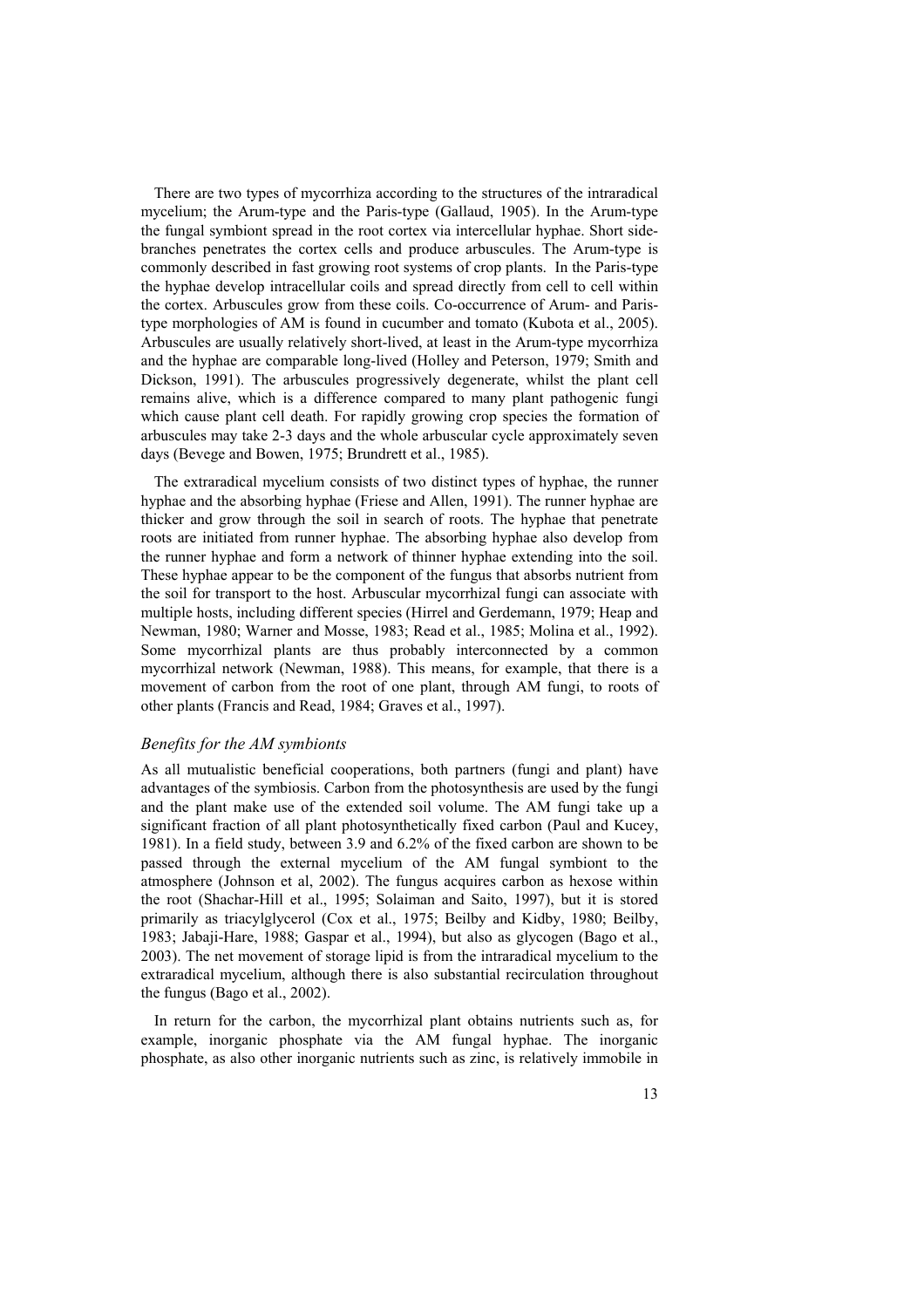the soil solution, which leads to the formation of zones depleted in inorganic phosphorus around the roots. This depletion zones effectively limit phosphor uptake in non-mycorrhizal plants. The symbiotic association with AM fungi allows the plant to access phosphorus beyond the depletion zone through the extraradical fungal hyphae, in addition to the root uptake (Pearson and Jakobsen, 1993). Arbuscular mycorrhizal fungi also contribute to the uptake by plant of micronutrients, such as zinc (Thompson, 1990) and the macronutrient nitrogen, both inorganic and possibly also organic (George et al. 1995; Hawkins et al., 2000; Hodge et al., 2001). In addition to the nutrient uptake activity, the extraradical mycelium also releases substances that cause the soil and its organic components to aggregate (Sutton and Shepard, 1976; Tisdall and Oades, 1979; Tisdall, 1991; Tisdall, 1994; Bearden and Petersen, 2000). Another impact of AM fungi on the plants, including agricultural crops are their ability to increase their tolerance to drought (Davies et al., 1993) and reduce damage caused by plant pathogens (Dehne, 1982; Borowicz, 2001; Whipps, 2004). Hormonal changes throughout the entire plant under the influence of the symbiosis have also been described (Allen et al., 1980; Allen et al., 1982). Under some circumstances AM fungi are able to decrease negative effects by heavy metals in plants (Davies et al., 2001; Tonin et al., 2001; Rivera-Becerril et al., 2002).

#### *Agricultural impact on AM fungi*

Most of the cultivated plant species are able of forming the AM. However, the plant families *Brassicaceae* and *Chenopodiaceae* include species that do not usually form mycorrhizal symbiosis, among them sugar beet and rape (Tester et al., 1987). Growing these crops subsequently does not lead to any multiplying of AM fungi, unless there are weeds that can act as hosts (Abbot and Robson, 1991; Jansa et al., 2002). Mycorrhizal inoculum density also declines when soils are kept fallow for extensive periods of time (Black and Tinker, 1979; Thompson, 1987). The quantity of AM fungi in soils also differs between host species (Thompson, 1991; Vivekanandan and Fixen, 1991). Even the preceeding crop in a crop rotation system affect the AM fungal spore densities in the field and thereby the yield of the following crop (Thompson, 1991; Karasawa et al., 2001). Oehl et al. (2003) found that increased land use intensity was correlated with a decrease in AM fungal species richness and with a preferential selection of species that colonised roots slowly but formed spores rapidly. To remember is also that the most dominant species of AM fungi may not be the most beneficial mutualists. Johnson et al. (1992) showed that crop monocultures selected for AM fungi that were inferior mutualists. Thus AM fungi may be involved in the yield decline often observed in continuous monocultures. It has also been indicated that AM fungi from fertilised soil exert a higher net carbon cost on their host than AM fungi from unfertilised soil (Johnson, 1993). There is not only a difference between crop species in the degree to which they form mycorrhiza, there is also a difference between cultivars of the same species. Cultivars of wheat (Azcon and Ocampo, 1981; Young et al., 1985; Manske, 1990) and corn (Toth et al., 1984) have been shown to vary in levels of colonisation by AM fungi. In barley, an existing degree of host specificity is also indicated by Boyetchko and Tewari (1995) comparing yield and AM fungal colonisation of several barley cultivars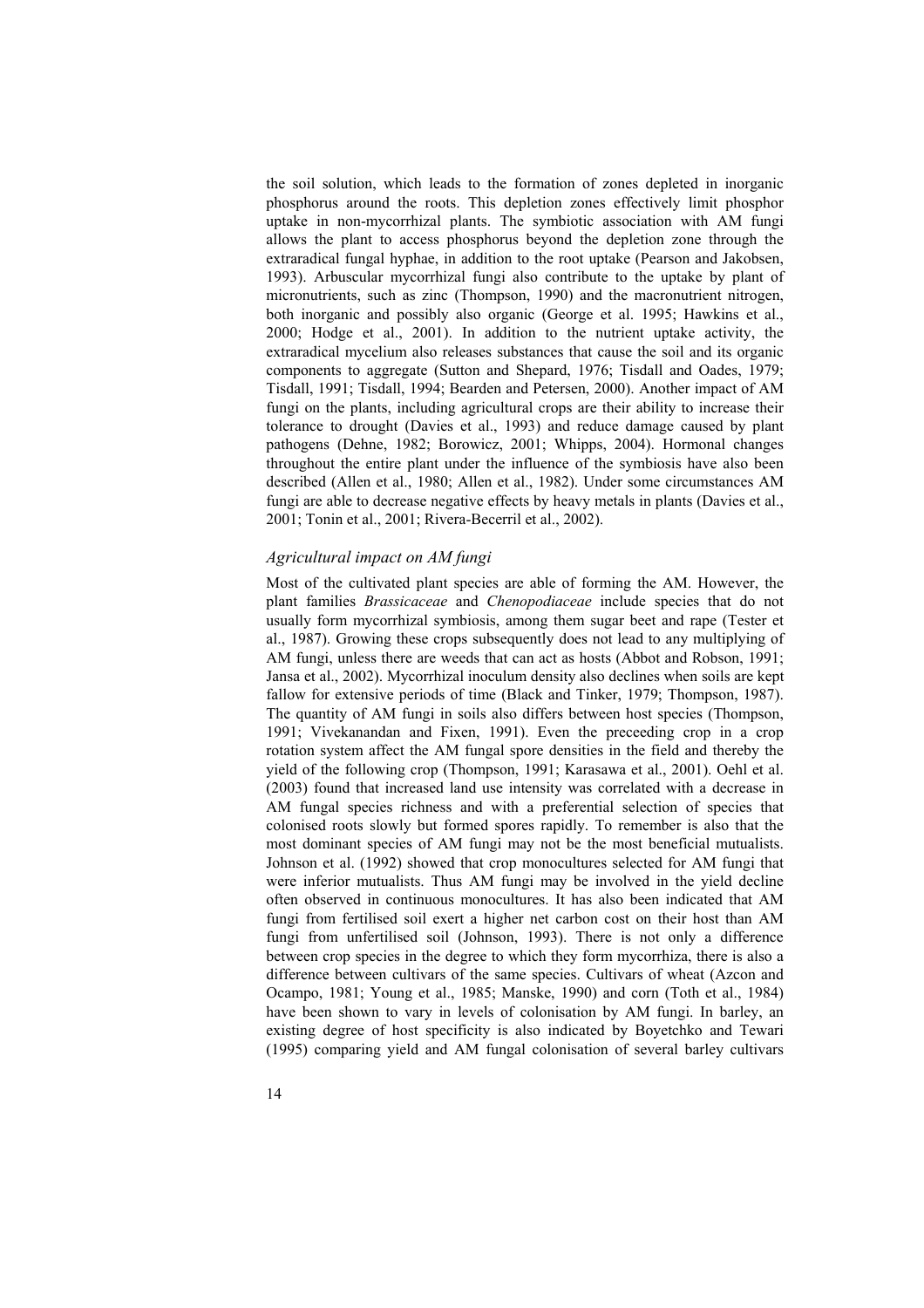inoculated with AM fungi. The degree to which cultivars are colonised by, and benefit from, mycorrhiza is a heritable trait selectable through plant breeding (Krishna et al., 1985; Kesava et al., 1990).

By returning crop residues to soil the farmer might stimulate an increased mycorrhizal infection and spore population, which is shown in tropical forage systems (Saif, 1986). Disturbances such as ploughing have shown to reduce the functioning of AM fungi (Kabir, et al., 1997; McGonigle and Miller, 1999). Furthermore, application of farmyard manure is shown to increase densities of AM fungal spores, although this depends on the soil types (Kruckelmann, 1975; Harinikumar and Bagyaraj, 1989). Several studies indicate that cumulative P fertilisation decrease the spore density under Northern European field conditions (Jensen and Jakobsen, 1980; Mårtensson and Carlgren, 1994; Kahiluoto et al., 2001). Furthermore, AM fungal colonisation are shown not to be affected by P addition when plants are deficient in N but, when N was sufficient, P addition suppress root colonisation (Sylvia and Neal, 1990). Thus, there are cultivation measures available for the farmer to regulate the AM fungi at the field site. An important measure, apart from the choice of cropping systems, and cultivation is in conventional agriculture the use of fungicides. Systemic fungicides applied at field application rate are shown to reduce the functioning of the AM fungi (Menge et al., 1979; Kling and Jakobsen, 1997).

### *Plant and AM fungal diversity*

The growth of many plant species is enhanced when AM fungi are present (McGonigle, 1988). It has also been shown in field and greenhouse experiments that AM fungi promote plant diversity in European grasslands (Grime et al., 1987; Gange et al., 1990, Gange et al., 1993; van der Heijden et al., 1998a). However, AM fungi can also reduce diversity, as has been observed in American tall grass praries (Hartnett and Wilson, 1999). The mycorrhizal dependency (or symbiotic effectiveness) of a plant shows the extent to which a plant benefits from the presence of AM fungi compared to when it is absent (Gerdemann, 1975; Plenchette et al., 1983; Johnson et al., 1997; van der Heijden et al., 1998b). Van der Heijden (2002) proposed that the number and relative abundance of mycorrhizal dependent plant species in the species pool of a community can be used to predict how AM fungi affect communities. Furthermore, recovery of disturbed ecosystems may depend upon the reestablishment of mycorrhizal fungi (Reeves et al., 1979; Janos, 1980; Allen and Allen, 1980; Perry et al., 1989).

However, not only the plants are affected by the AM fungi community, also the AM fungi respond to the plant diversity, as shown by comparing AM fungi community between plots cultivated with different number of plant species (Burrows and Pfleger, 2002). Species compositions of AM fungal communities also change during succession of abandoned arable fields (Johnson et al., 1991). When natural ecosystems are converted to agroecosystems the diversity of AM fungal communities tends to decrease, while diversity decreases as the intensity of agricultural inputs increases (Siqueira et al., 1989; Schenck et al., 1989; Sieverding, 1990). Since the species composition of AM fungal communities are influenced by plant species (Dodd et al., 1990; Johnson et al., 1991) this could be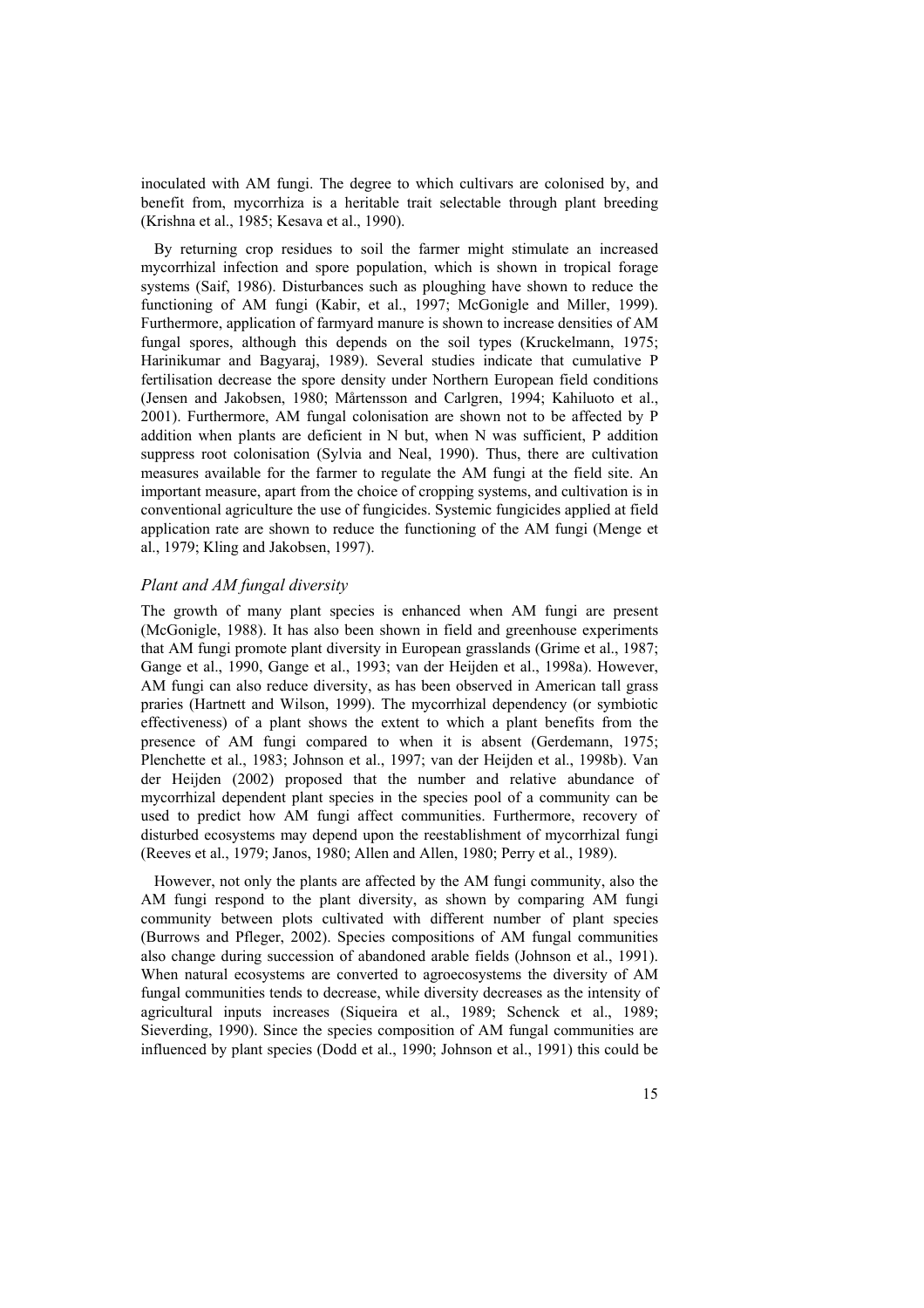an evidence of specificity between plants and AM fungi. Klironomos (2003) found a variation in response of different plant species to both different AM fungi coexisting with the plant in the nature and to AM fungi with an other origin than the plants. Since isolates of AM fungi differ in their effect on plants, Johnson and Pfleger (1992) stressed that highly diverse community of AM fungi may be desirable to increase possible options for host-fungus combination. On the contrary, less diverse AM fungal communities may be superior if the few fungal species that are present are good mutualists (Sieverding, 1990).

## *Bipolaris sorokiniana*

## *Taxonomy*

*Bipolaris sorokiniana* (Sacc. in Sorok.) Shoem. is a widespread fungus which can cause disease in barley, wheat and rice but also other grasses and infrequently other taxonomic groups (Wildermuth and MacNamara, 1987). An earlier name for the fungus was *Helminthosporium sativum* (Pamm. King and Blake), but the genus *Helminthosporium* has now been divided into *Drechslera* and *Bipolaris* (Alcorn, 1988). The sexual stage (telemorph) of *B. sorokiniana* is *Cochliobolus sativus* (Ito and Kurib.). The sexual stage is mainly known from laboratory cultures, but is also reported from the field in Zambia (Raemaekers, 1991). Another name used for the asexual stage in the literature is *Drechslera sorokiniana* ((Sacc.) Subram. and Jain). The conidia are curved to straight, fusiform, to broadly ellipsoidal and germinate by one germ tube from each end (bipolar germination). The size of the conidia is  $40-120 \times 17-28$  µm and they have  $3-12$  distoseptates (Figure 2) (Sivanesan and Holliday, 1981). The conidia are able to germinate using endogenous energy reserves, but are stimulated by exogenous nutrients such as root exudates (Nilsson et al., 1993). Fungal infection of both leaves and roots comprises several phases: conidia germination, formation of appressoria, penetration, and colonisation (Yadav, 1981; Carlson et al., 1991). *Bipolaris sorokiniana* produces toxins which interact with host membranes resulting in cell death and leakage of metabolites (Marrè, 1980; Harborne, 1983). The phytotoxins induce both chlorosis and necrosis in plant tissue (Harborne, 1983). Carlson et al. (1991) found that the most active and abundant phytotoxin formed was prehelminthosporol  $(C_{15}H_{24}O_2)$ . They found the toxin in conidia, hyphae and the surrounding culture medium.

#### *Diseases and dispersal*

Depending on the site of infection *B. sorokiniana* can cause different diseases like common root rot, spot blotch, seedling blight, foot rot and crown rot of wheat and barley (Lee, 1986). The diseases are increasingly important in barley in the cool climate of North-Western Europe (Jørgensen, 1974; Kurppa, 1984). Yield loss of up to 15% are reported (Piening, 1973; Olofsson, 1976; Stack, 1982; Kurppa, 1985; Forsberg, 2004). Earlier they were considered mainly as serious diseases of warmer cereal growing regions, chiefly North America, and parts of Australia and New Zealand (Sivanesan and Holliday, 1981). Severe yield losses, up to 100%, due to *B. sorokiniana* occur in Bangladesh, Bolivia, Brazil, Paraguay and Zambia (Mehta, 1997).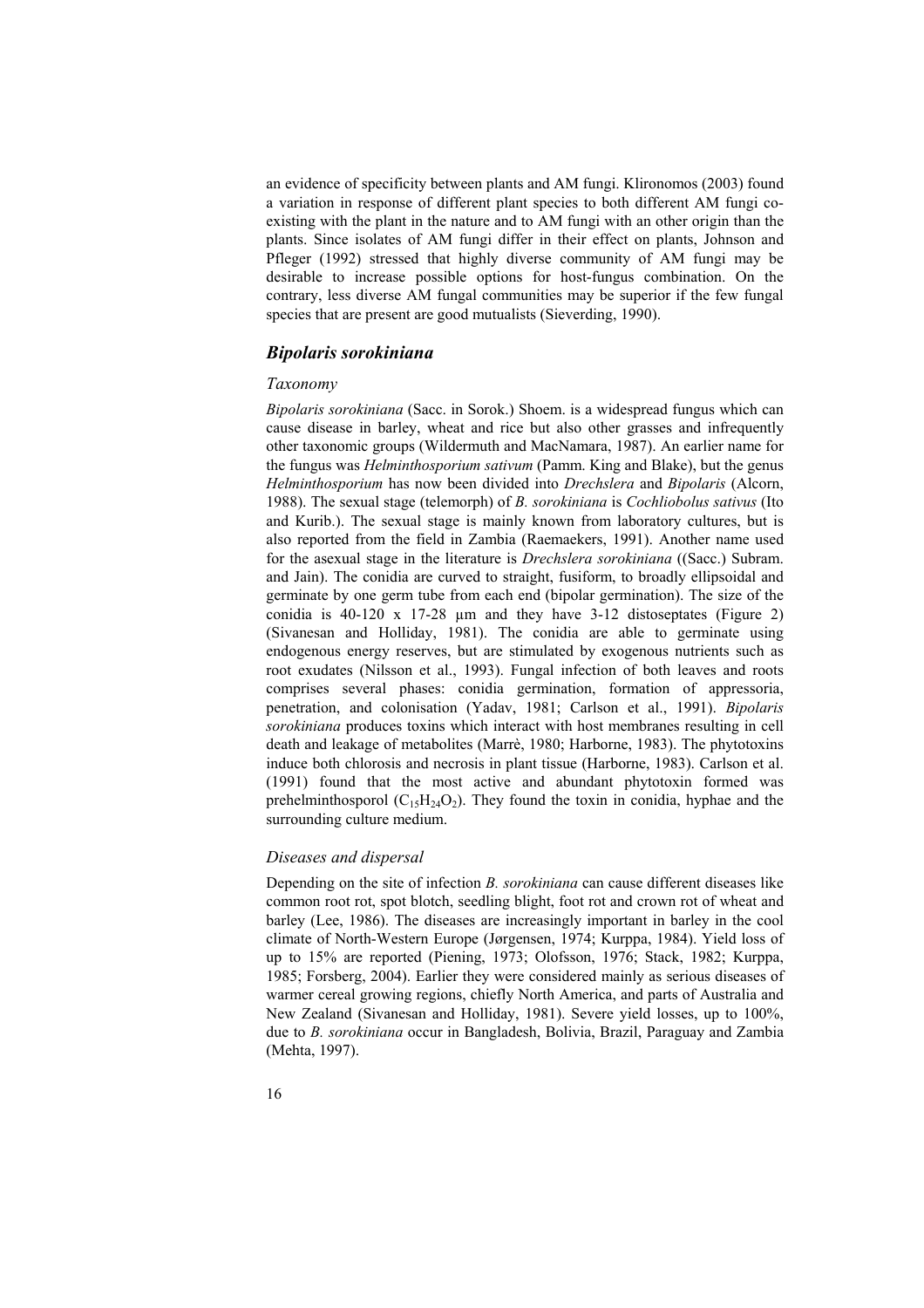Also from South and Southeast Asia the diseases caused by *B. sorokiniana* are reported (Saari, 1997). Of the fungal pathogens of cereal crops in



*Figure 2. Bipolaris sorokiniana* with; a) bipolar germination of the conidia, b) conidia with five distoseptates as seen on the microscope, c) black shiny conidia as seen on the binocular microscope.

Hungary, *Bipolaris* species have increased in importance (Bakonyi et al., 1998). Greenhouse experiments have shown that the pathogen can develop and induce the formation of leaf spots at as low temperatures as 6ºC (Dehne and Oerke, 1985). Symptom development, were intensified at temperatures higher than 20ºC, high relative humidities  $(>30\%)$  and elevated light intensities  $(>3000 \text{ lx})$ . However, incubation under temporary low light conditions accelerated senescence of leaves in a short time (Dehne and Oerke, 1985).

*Bipolaris sorokiniana* is seed-borne causing primary infection, soil-borne or disseminated by air currents that carry them as inert particles to various distances and cause secondary infections (Figure 3). In the soil the conidia are able to remain their infectivity capacity for at least 22 months (von Ammon, 1963) and may infect the following crop. Infection can take place through stomata on the hypocotyls, from where the fungus progress to the root, shoot and coleoptile (Sprague, 1950). Dark brown, lenticular spots of variable size form on the young leaf sheaths; post emergence death may occur. Roots show brown spotting or a more general necrosis. Conditions for the occurrence of secondary infection of barley are most favourable during the late growing season, when crops are nearly ripe and relative humidity is high for at least part of the day (Spurr and Kiesling, 1961). Air-borne secondary infection may result in necrotic spots on the leaf as well as infection in ripening seeds (Mead, 1942; Vendrig, 1956). The fungus may also spread symptomless on the plant and yield losses may even occur without severe disease symptoms (Kurppa, 1985).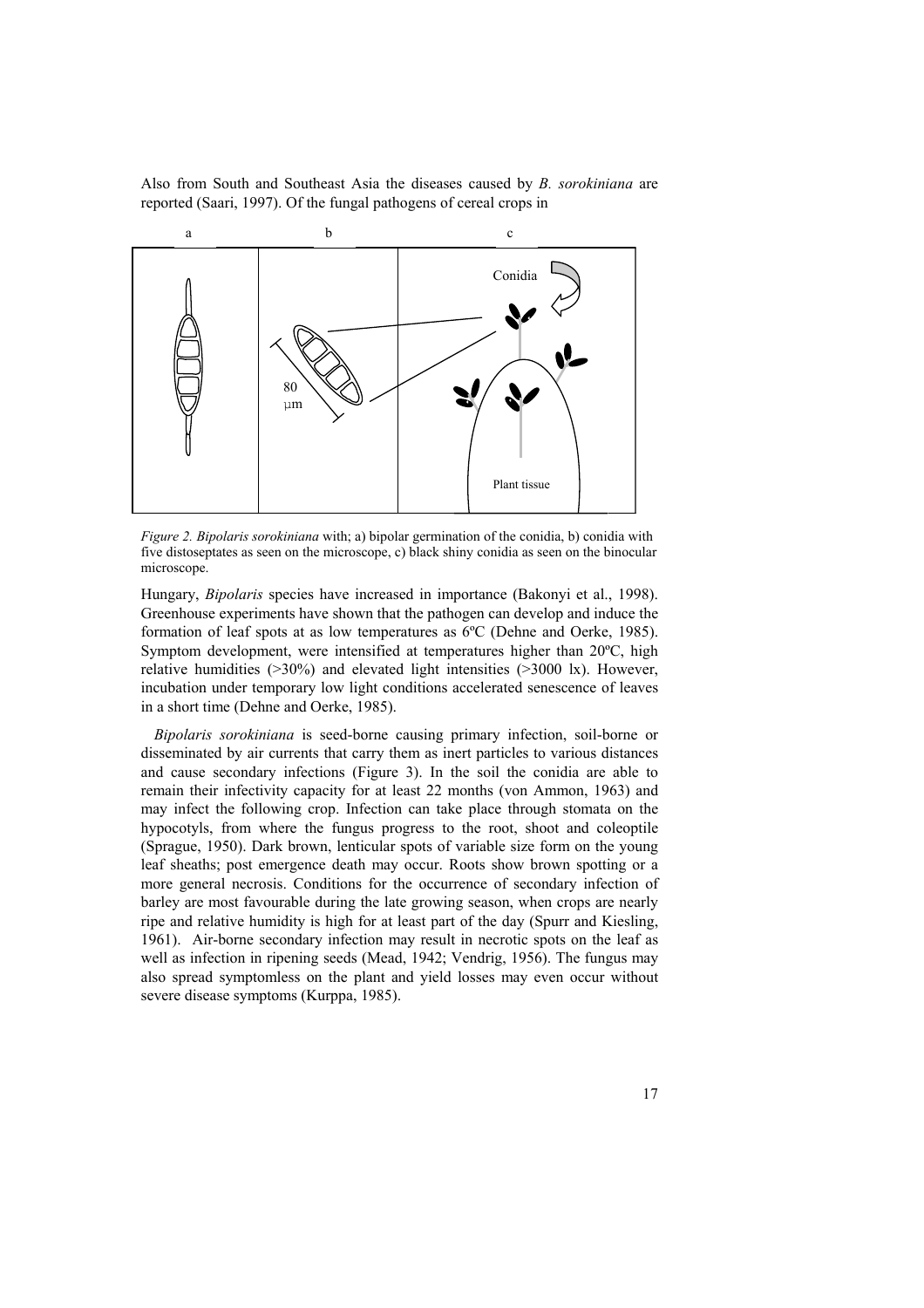### *Control measures*

Bearing in mind the dispersal strategies of *B. sorokiniana* measures to control the diseases could be by I) avoiding the production of conidia, II) their ability to survive and infect in the soil, III) their ability to develop from seed-infections or IV) their ability to infect the green parts of the plant through the spread in the air. This could be done by a mixture of *B. sorokiniana* suppressing cultural practices. Kurppa (1985) found, while studying the soil-borne *B. sorokiniana*, that the inoculum density of the soil was of major importance, in terms of decreasing the growth of the barley plants, compared to fungal isolates or barley cultivars. The longer the time interval between susceptible hosts, the lower the ratings of common root rot (Ledingham, 1961). In crop rotations design to reduce the soilinoculum density of *B. sorokiniana* low sporulation on oilseed rape and red clover indicates their suitability in the rotation (Duczek et al., 1996). Bailey et al. (1992) found that inoculum levels and isolation frequencies of *B. sorokiniana* in wheat was reduced by reduced tillage, wheres Reis (1990) found that no tillage favored inoculum production by common root rot because large numbers of conidia were produced on host residues left on the soil surface. There are significant differences in the reactions of barley cultivars to the fungus, but no complete resistance has been shown (Duczek, 1984; Kurppa, 1985). Considering chemical treatments, the postemergence herbicides 2,4-D, MCPP and dicamba are shown to increase *B. sorokiniana* disease severity on *Poa pratensis*, a host plant resistant to the herbicides in the studies (Hodges, 1978, 1984). Different herbicides also increase the sporulation of *B. sorokiniana* on *P. pratensis* leaf tissue of all ages (Hodges, 1992, 1994), which could influence inoculum potential of the soil and disease severity of a following barley crop.

Considering the seed-borne diseases, hot humid air treatments of the seeds are shown to reduce the yield loss due to *B. sorokiniana* (Forsberg, 2004), but are not commercialised. Seed treatments based on the bacteria *Pseudomonas chlororaphis* (Cedomon®) against the pathogens caused by *Drechslera* sp*.*, is available but has uncertain effects against *B. sorokininana* (Bioagri, Sweden; Olvång, 2002). The seed-borne disease in conventional farming is usually controlled through the use of chemical seed treatment (Sivanesan and Holliday, 1981). The infections from soil-borne inoculum, including inoculum on plant debris are difficult to control by chemical seed treatments. The extent of pathogens may even increase as a result of the treatment of seeds with fungicides (Daamen, et al., 1988, 1989). It is possible that this increase is caused by the elimination of antagonistic organisms (Al-Hashimi and Perry, 1986). Knudsen et al. (1995) found that isolates of the fungi *Idriella bolleyi*, *Chaetomium* sp., and *Gliocladium roseum* inoculated on barley seeds acted as antagonists towards *B. sorokiniana*. In a six years field study, treatment of barley seed with *Idriella bolleyi* decreased the disease symptoms caused by *B. sorokiniana* by 16% and led to an average yield increase of 4% (Duczek, 1997). Furthermore, *I. bolleyi* inoculated on barley seeds are shown to cause systemic induced resistance on the plants to subsequent infection with *B. sorokiniana* (Liljeroth and Bryngelson, 2002). Also bacteria have shown to reduce infection frequency of *B. sorokiniana* (Zhang and Yuen, 1999)*.*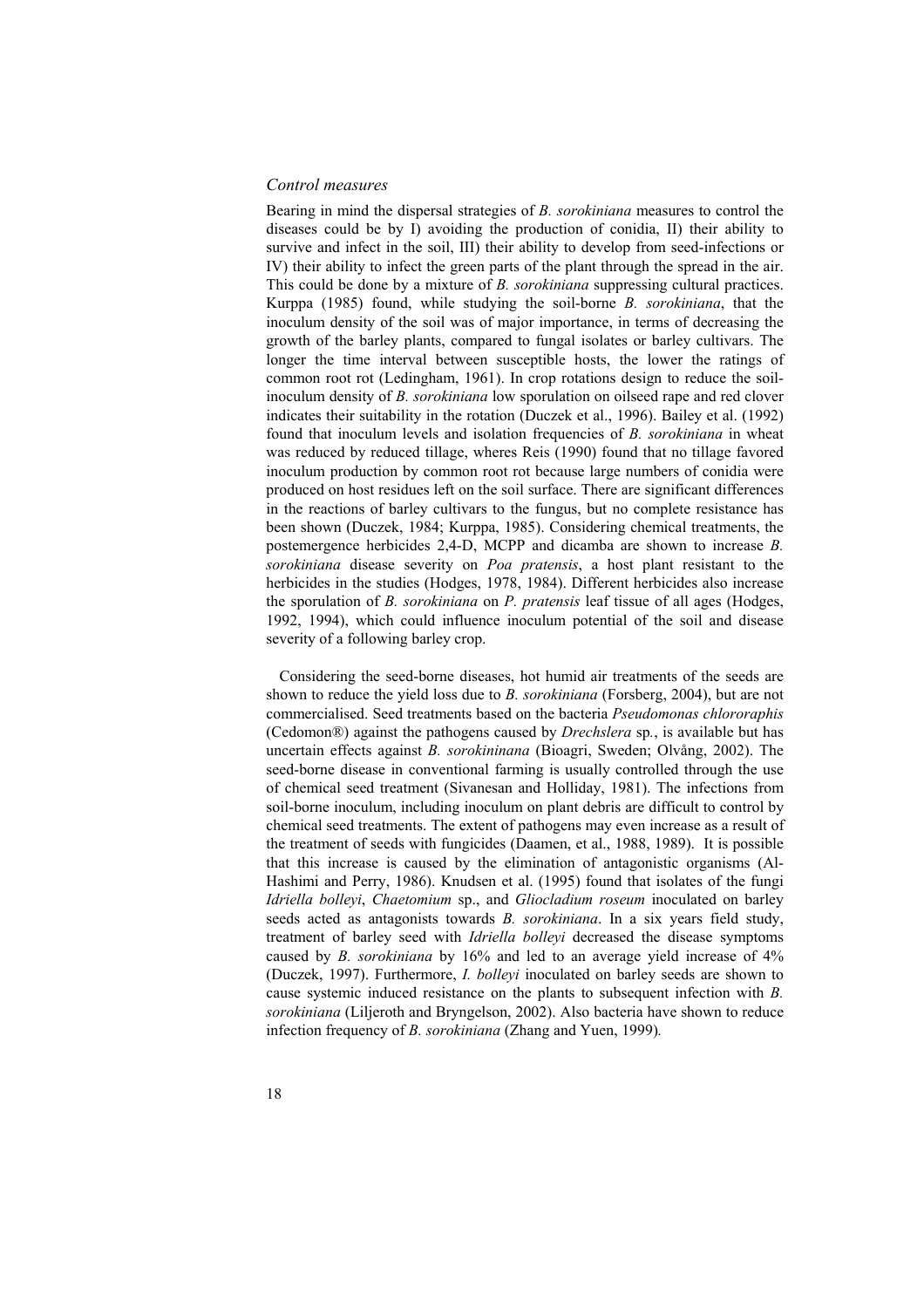

*Figure 3*. Disease cycle. Primary infection of a barley plant by overwintering *Bipolaris sorokiniana* in seed (A), or in the soil, either as conidia or as saprophytes on plant debris (a). The pathogen develop in the surviving plants with or without symptoms in the aerial plant parts (B) and to the roots (b). The conidia produced during the season may spread to different parts of other barley plants (C) or to weeds and cause a secondary infection. Finally, the pathogen survive to the next growing season in the seed (D) or in the soil (d).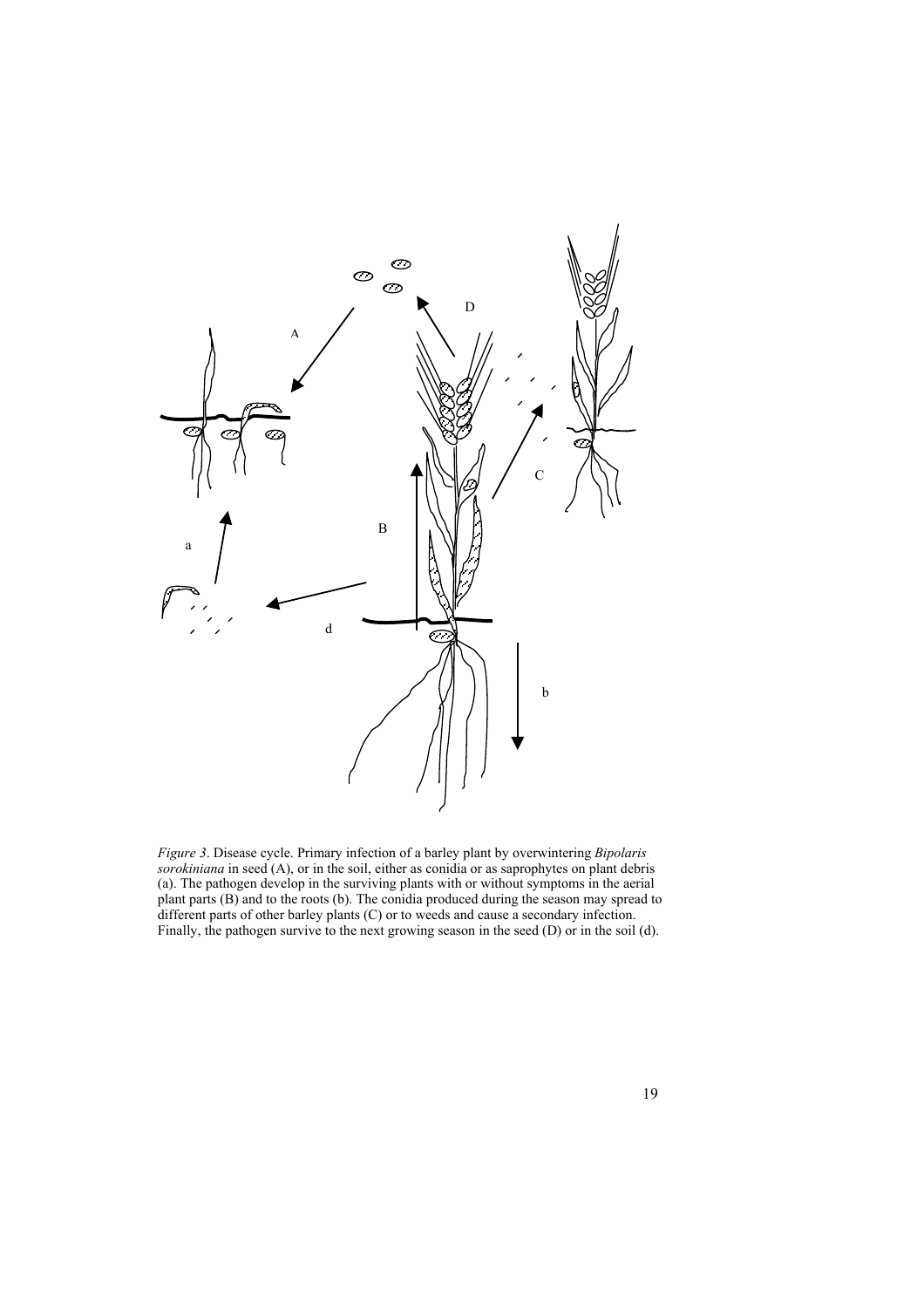In Australian fields, a decline in propagules of AM fungi during weed free fallow caused delayed root colonisation and poor growth of the next crop (Thompson, 1987). In proceeding studies Thompson and Wildermuth (1989) found that AM fungal colonisation of crop and pasture species was negatively correlated with root infection by *B. sorokiniana*. This indicates that AM fungi antagonise root infection by *B. sorokiniana.* However, they did not find a correlation between AM fungal colonisation and infection of stem bases with *B. sorokiniana*. Dehn and Dehne (1986) found a lower *C. sativus* (*B. sorokiniana*) infection of root tissue if the roots were already colonised by AM fungi.

#### *AM fungi in disease control*

The role of AM fungi in disease control have been studied in a number of plant pathogen – host species combinations. Borowicz (2001) showed that AM fungi reduced the detrimental effects of pathogens that extended beyond additive effects resulting from improved nutrition. This conclusion was made using a biometrically based examination (meta-analysis) of plant growth based on 22 papers considering the effects of AM fungi on plant-pathogen interactions. For effective control, inoculation of the AM fungus should generally take place prior to exposure to the pathogen, although there are a few exceptions known (Caron et al., 1986; St-Arnaud et al., 1997). Several AM fungal species have been found to control soilborne pathogens, for example under greenhouse conditions *Glomus fasciculatum* and *Gigaspora margarita* are shown to decrease root rot diseases caused by *Fusarium oxysporum* f. sp. *asparagi* and *Helicobasidium mompa* in asparagus (*Asparagus officinalis* L.) (Matsubara et al., 2000; Matsubara et al., 2001) and *Glomus clarum* is shown to decrease root necroses due to *Rhizoctonia solani* in cowpea (*Vigna unguiculata* L.) (Abdel-Fattah and Shabana, 2002). In pasteurised soil AM fungi have shown to decrease the root damage caused by the root-rot fungus *Cylindrocladium spathiphylli* in bananas, although the pathogen decreased the intensity of AM fungal root colonisation (Declerck, et al., 2002). Newsham et al. (1994) found that AM fungi interact directly with root pathogens of the winter annual grass *Vulpia ciliata,* and improved fecundity by interfering with the negative effects of the pathogens. Results from the same study showed that the main benefit supplied by AM fungi to the plant was in protection from pathogen attack, not in phosphorus uptake. Considering foliar pathogens reports indicate that those are sometimes stimulated by AM symbioses (Meyer and Dehne, 1986; Shaul et al., 1999). However there are indications that foliar disease symptoms caused by a phytoplasma in tomato are reduced (Lingua et al., 2002). Studies have shown that some AM fungal colonisation also can increase disease incidence caused by soil-borne pathogens (Ross, 1972; Davis et al., 1978; Davis and Menge, 1980). Working with potato and *Rhizoctonia solani*, Mark and Cassells (1996) showed that different levels of control of the pathogen could sometimes be found with the same AM fungus on different cultivars of plants.

#### *Mode of actions in biocontrol with bearing to* B. sorokiniana *and AM fungi*

Competition for nutrients and space occur between pathogens and other microorganisms (Wilson and Wisniewski, 1989; Wisniewski et al., 1989; Roberts, 1990; Mercier and Wilson, 1994). The importance of nutrients were also showed by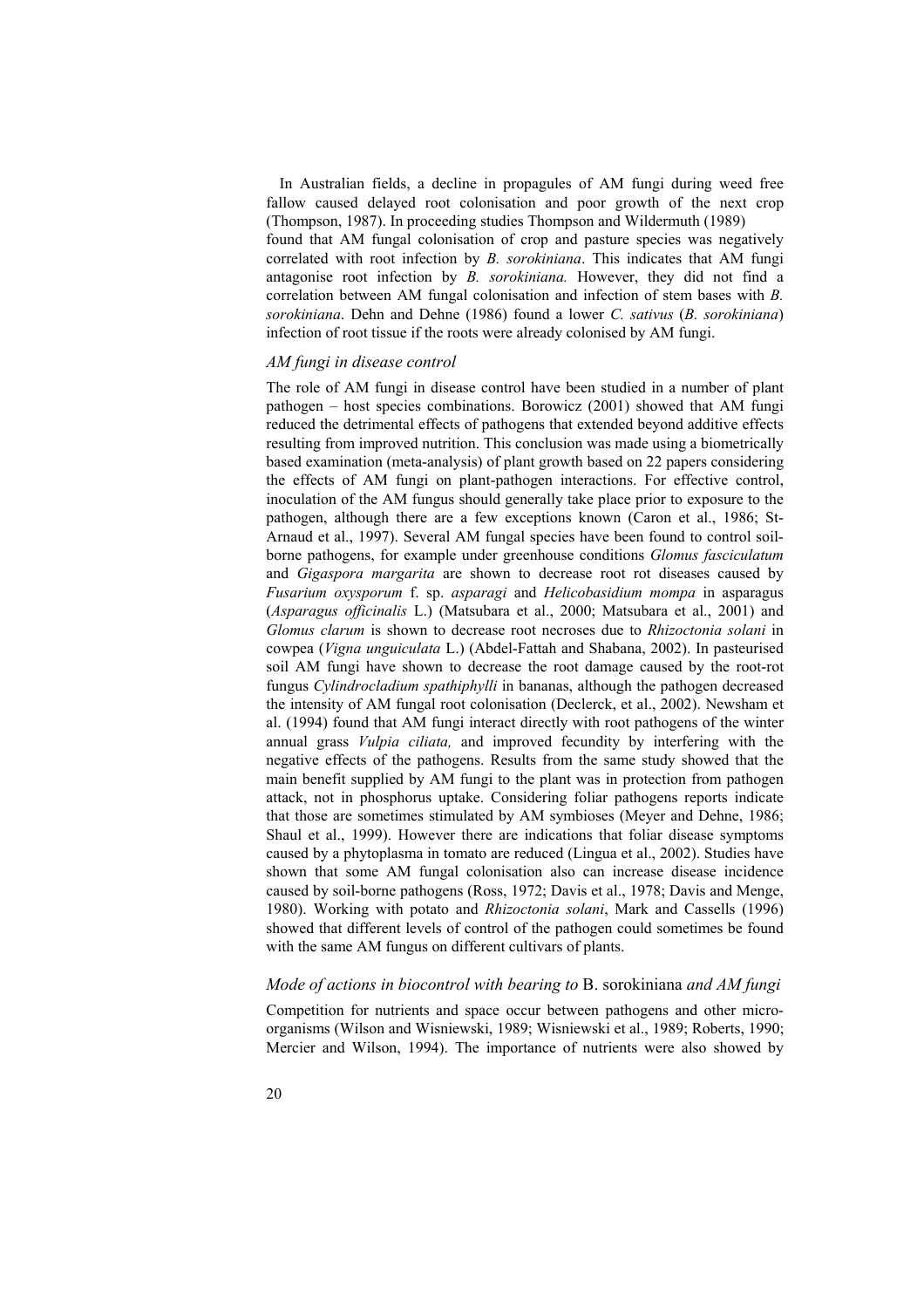Droby et al. (1989), where an addition of exogenous nutrients to the interaction site resulted in decreased efficacy of the antagonist. With the knowledge of the nutrient flows in AM fungi it could be speculated that these fungi therefore are promising candidates for use in biocontrol. The extent to which the nutrient competition reduces infection may vary with the infection strategy of the pathogen involved. Fokkema (1971) found that the presence of pollen, highly stimulated the spore germination and the superficial growth of mycelium of the pathogen *Cochliobolus sativus* infection on rye leaves. This resulted in more penetration sites and an increase in necrotrophic leaf area. There was a positive correlation between the superficial mycelium density of *C. sativus* 2-3 days after inoculation and the necrotrophic leaf area. The presence of phyllosphere yeasts reduced the enhanced mycelium density and subsequent necrosis (Fokkema, 1973). Considering the competition for iron an advantage is the possible production of siderophores. Siderophores is a metabolic product which binds iron and facilitates its transport from the environment into the microbial cell. Fluorescent *Pseudomonas spp*. produces siderophores and are very efficient competitors for iron (Bakker et al., 1990), and competition for iron is one of the mechanisms responsible for soil suppressiveness to fusarium wilts (Scher and Baker, 1982; Lemanceau et al., 1988). There is some evidence that AM fungi may produce siderophores. The AM grass *Hilaria jamesii*, which showed greater iron uptake than a non-mycorrhizal control, tested positive for siderophores when bioassayed (Cress et al., 1986). Arbuscular mycorrhizal fungi are shown to suppress the plant diseases due to increased uptake of macro- and micronutrients or drought tolerance of the AM fungal plant. Alleviation of abiotic stress, such as decreased toxicity to salt and heavy metals by AM fungal colonised plants have shown to decrease disease in some cases (Hooker et al., 1994; Linderman, 1994; Karagiannidis et al., 2002). Altered root branching or root morphology due to AM fungal colonisation may also decrease the negative effect of plant pathogens (Norman et al., 1996; Fusconi et al., 1999). Between AM fungi and the pathogen there might also be a competition for energy derived from the photosynthesis of the host. This has been shown by Larsen and Bødker (2001) studying *Aphanomyces euteiches* in pea (*Pisum sativum*) the biomass of both the pathogen and the AM fungi decreased. The reduced AM fungal biomass can alter the microorganisms surrounding the root (Hodge, 2000; Mansfeld-Giese et al., 2002), which might include bacteria antagonistic to plant pathogens (Andrade et al., 1997; Andrade et al., 1998; Citernesi et al., 1996).

Not only the rhizosphere, but also the mycorrhizosphere might favour the growth of micro-organisms antagonistic to plant pathogens (Filion et al., 1999; Norman and Hooker, 2000; Filion, et al., 2003). Soil micro-organisms influence AM fungal development and symbiosis establishment. Negative impacts include a reduction in spore germination and hyphal length in the extraradical stage, decreased root colonisation and a decline in the metabolic activity of the internal mycelium (Wyss et al., 1992; McAllister et al., 1995). There are also positive effects found; Azcon-Aguilar and Barea (1985) observed that colonisation of a plant by an AM fungus (*G. mosseae*) was stimulated by a strain of *Pseudomonas*  sp. Gryndler and Vosatka (1996) found that *Pseudomonas putida* stimulated maize root colonisation by *Glomus fistulosum*, and that the dual inoculation had a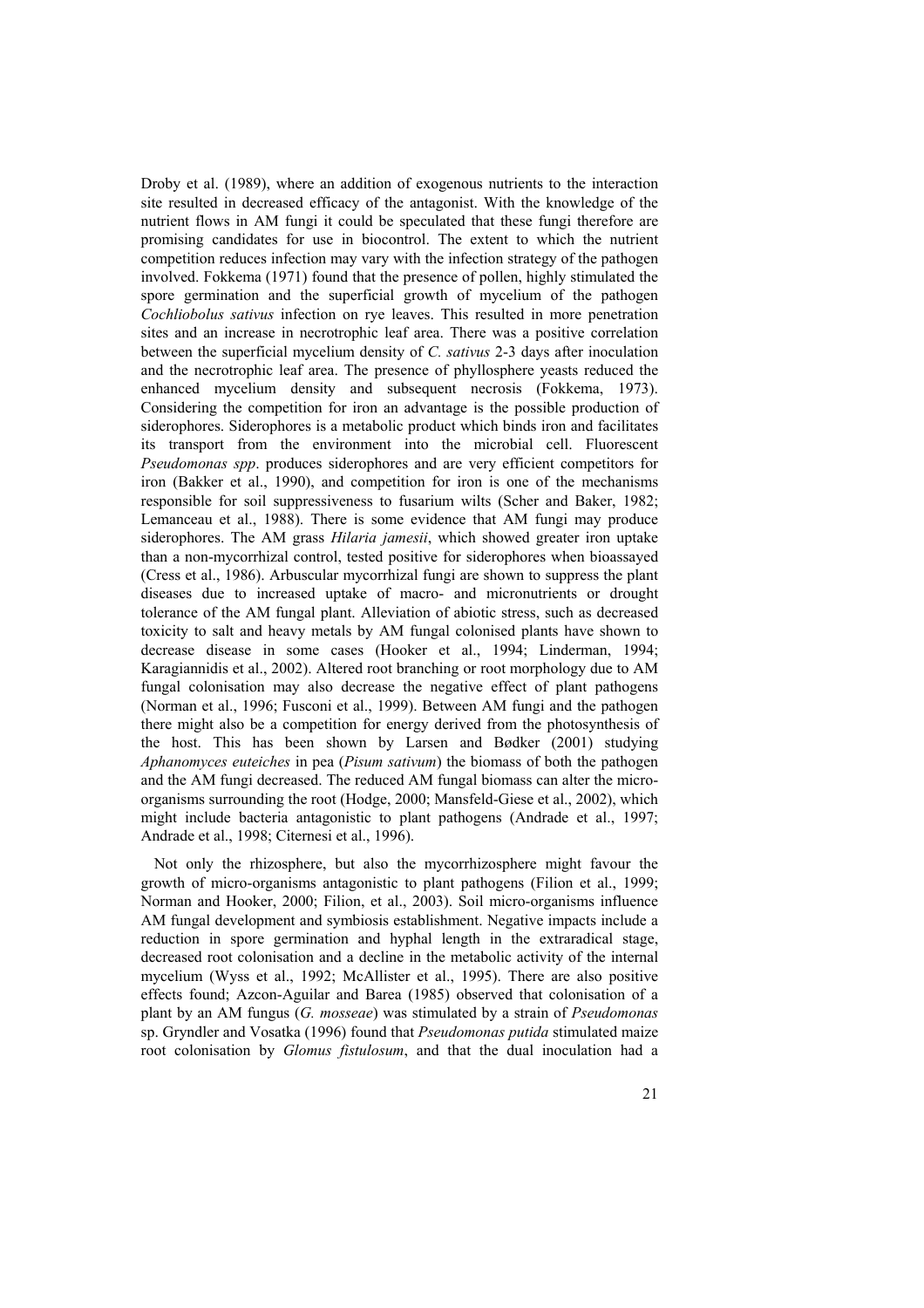synergistic effect on plant growth. Similar results are observed in other studies (Azcon-Aguilar et al., 1986; Azcon, 1987; Linderman and Paulitz, 1990).

A nearly omnipresent feature of plant-pathogen interactions is host cell death. In some cases the cell death occur as rapid collapse of tissue, termed the hypersensitive response (HR). This response accompanies "incompatible interactions" and leads to disease resistance. The HR is programmed genetically in the plant and is a consequence of new host transcription and translation (Dixon et al., 1994; Godiard et al., 1994). A local HR is often associated with the onset of systemic acquired resistance (SAR; Chester, 1933; Enyedi et al., 1992; Ryals et al., 1994, 1996) in distal plant tissue. Some plant responses are very quickly, within hours, after the induction event (Zangerl and Berenbaum, 1995). However, some examples of SAR occur without this HR (Jakobek and Lindgren, 1993; van Loon et al., 1998). Furthermore, HR cell death is not always required to stop pathogen growth (Century et al., 1995; Hammond-Kosack et al., 1996). The SAR may also be triggered without plant cell death. On the contrary, necroses are equally a feature of disease symptoms during compatible interactions. The cells are often killed via the action of pathogen-derived toxins, which is one feature of *B. sorokiniana* (Marrè, 1980; Harborne, 1983). Necroses induced by compatible pathogens do induce SAR (Jenns and Kuc, 1977; Cohen and Kuc, 1981; Kuc, 1987). Plant control the ingress of potential fungal pathogens with increased activity of enzymes and accumulations of cell-wall proteins associated with defence. The enzymes that may accumulate is, for example, those which are involved in enhanced phenolic metabolism (Ryder et al., 1987), or the degrading of fungal cell walls (Hedrick et al. 1988; Edington et al., 1991). Enhanced accumulations of structural protein may increase the resistance of plant cell walls to enzymatic degradation by a potential pathogen (Cordier et al., 1998).

Plant defence-like responses to AM formation have been reported in several mycorrhizal systems during the initial stages of AM fungal colonisation (Spanu and Bonfante-Fasolo, 1988; Spanu et al., 1989). At later stages, the defence-like responses in AM fungal colonised roots dropped below levels in the controls with no added AM fungi. However, in other studies the accumulated plant-defence like responses remained at later stages (Harrison and Dixon, 1993, 1994; Blee and Anderson, 1996). Systemic suppression of AM fungi colonisation of barley roots already colonised by AM fungi has been indicated (Vierheilig et al., 2000).

# **Material and methods**

The experimental set-ups used in the studies are summarised in Table 2, presenting which important factors considering barley - AM fungi - *B. sorokiniana* interactions that were included.

## **Indigenous AM fungal spores**

To investigate the occurrence of AM fungi in Sweden, sampling sites were chosen on a broad range of arable fields in the country, in total 45 different sites (Paper I).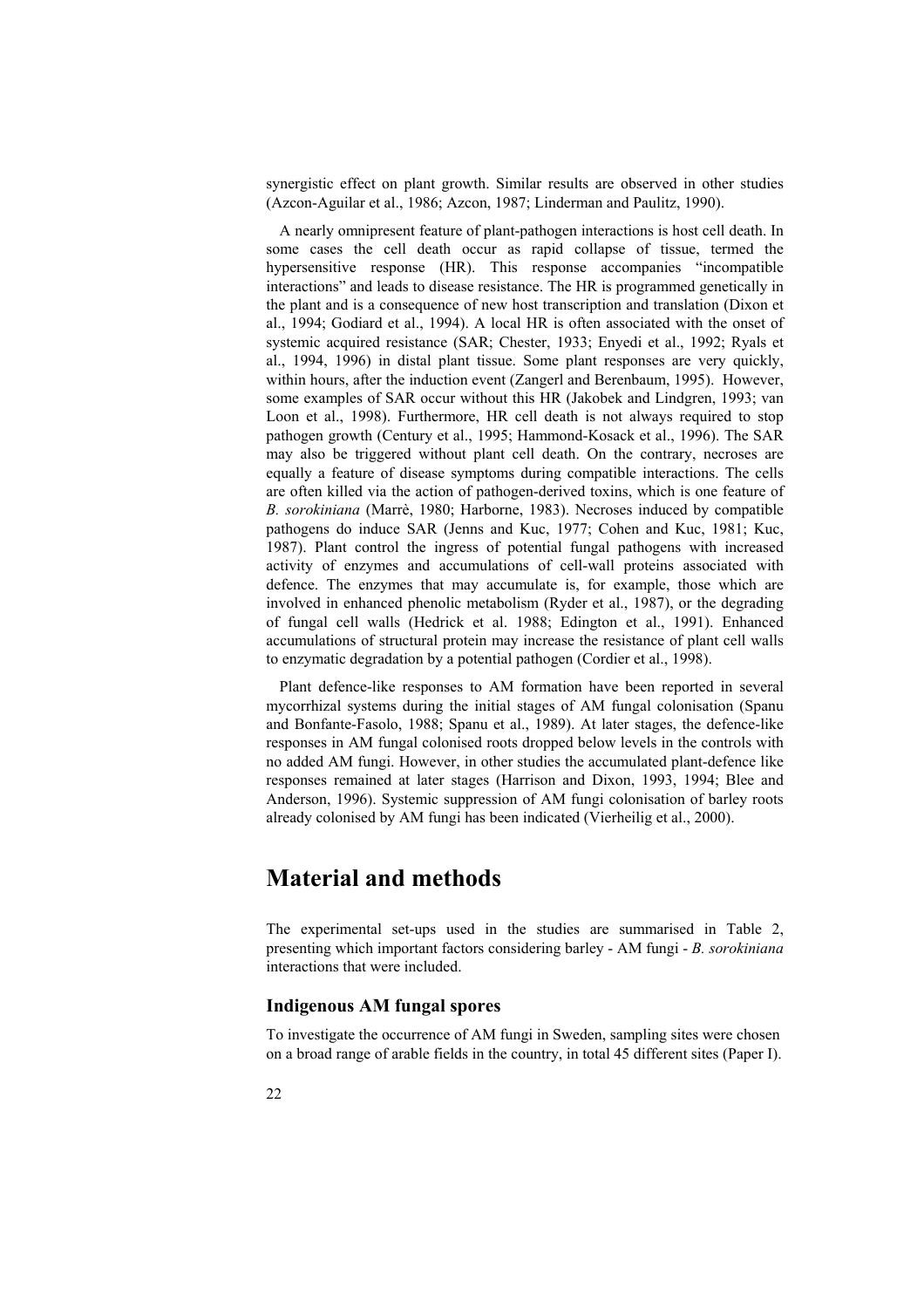Table 2. *Experimental set-ups* 

| Factors studied                       | System                   | Design                      | Paper |   |   |
|---------------------------------------|--------------------------|-----------------------------|-------|---|---|
|                                       |                          |                             |       | Ш | Ш |
| Occurrence of AM fungi                | Field sites              | Field soil                  |       |   |   |
| Transmission of <i>B. sorokiniana</i> | Non-sterile soil         | Pots <sup>a</sup>           |       |   |   |
| Spot development on barley leafs      | Gnotobiotic <sup>b</sup> | <b>Bottles</b> <sup>c</sup> |       |   |   |
| Growth of barley plants               | Non-sterile soil         | Pots <sup>a</sup>           |       |   |   |
| AM fungi root colonisation            | Non-sterile soil         | Pots <sup>a</sup>           |       |   |   |
|                                       | Gnotobiotic <sup>b</sup> | <b>Bottles</b> <sup>c</sup> |       |   |   |
| AM fungal spore germination           | In vitro                 | Petri dishes                |       |   |   |
| B. sorokiniana conidia germination    | In vitro                 | Petri dishes                |       |   |   |

<sup>a</sup> In greenhouse;  $\frac{b}{c}$  Gnotobiotic = growth conditions in which all the living organisms are known;  $\frac{c}{c}$  In climate chamber.

The sites included both semi-natural grassland and ploughed fields. The localities were situated between 55.4°and 65.4° North and between 13.2° and 21.2° West. The highest altitude was 707 meter above sea level. The samples were taken with a soil drill that was pushed down to 30 cm in the soil profiles. The soil cores were divided in two halves for comparison of the amount of AM fungal spores at different depths. All soil samples were analysed for their AM fungi spore content, by modification of the methods for wet sieving (Gerdemann and Nicolson, 1963) and centrifugation (Walker et al., 1982). The spore suspensions were then vacuum-filtered and the spores were counted on the filter papers under a compound microscope. The spores of a subset of the samples were mounted on microscope slides (Schenck and Péres, 1990) and identified to the level of genus or species. The samples chosen for determination of AM fungal diversity represented different agro-climatic zones and crops at the sampling time. All soils were also analysed for content of clay, phosphorus, nitrogen and carbon.

### **Greenhouse experiments**

To get enough AM fungi for the greenhouse experiments the AM fungal populations from the field soils (Paper I) were multiplied in greenhouse using a mixture of plant species (Alexandrian clover, corn, leek, marigold, pea, sunflower, tomato, wheat and white clover), i.e. trap cultures. The mixture of plant species in the trap cultures did not include barley, to avoid multiplying possibly barley pathogens. Cores of field soil were placed onto trays containing a sand/silt mixture. Each tray represented a particular field. At maturity, plants were harvested and new seeds were sown. All experiments include controls with no added AM fungi. Information about the origin of the field soil used in the trap cultures are seen in Papers I and II. Each trap culture have a reference number, the same number are used in text and Tables.

A first screening survey was conducted with an aim to select for studies the most promising AM fungal populations with respect to their potential for reducing infection by *B. sorokiniana* in barley plants (Paper II)*.* Soil inocula from eight different AM fungal trap cultures were chosen for the screening survey. The inocula were collected after the first generation of trap plants. Barley kernels with seed-borne *B. sorokiniana* were sawn in pots and soil inocula from the AM fungal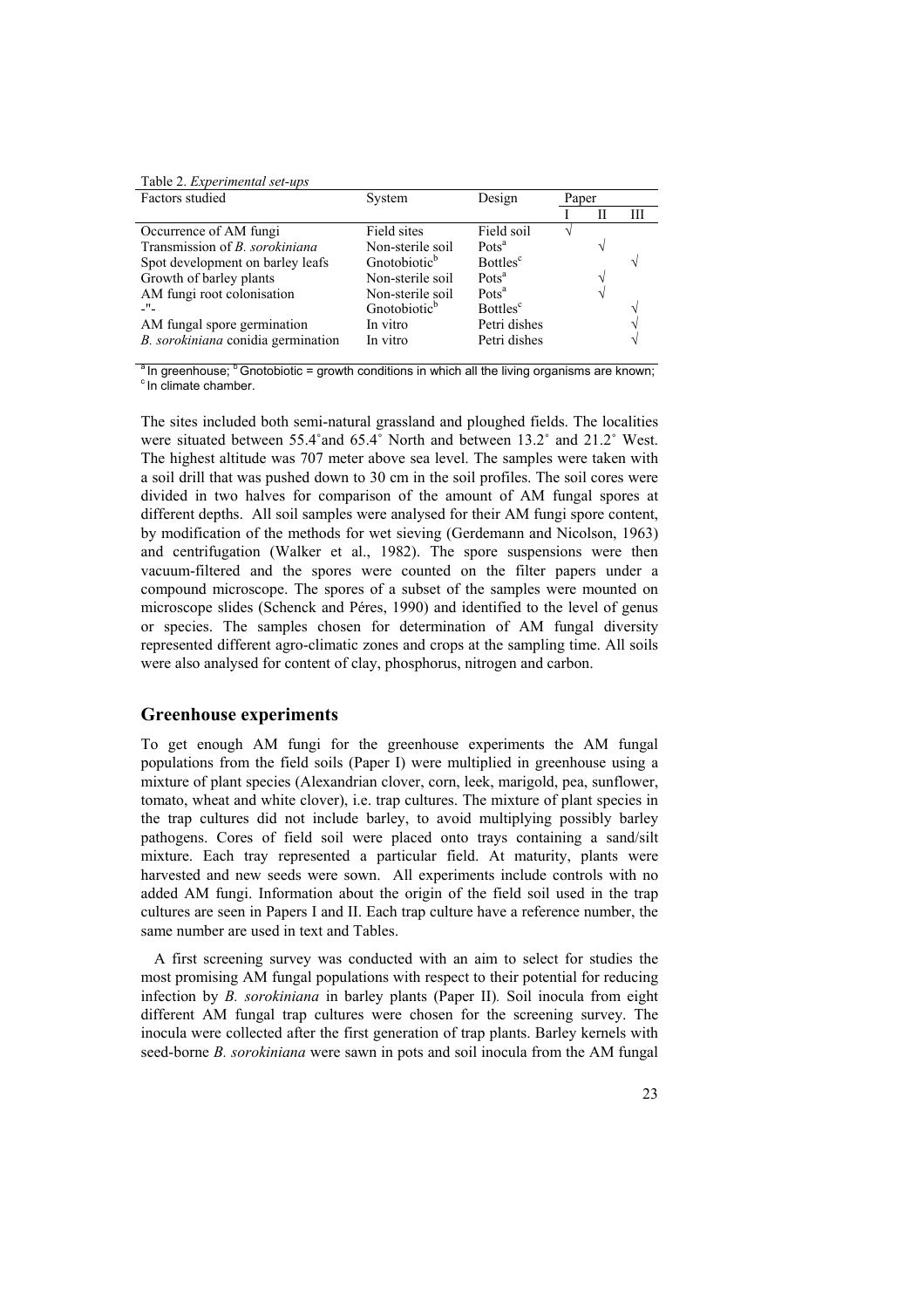trap cultures were added. Since the AM fungal populations were added as soil inocula this made it possible to include all existing AM fungal species whether they had sporulated or not at the time for inocula collection in the trap cultures. At harvest the number of living plants in each pot was noted, as well as the height of the plants. The stem bases were cut and incubated in a moist chamber for analysis of *B. sorokiniana*.

In a second experiment with soil inocula from the AM fungal trap cultures in the greenhouse (Paper II), AM fungal trap cultures from two different origins were selected from the screening survey above. The inocula were collected from the trap cultures after the second generation of the plants. In addition a commercial inoculum was included (Vaminoc®, Becker Underwood, MicroBio) all three combined with three levels of *B. sorokiniana* seed infections (54%, 72%, 95%). Two controls were set up, lacking AM fungi; Control 1 (based on a substrate treated in the same way as the AM fungal trap cultures, but with no added AM fungi), Control 2 (a sand/silt mixture, with no added AM fungal inoculum). Barley kernels with seed-borne *B. sorokiniana* were sawn in pots. The plants were placed in the greenhouse. At harvest the number of living plants in each pot was noted, as well as the height of the plants. The stem bases, nodes and leaf spots were placed in a humid chamber for analysis of *B. sorokiniana*.

To avoid interference from other possible soil microorganisms an experiment was conducted with AM fungi added as spore mixtures (Paper II) from the AM fungal trap cultures. Arbuscular mycorrhiza fungi from one trap culture used in both previous experiments were chosen for the third greenhouse experiment. The spores were collected after the third generation of the trap plants. In addition AM fungi from eight other trap cultures with Swedish origins (Paper I) were chosen together with one commercial inoculum with *in vitro* cultured, surface sterile *G. intraradices* (see Paper II)*.* The *B. sorokiniana* infected barley seeds were pregerminated. The spores were added to the roots of the seedlings in small plastic trays to allow close contact between the AM fungi and the roots. The plastic trays with seedlings were transferred to pots and the plants were grown in greenhouse. At harvest root pieces, stem bases, stem and leaf parts at the base of each leaf and leaves were placed in a humid chamber for analysis of *B. sorokiniana*. For AM fungi colonisation studies, the roots were cold-stained (after Koske and Gemma, 1989; Grace and Stribley, 1991; Walker and Vestberg, 1994). This was found to be a more gentle method for the root rot affected roots compared to hot staining. The roots were spread onto Petri dishes and the AM fungi colonisation were observed under a binocular microscope and estimated as percentage of roots colonised. The amounts of necroses due to the pathogen were also recorded. Low levels of nutrients were maintained during the plant growth experiments.

### *In vitro* **studies**

The mechanisms involved in the interactions between *B. sorokiniana* and AM fungi were studied in a series of experiments under sterile conditions (for details see Paper III). A technique was developed for studying the effect of AM fungi on disease development of pathogens on the host plant under gnotobiotic conditions.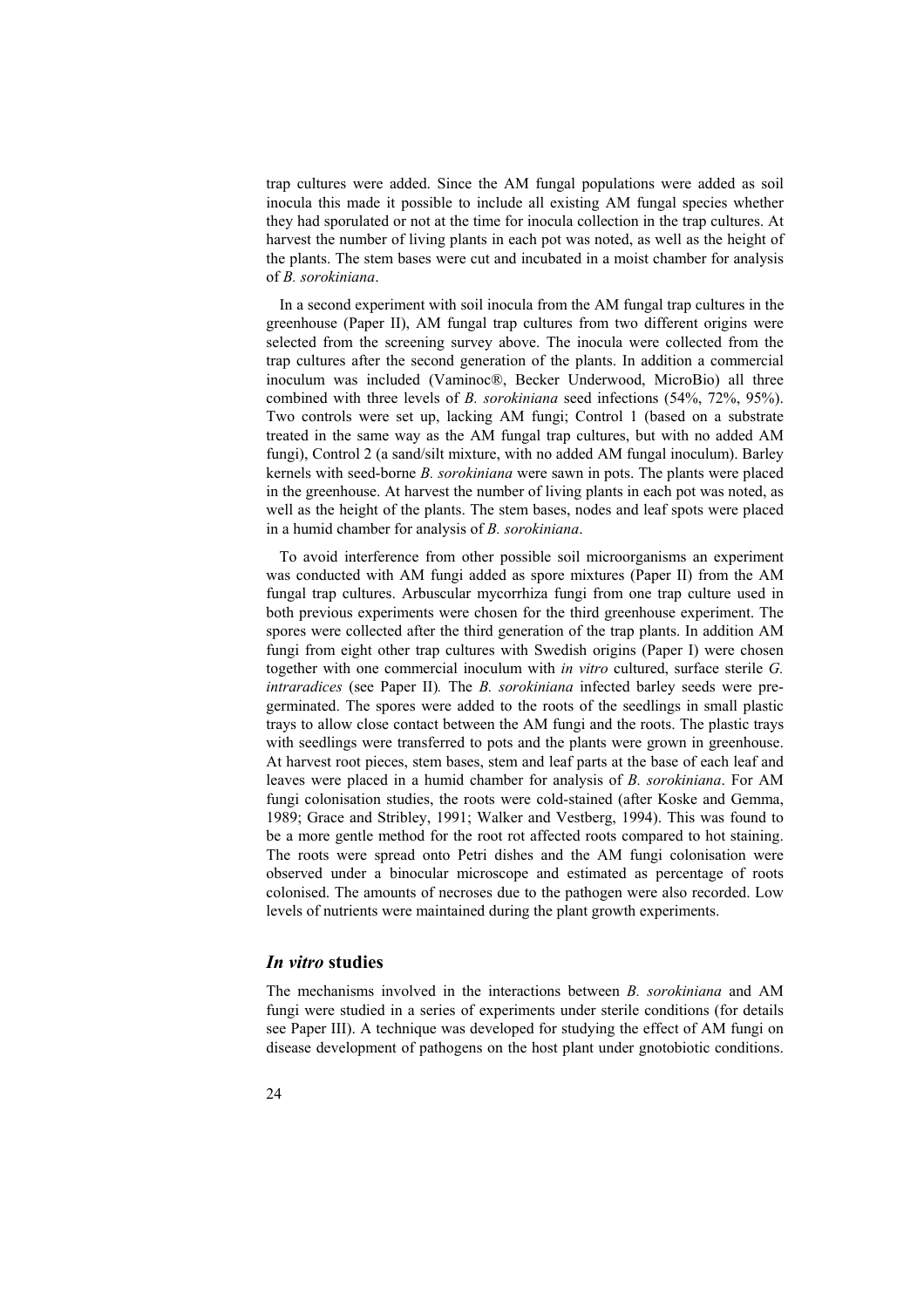The AM fungal species used in the experiments were *G. intraradices* and *G. proliferum*. The media used were 0.2% M medium (w/v. Bécard and Fortin, 1988), PDA (potato dextrose agar, Oxoid Ltd, 39 g per litre) and 1% water agar. In all experiments controls lacking the parameter (fungi, exudates filtrates) were included.

The direct interactions between *B. sorokiniana* and AM fungi where studied by co-culturing on the same medium. The effect of possible volatile compounds produced by either *B. sorokiniana* or *G. intraradices* was studied by culturing the two organisms on one Petri dish devided from each other by a plastic slide. Effect of exudate filtrates of *B. sorokiniana* on AM fungi were studied. The exudate filtrates were spread on top of M medium before the AM fungal spores were added. Extract of *G. intraradices* hyphae grown on transgenic carrot roots (separated from the roots with a plastic slide) was also obtained and the effect on conidia germination of *B. sorokiniana* was studied. The effects were observed by colony-diameter of *B. sorokininana*, spore- or conidia germinations and hyphal growth of germinated AM fungal spores.

Since the AM fungi are obligate symbionts it has not been possible to grow these fungi *in vitro* until relatively resently. Mosse and Hepper (1975) reported the use of root organ culture to obtain typical infections with *Glomus mosseae in vitro* and Mugnier and Mosse (1987) have developed a method using Ri T-DNA transformed roots. The methods were developed further by Bécard and Fortin (1988). Since then several interaction studies have been conducted *in vitro* between AM fungi and the transgenic roots. In present work, a method was developed for studying the effect of an established AM fungi colonisation in nontransgenic barley roots on the disease development of *B. sorokiniana* infected leaves *in vitro* (for details see Paper III). Pieces of transgenic carrot roots colonised with *G. intraradices* were inoculated in bottles with M medium. The AM fungi were allowed to develop a network of hyphae in the medium for six months, since a living hyphal network is important in initiating rapid colonisation in seedlings (Read, et al., 1985; Read, 1992), before the seedlings were inserted. The result was a rapid colonisation of the barley roots of AM fungi. Seeds of barley were surface sterilised (after Åström, 1990) and pre-germinated. The seedlings were placed in one bottle each and covered with a layer of Vermiculite (Askania, Göteborg, Sweden). A figure describing the experimental set-up is seen in Paper III; Figure 1. The bottles were placed in a growing chamber, after one week plugs of *B. sorokiniana* grown on water agar were inoculated on the barley leaves. When the lesions (necroses developed as a symptom of the disease initiated by *B. sorokiniana*) started to develope their lengths were measured each day. The roots were cold-stained (after Koske and Gemma, 1989; Grace and Stribley, 1991; Walker and Vestberg, 1994) and the AM fungal colonisation was studied under binocular microscope.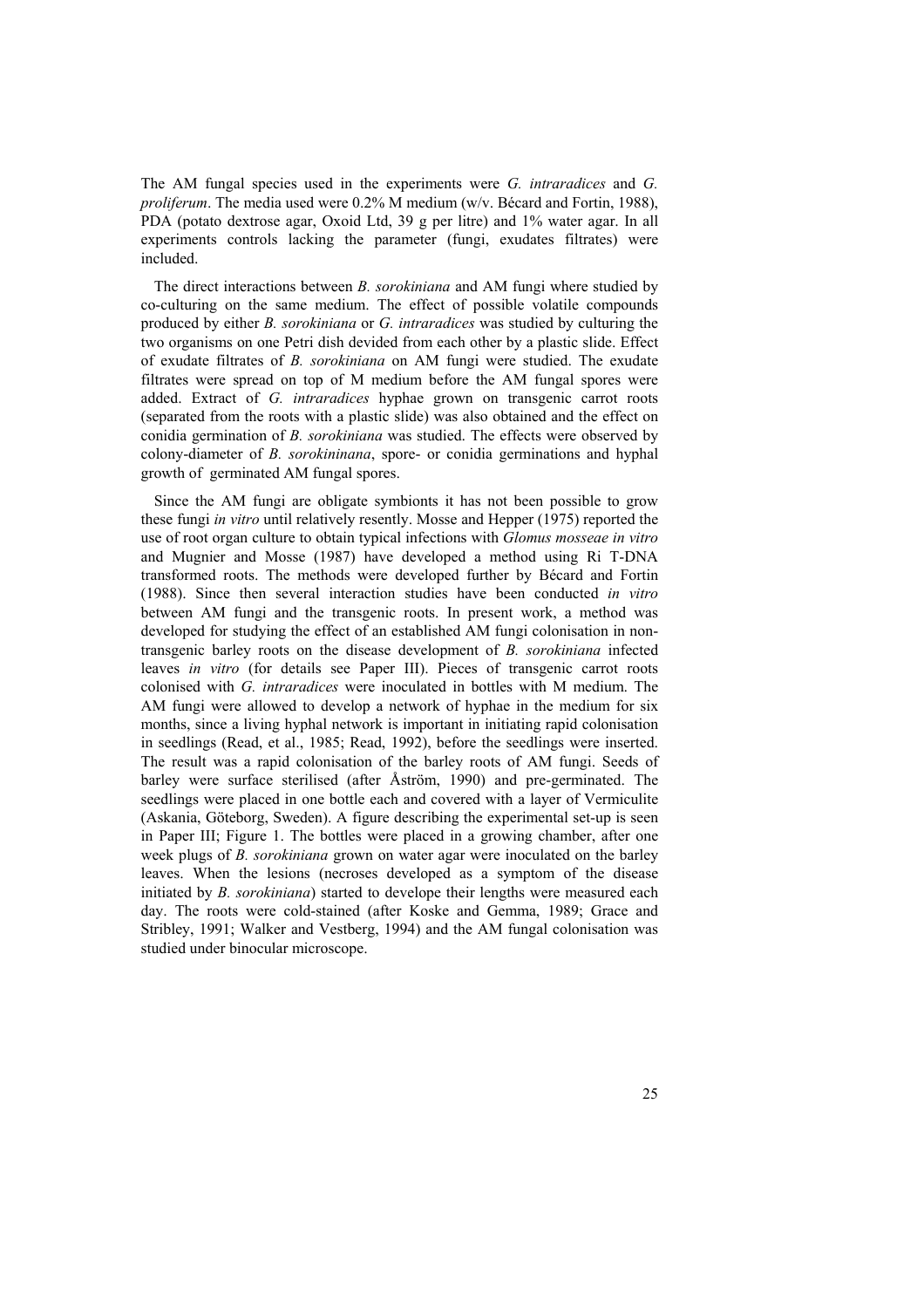# **Results and Discussion**

The plant pathogenic fungus *B. sorokiniana* has the capacity to infect the host directly on the leaf, while air-borne, on the roots, while soil-borne or through the seed, while seed-borne. It is therefore important to consider the diverse infection strategies if aiming to develop tools for biocontrol. While earlier workers have shown that AM fungi are able to suppress the *B. sorokiniana* in the roots, there was a lack of information concerning the interaction in the aerial parts of the plants. Reports on foliar diseases have indicated that the pathogens are enhanced by AM fungi (Whipps, 2004). Is this the case also for the development of *B. sorokiniana* from seed infection to the aerial plant parts? It could also be suggested that there is a difference between isolates of AM fungi in their possible ability to suppress the pathogenic fungus in aerial plant parts. Having found out that several multiplied field populations of AM fungi suppress the *B. sorokiniana* in stems and leaves, even through the pathogen had an advantage in that it was seed-borne and having seen that the pathogen was suppressed although the AM fungal colonisation was low I wondered how do these two fungi interact within the soil? Being such a successful pathogen, *B. sorokiniana* might have a competition advantage in the soil against the commonly occuring AM fungi. Lastly, I wondered how does the AM fungi affect the air-borne *B. sorokiniana* infecting the host leaves and how is it possible to study this without any influence of other organisms?

## **AM fungi occurrence**

As it was hypothesised, AM fungi differs in characters depending on their origin; and since there was only scarce data on AM fungi in Sweden (Mårtensson and Carlgren, 1994; Eriksson, 2001; Hedlund, 2002) a first step was to make a survey of AM fungi under various prevailing climatic/cultivation conditions. The idea was to cover the broad spectrum of commonly occurring agroecosystems in Sweden. Therefore, sampling sites were chosen in different agro-climatic zones, based on both climatic and soil properties (Carling and Joner, 1998). In each zone samples were taken from both ploughed and unploughed arable fields, i.e. seminatural grasslands. The ploughed fields chosen were cultivated using agricultural practices common for each area.

Arbuscular mycorrhizal fungi were found to be present at all sampling sites in this study. This shows that the AM fungi and its symbiosis with plants are widely spread in agricultural fields in Sweden. Arbuscular mycorrhizal fungi have also been found in other Northern areas, although not to the same extent as reported in Paper I. Vestberg (1995) found AM fungi spores in half of the 266 indigenous soil samples taken from different parts of Finland (61-68°North). However, the presence of AM fungi were detected after multiplication on trap plants, thus there might have been AM fungi present in a higher proportion of the indigenous samples, although they did not form spores in the trap cultures. At even higher latitudes (74-80°North) in the Arctic, AM fungal spores have been found in the indigenous soil of 9 out of 13 collected sites, at densities between 1-3 spores per g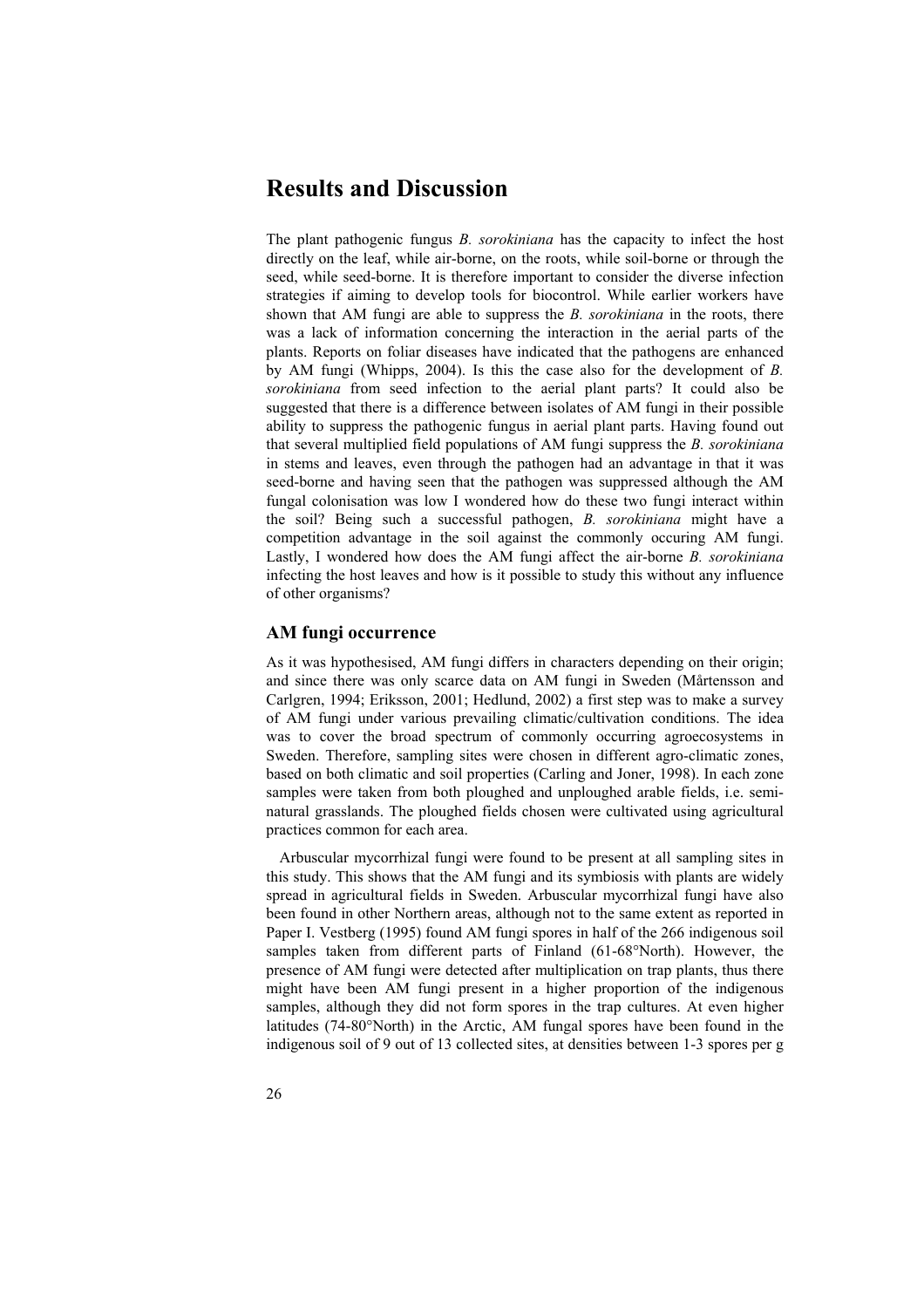soil (Dalpé and Aiken, 1998). They took the soil samples from the rhizosphere of *Festuca* species growing in the tundra. At the sampling location in Sweden with the highest latitude (65.4°North), Hindersön situated on an island in the Baltic Sea, the spore densities was as high as 21 spores per g dry soil (Paper 1; Table 1-2). Overall the spore densities found ranged between 3-44 spore per g dry weight of soil in this study. The lowest spore density was found in a cereal monoculture, and the highest spore density in a semi-natural grassland. There were significantly more AM fungal spores in the upper half than in the lower half of the top 30 cm of the soil profiles. This relationship was not affected by ploughing. Other studies also show a decline in spore densities down the soil profiles (Jakobsen and Nielsen, 1983; Abbot and Robson, 1991). Multivariate statistics in terms of Principal Component Analysis did not show any groupings of the spore densities according to physical analysis, crop or agroclimatic zones of the sampling sites.

## **Diversity and symbiotic effectiveness**

Between three and seven AM fungal spore types were found at the eight sampling localities in which spores were identified (Paper I). Most species belonged to *Glomus* spp., but species within *Scutellospora* were also found. The two samples with highest number of spore types originated from the two semi-natural grasslands, with high plant diversities, no ploughing and no addition of fertilisers. The six samples with lower number of spore types originated from more intensively managed ploughed fields, with low plant diversities. However, there may probably be more AM fungal species present, since all species might not have sporulated at the sampling time (Miller et al., 1985). For example, *Glomus mosseae* was not found in the indigenous soil samples, although this is a common species found in temperate climate (Vestberg, 1995). However, spores of *Glomus mosseae* type (Figure 4) were found in one of the AM fungal trap cultures of indigenous soils (Paper I, Table 2; trap culture no 43).



*Figure 4.* Arbuscular mycorrhizal fungal spores in close resemblance with *Glomus mosseae.* 

Burrows and Pfleger (2002) also found more AM fungal species at higher plant diversity. Jansa et al. (2002) found that the community structure of AM fungi in the field soil was affected by tillage treatment, but there were no difference in AM fungal diversity. In an Indonesian study soil disturbance reduced the density of spores, species richness and the lengths of extra-radical mycelium of AM fungi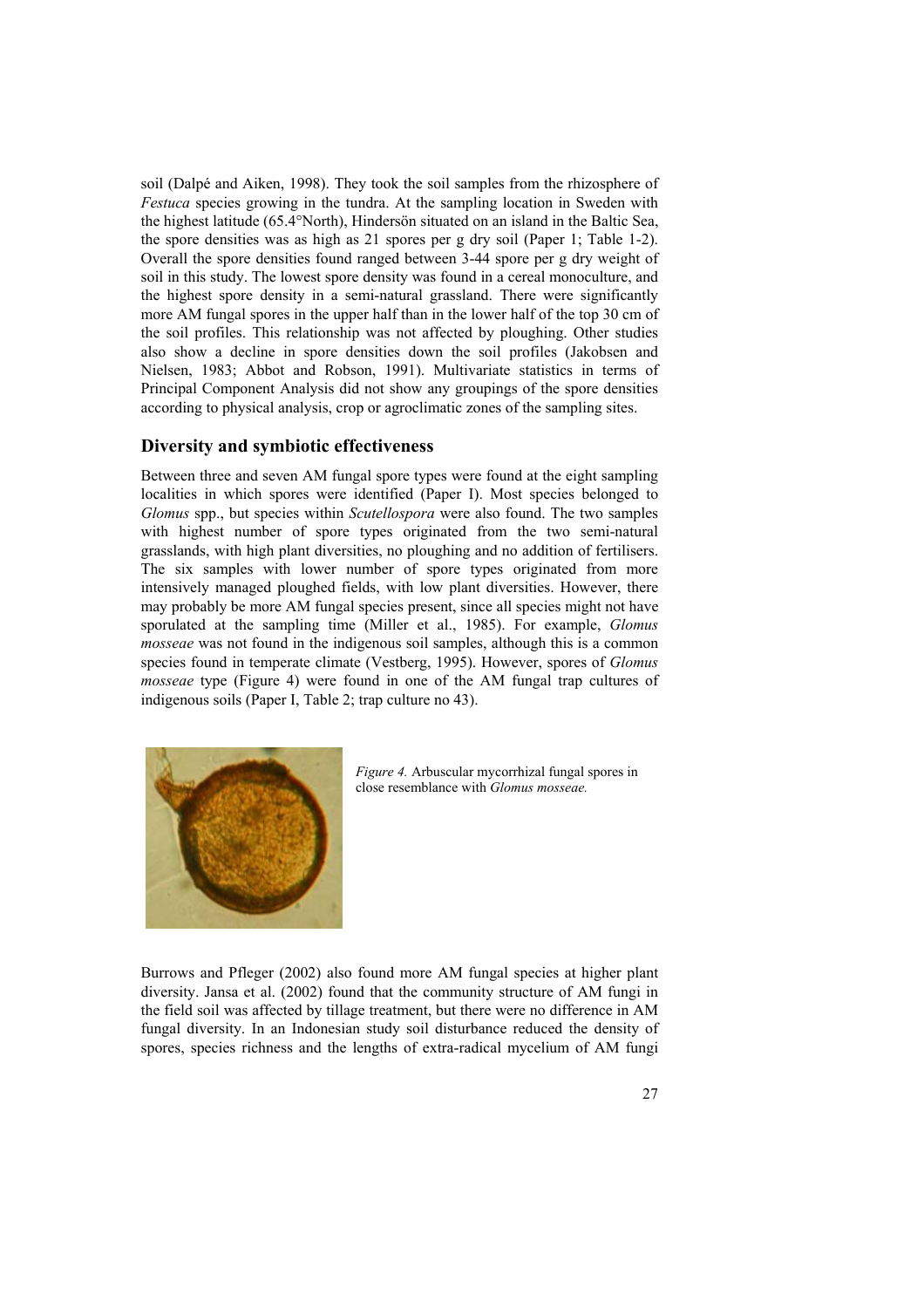(Boddington and Dodd, 2000). Also in temperate zones the hyphal density of AM fungi is shown to be reduced by ploughing (Kabir et al., 1998). Soil disturbance clearly affect the AM fungi. By ploughing the soil almost every year, the AM fungal species that dominate is probable adapted to disturbance (Oehl et al., 2003). This adaptation may in turn affect the quality of the AM fungal communities. Consequently, it might be possible to improve the mutualistic value (symbiotic effectiveness) of the AM fungal communities by adjusting the agricultural practises. Boddington and Dodd (2000 a, b) showed that AM fungi from different genera respond differently not only to disturbance but also to addition of phosphate fertiliser. As noted by Janos (1993) symbiotic effectiveness depends on the interactions between "mycorrhizal plant  $\times$  mycorrhizal fungus  $\times$  soil characteristics".

Both the plant and the soil characteristics are possible to adjust by agricultural practices and thereby the effectiveness of the indigenous AM fungi. Plenchette (1983) defined the mycorrhizal dependency of a plant based on the relationship between dry mass of the plants inoculated with a mycorrhizal fungus and the dry mass of uninoculated plants. Fungal isolates within one species vary in mycorrhizal effectiveness. When tested on a single host plant species, different mycorrhizal fungus isolates can increase, decrease, or have little effect on plant growth (Burgess et al., 1994; Dosskey et al., 1990; Miller et al., 1985; Molina, 1979). Van der Heijden and Kuyper (2001) in addition to plant biomass, included N- and P-contents of the plant to describe symbiotic effectiveness. While working with plant pathogens in small grain it would be possible to define the symbiotic effectiveness of AM fungi by the grain yield (both quantitatively and qualitatively) and the inhibition of the pathogen development (not only affecting the yield, but also the inoculum production of the pathogen). Van der Heijden and Kuyper (2001) found that "plant origin" and "plant origin  $\times$  soil type" had a large interaction on the symbiotic effectiveness both for AM fungi and ectomycorrhizal fungi. In their study it can be noted that ectomycorrhiza fungal origin had only a minor effect on symbiotic effectiveness. However, since their study of the fungal origin was only performed with ectomycorrhizal fungi, van der Heijden and Kuyper (2001) proposed that this was due to the fact that spores of ectomycorrhizal fungi spread more efficiently than seeds. While considering the AM fungi this relationship is the opposite, the AM fungi with their spores solely produced in the soil or roots would spread much less efficiently than most plant seeds.

### **AM fungi suppressiveness of** *B. sorokiniana*

The amount of AM fungal spores or their diversity does not tell to which extent the roots are colonised. More important, it does not tell what function the AM fungi have in the agroecosystem. One possible feature for the AM fungi is to reduce plant diseases. Following the extensive field survey the hypotheses was that the ability of AM fungi to suppress plant pathogens differed with the origin of the mycorrhizal fungi. By studying AM fungal populations from, for many years commonly cultivated, fields it is possible to identify AM fungi that can tolerate the impact of agriculture. Arbuscular mycorrhizal fungi collected from arable fields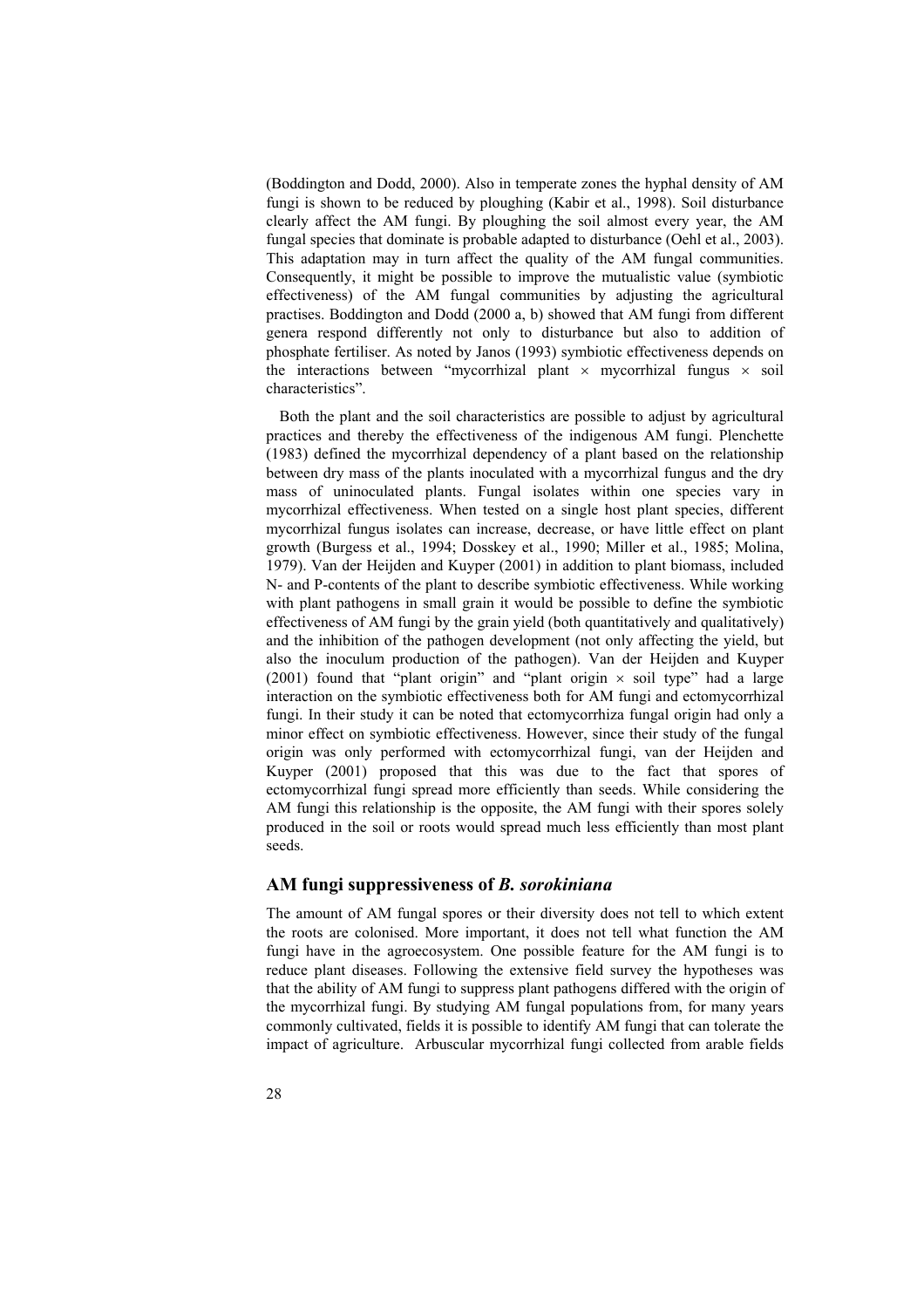are therefore of value, both for the possibility to define agricultural practises stimulating symbiotic efficient AM fungi and for the option to use the AM fungi for disease suppression in practical farming.

In Paper II, AM fungi originating from fields of different agro climatic zones and crops, investigated in Paper I, were selected for a screening, considering their ability to interact with *B. sorokiniana*. Results of the survey showed that all, but two, AM fungal trap culture added as soil inocula resulted in a lower development of *B. sorokiniana* from the seed to the stem bases compared to the development of the pathogen in the plants with no added soil inocula from AM fungal trap cultures. One possible reason for this seems to be the elimination of AM fungi in sterilised soil.

Another interesting observation is the difference in inhibition between soil inocula from trap cultures of different origin. In the screening, AM fungi originating from a semi-natural grassland (Paper I; Table 2; trap culture no 29) indicated a beneficial effect on the germination of the *B. sorokiniana*-infected seeds and the survival of the barley plants. This trap culture originated from the indigenous soil with the highest number of different AM fungal spore types (Paper I). Among those AM fungal species there might have been some with opportunistic ability to colonise the first roots emerging from the seeds or at an early stage in other ways favouring the survival and growth of the barley plant. In semi-natural grasslands there is a dense layer of roots of several species of perennial grasses and herbs, which always might be colonised by AM fungi. However, every now and then there will be gaps in the plant cover, which will give new opportunities for seeds and AM fungi. Under such circumstances, a quick colonisation by AM fungi will be an ecological advantage. Based on this assumption, trap culture inocula originating from this semi-natural grassland were therefore selected for the second study.

The soil inoculum from the trap culture that gave rise to the highest percentage of healthy stem bases at harvest were the most disease suppressive and was also selected for the second experiment (Paper II; Table 2; trap culture no 41). This trap culture could possibly contain AM fungi to inhibit the development of *B. sorokiniana* to the stem bases. This trap culture inoculum originated from a farm that had been organically managed for several years, thus no chemical seed treatments were used inhibiting possible *B. sorokiniana* antagonistic AM fungi. The original soil was cultivated with barley with undersown ley at the sampling time, which might mean presence of multiplied AM fungi with a preference for barley. In addition, the undersown ley increase the plant diversity and thereby may promote a higher AM fungal diversity. However, the proportion healthy stem bases were also relatively high for the barley plants growing in pots inoculated with trap cultures originating from a barley field in the northern part of the country (Paper II; Table 2; soil number 6) as well as those originating from a field with ley in the southern part of the country (Paper II; Table 2; trap culture no 43).

In the successive study soil inocula from a trap culture originating from the semi-natural grassland with trap culture no 29 (Paper II; Table 1) and the barley field with trap culture no 41 (Paper II; Table 1) gave similar results as in the preceeding screening; trap culture inoculum originating from the semi-natural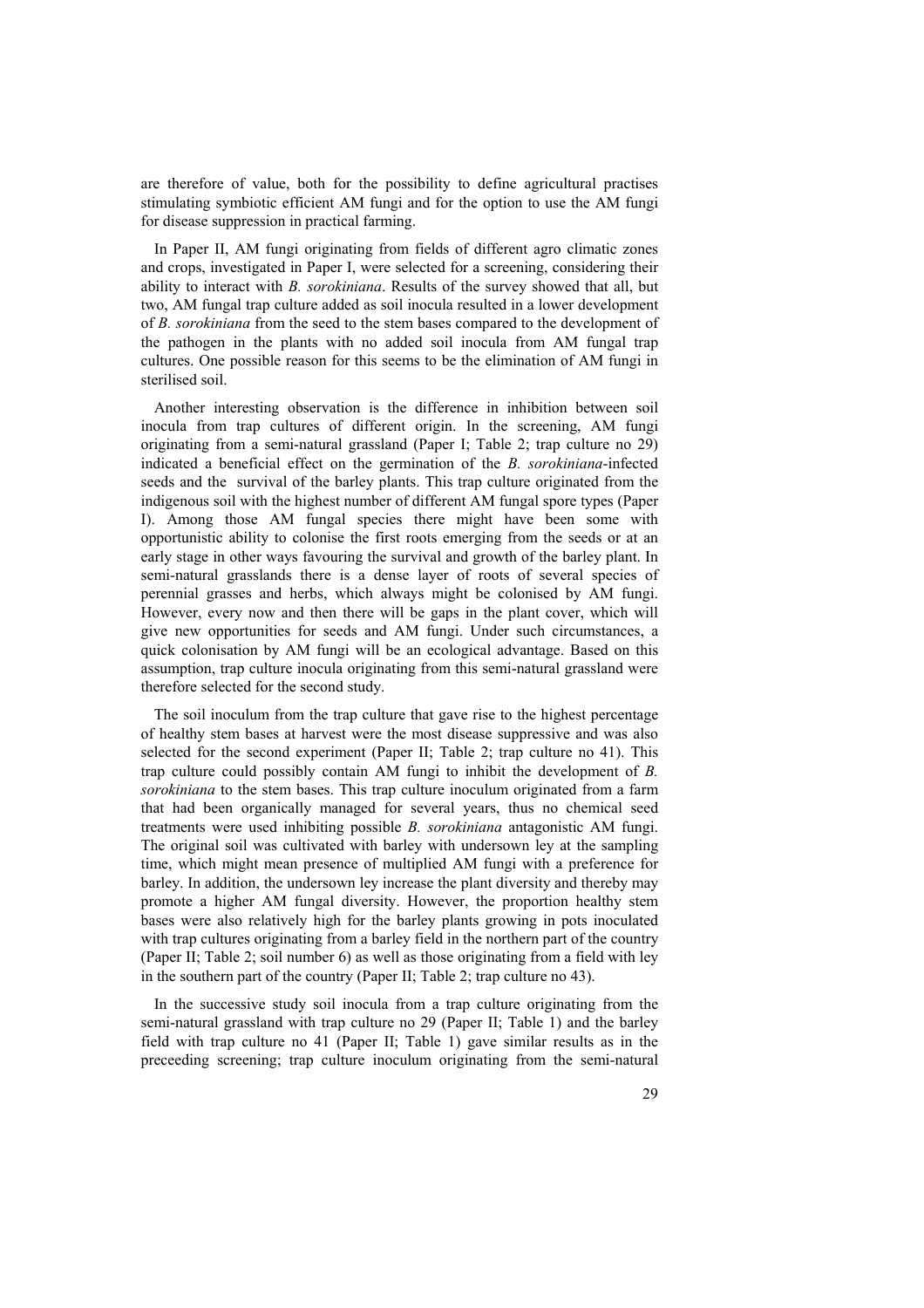grassland resulted in more living plants and taller plants at harvest, while trap culture inoculum originating from the organically managed barley field resulted in a tendency for lower amounts of *B. sorokiniana* being detected on the stem bases (Paper II; Table 4). The trap culture inocula of native origins from Sweden were more efficient in inhibiting the development of *B. sorokiniana*, compared to the AM fungal commercial inoculum (Vaminoc®) included in the study (Table 5). This indicate that although the AM fungi might have general benefits for the crop production AM fungi from different origins differ in their abilities to suppress specific pathogens.

It should however be remembered that also the commercial inoculum inhibited the development of *B. sorokiniana* upwards the barley stems (Paper II; Table 5). A speculation is also that the AM fungi from the semi-natural grassland might not be adapted to circumstances in more intensively cultivated fields, including ploughing. Therefore, the AM fungi originating from semi-natural grassland were not included in the proceeding experiment. For a third greenhouse experiment, using spore inocula, the AM fungi originating from the organically managed barley field (Paper II; Table 1; reference number 41) were used, in addition to AM fungi from other ploughed fields.

In the soil inocula from the trap cultures, there are probably other micro organisms than AM fungi multiplied as well, which could have an influence on the pathogen and/or the plant (Alström, 1987; Åström, 1990; Knudsen et al., 1997). By using AM fungal spore mixture as inocula in a third experiment such microorganisms were avoided. Possible differences between the substrates were also avoided, which could have an influence of the result (e.g. substate of Vaminoc® and trap cultures respectively). The inocula thus contained the AM fungi that had sporulated at the time for inocula collection and had also managed to survive the storage time of six months. For the option to inoculate AM fungi into arable fields in the practical farming the ability of the AM fungi to remain viable during storage is of great value, although there is a potential for optimising the storage method. The spores were surface washed to reduce bacteria. The spore inocula thus obtained consisted of AM fungi and possible mycorrhiza associated bacteria (Garbaye, 1994). This is the same situation as in the arable fields, where the AM fungi is living in an environment surrounded by other microorganisms, thus the spores are never sterile on the surface *in vivo*. In present experiment with AM fungi spore inocula, the barley plants treated with AM fungi from either of the origin resulted in lower detection of *B. sorokiniana* on leaf bases, leaves and stem bases. Also the commercial inoculum with surface sterilised *Glomus intraradices* spores had a lower incidence of *B. sorokiniana* than the control, which show that AM fungi with no initial bacteria on the surface have an suppressive effect against *B. sorokiniana*. Multivariate statistics in terms of Principal Component Analysis did not show any groupings of the suppressiveness of *B. sorokiniana* in relation to physical analysis, crop or agroclimatic zones of the sites from where the trap cultures originated (Paper I). In the screening survey in Paper II there was a slight tendency for increased suppression of the pathogen with decreasing amount of easily available phosphorus in the indigenous soil from where the trap culture originated, but this was not statistically confirmed. However, the relationship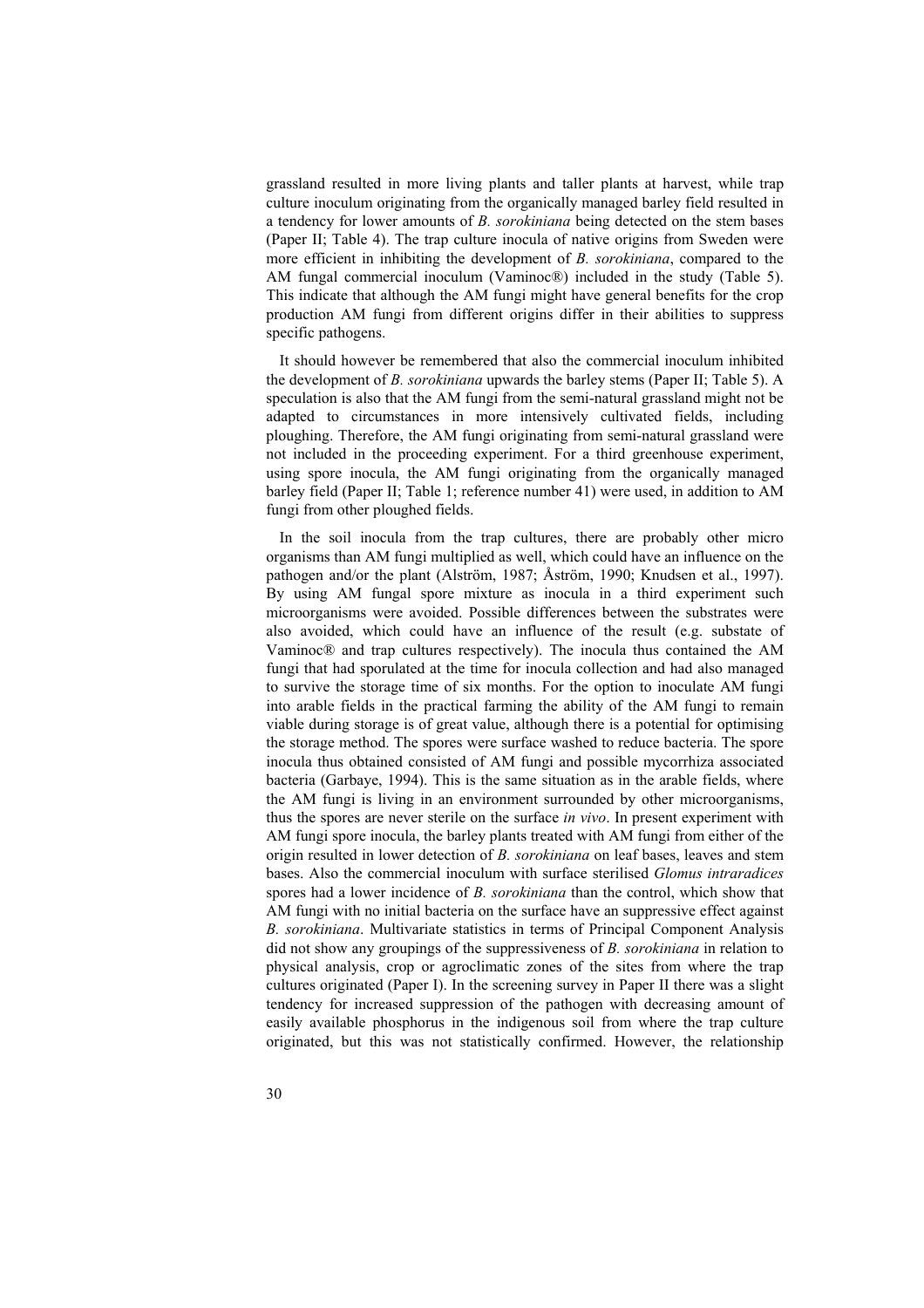between the function of the AM fungal isolates and parameters describing the collection site is important for the understanding of the AM systems.

Presented results may indicate that the AM fungi decrease the root-necroses caused by *B. sorokiniana* (Paper II), since the roots of the plants lacking AM fungi had the highest proportion of necroses. This is in accordance with the result of Dehn and Dehne (1986) who found a lower *Cochliobolus sativus* (*B. sorokiniana*) infection of root tissue if the roots were already colonised by AM fungi, in this case *Glomus etunicatum*. They proposed that the mechanism mediating the mycorrhiza-Common root rot interactions was correlated to a general change of host plant physiology induced by the establishment of the AM symbiosis. All three isolates of one AM fungal species tested were able to reduce disease intensity on the roots (Dehn and Dehne, 1986). Furthermore, disease intensity could be reduced by AM fungi in all ten varieties of wheat and barley tested, but the degree of resistance varied with the genotype of host and pathogen (three *C. sativus* isolates were included). However, the degree of AM fungi colonisation of barley root was not correlated to their inhibition of common root rot (Dehn and Dehne, 1986).

In the present study the development of *B. sorokiniana* in stem bases, leaf bases, and leaves were inhibited although the AM fungi root colonisation was low (Paper II). This shows that AM fungi are able to suppress the *B. sorokiniana* development in barley plants, not only in the roots as shown by Dehn and Dehne (1986), but also in the above ground parts of the plants were the AM fungi is not present. Importantly, the pathogen was suppressed although the non-AM fungal plants was taller, which show that non-P-mediated mechanisms may be involved. This may indicate SAR and in that case seem to be initiated also with a low degree of AM fungal colonisation, although the mechanism mediating the mycorrhiza-disease interactions needs further investigation. The plant inoculated with AM fungal spores originating from the barley seed with undersown ley (Paper II; Table 1; trap culture no 41) had a three times lower risk of having a leaf base or leaf infected with *B. sorokiniana* (Paper II, Table 6) compared to the control, lacking AM fungi. Almost all other plants inoculated with AM fungal spores from other origins had an even lower risk of having a leaf base or leaf spot infected with *B. sorokiniana*. The AM fungal spores giving rise to the healthiest plants, with less than ten times lower risk of having a leaf base or leaf infected with *B. sorokiniana* (Paper II, Table 6) originated from fields with winter-wheat and barley respectively (Paper II, Table 1, trap culture no 23 and 33). In an Australian study AM fungal colonisation of crop and pasture species was negatively correlated with root infection by *B. sorokiniana* (Thompson and Wildermuth, 1989). They proposed that this indicates that AM fungi antagonise root infection by *B. sorokiniana.* It seems like the pathogen is locally inhibited by the AM fungus in tissues already colonised by the AM fungus, but the pathogen are able to infect AM fungi free tissues. However, the presence of AM fungi also seem to induce a change of host plant physiology independent of the degree of colonisation (Dehn and Dehne, 1986; Paper II, Paper III). This might explain why Thompson and Wildermuth (1989) did not find a correlation between degree of AM fungal colonisation and infection of stem bases with *B. sorokiniana*.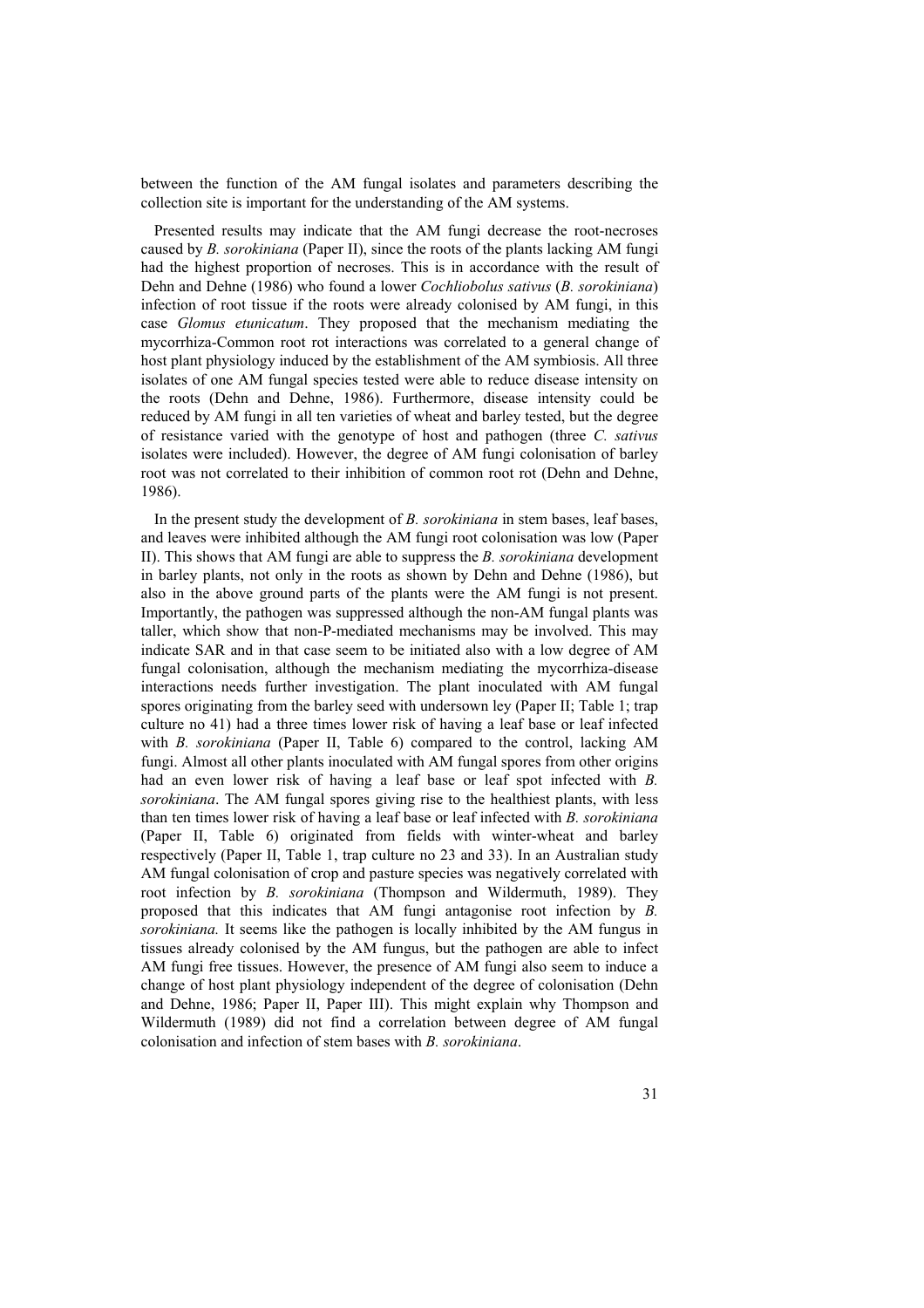An attempt to explain observed responses by AM fungi towards *B. sorokiniana* in the plant is by means of SAR, but can also be due to an altered nutrient status of the plant. However, an improved nutrient status due to AM fungal colonisation is often shown to be correlated to an increase in foliar diseases (Whipps, 2004). To be able to study the development of the necroses on the leaf of the actual host species, with only the AM fungi and the pathogen present an *in vitro* method was developed. For *in vitro* studies, of the AM fungal effect in the plant to inoculation of a pathogen, so far transgenic carrot roots have been used, which are normally resistant to the pathogen examined (Benhamou et al., 1994). The developed method makes it possible to analyse possible biochemical differences between mycorrhizal and nonmycorrhizal host plants, challenged by a pathogen. The leaf spots caused by *B. sorokiniana* were shorter on the plants inoculated with AM fungi, compared to the control plants, lacking AM fungi at all times (Paper III, Figure 2). The M-medium was chosen since this is a common growth medium for AM fungal cultures. By using a medium with less amount of carbon it would be possible to further develop this technique for studying the effect of *B. sorokiniana* or other pathogens inoculated in the roots. With M-medium the *B. sorokiniana* seem to prefer the medium and not the root. It would also be possible to use different levels of, for example, phosphorus in the media. A further development of *in vitro* techniques for studying the effect of AM fungi on disease development in different host plants or the mechanisms involved would be to grow AM fungal colonised plants in meristem cultures (Morel and Martin, 1952; Conger, 1981) or in embryo cultures (Hännig, 1904; Lange, 1969; Yeung et al., 1981). Meristem and embryo cultures are used for *in vitro* cultivation of plant pathogen free material. Although these techniques are probably more time consuming, than surface sterilising of seeds, and the survival of the plant material might be reduced in the initial stage, this would probably give rise to less contaminations of unwanted organisms in the actual experiments.

### **Competition**

Evolutionary, plants have evolved with both the AM fungi and the pathogens present. Consequently, since *B. sorokiniana* and AM fungi live in the same habitats, the soil and the root, these organisms also evolved together and probably developed defence strategies towards each other. One strategy by the AM fungi seem to be the induction of SAR restricting the development of *B. sorokiniana*, although more research is needed to explore the biochemical changes and to exclude the possible influence of an altered nutrient status. Other strategies might develop in the soil, for example at the pre-infection/colonisation stage, when AM fungi presumably do not have the ability to gain more energy in contrast to *B. sorokiniana* with its ability to live saprophytically. Aiming to develop tools for biocontrol, it is desirable to identify the interactions between the pathogen and the potential biocontrol agent. The observation from this study that there was a low AM fungal colonisation in the roots of the barley plants naturally infected with seed-borne *B. sorokiniana* (Paper II) led to the suspicion that *B. sorokiniana* might as well inhibit the AM fungi. Therefore, a series of *in vitro* studies were conducted. In addition, the possible direct inhibition of *B. sorokiniana* conidia germination by exudate filtrates of AM fungal extraradical mycelium were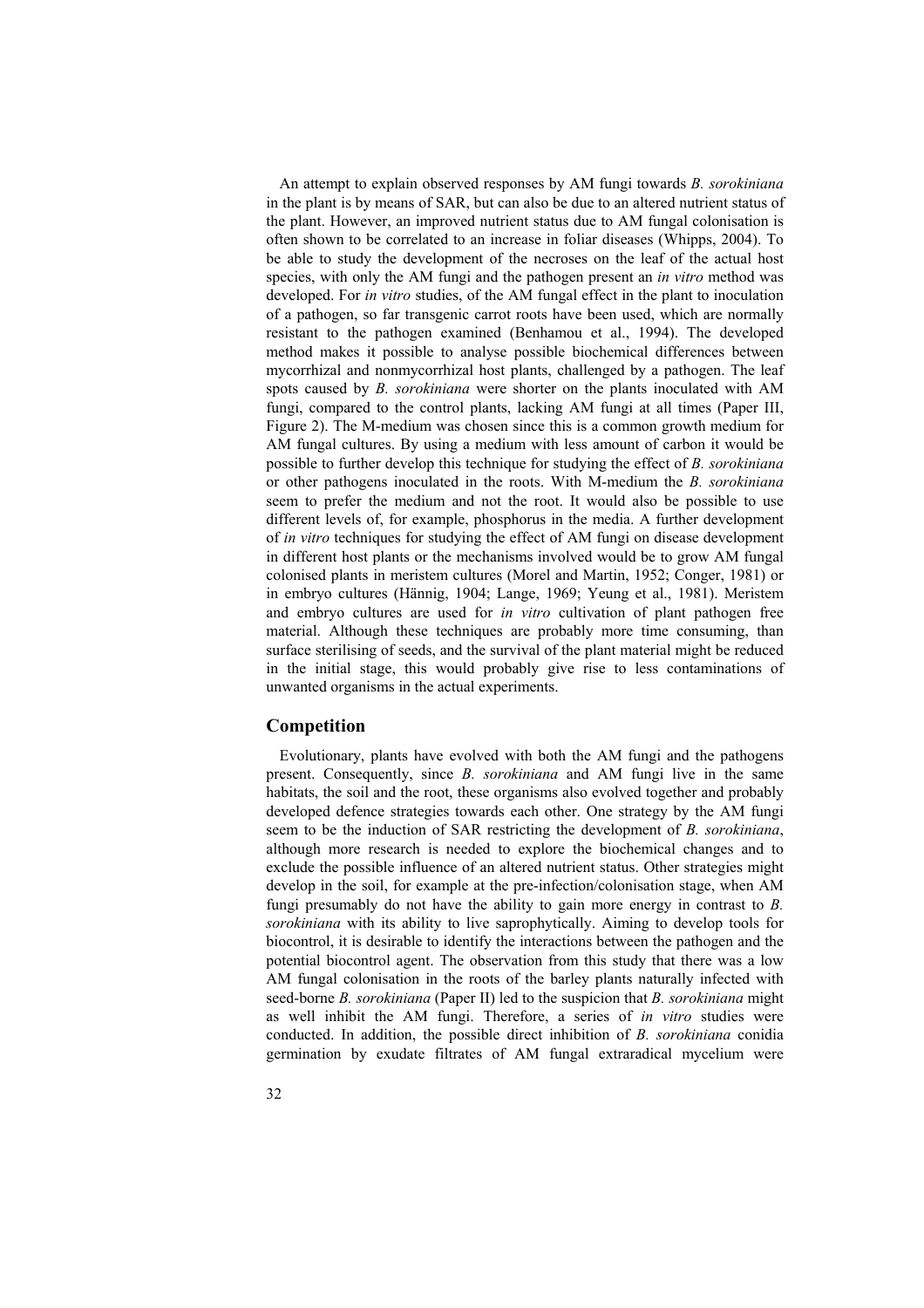examined (Paper III). Roots produce a huge array of organic chemicals of which are released to the surrounding soil (Rovira, 1969; Whitfield et al., 1981; Curl and Truelove, 1986). The compounds that are released by roots were classified by Rovira and Daveys (1974) according to their mobility in soil; 1) diffusible-water soluble, 2) diffusible-volatile and 3) non-diffusible compounds. The efficacy of volatile compounds as messengers in soil is well documented (Stotzky and Schenck, 1976). The germination and hyphal growth of AM fungal spores are also influenced by different compounds released by soil micro-organisms (Mc Allister et al., 1996; Paper III). Paper III showed that AM fungal spore germination are reduced by the presence both of *B. sorokiniana* growing on the same medium, or by its exudate filtrates or volatile compounds released by the plant pathogen while growing in nutrient rich medium. However, the possible volatile compounds did not affect AM spore germination when the plant pathogen was growing in nutrient deficient medium.

In practical farming this might mean that less nutrient near the germinating seed promote the AM fungal spore germination in the presence of soil-borne *B. sorokiniana*. The presence of exudate filtrates of *B. sorokiniana* inhibited the *Glomus intraradices* spore germination day 4-8. Later there were no inhibition, which might be due to the fact that the exudate had diffused down in the media. Different AM fungal species, or even different isolates of AM fungal species might however react differently towards *B. sorokiniana* and the reaction in laboratory might not be the same as in the field. However Paper III shows that exudate filtrates of *B. sorokiniana* inhibit not only *G. intraradices*, but also *G. proliferum* and this inhibition proceded at least until day 19. For statistical reasons, the hyphal growth of the germinated spores were divided in two categories, those that only grow a short distance and those that went on growing and branching. The statistical analyses thus did not show any difference in hyphal growth for the *B. sorokiniana* treated AM fungal spores and the control (which was not treated with *B. sorokiniana*) in any of the experiments. However, there might still have been differences in hyphal growth in a smaller scale (length of hyphae at different time intervals). For further comparisons of the hyphal growth a higher number of germinated AM fungal spores have to be analysed.

The conidia germination of *B. sorokiniana* does not seem to be affected by exudate filtrates of AM fungi to any great extent (Paper III; Table 4). However, the direct interaction between *B. sorokiniana* and a developed AM fungal hyphal network connected to living roots need to be examined as well as the ability of AM fungi, with ability to suppress *B. sorokiniana*, to suppress other pathogens. Development of methods for favouring the germination and establishment of AM fungi on the barley seedlings in the field to prevent infection by air-, seed- or soilborne infections and/or transmission of pathogens is crucial. The pathogens provide all the signals that the plant has evolved to react to in terms of defences. However, the pathogen cause some level of economic loss to the crop. Arbuscular mycorrhizal fungi also evolved with the plant. Studies show that AM fungi induce defence mechanisms in the plant towards certain pathogens under some growing conditions (Cordier, et al., 1998; Paper II; Paper III). In contrast to the pathogen the AM fungi often not even cause trivial or unmeasurable levels of damage to the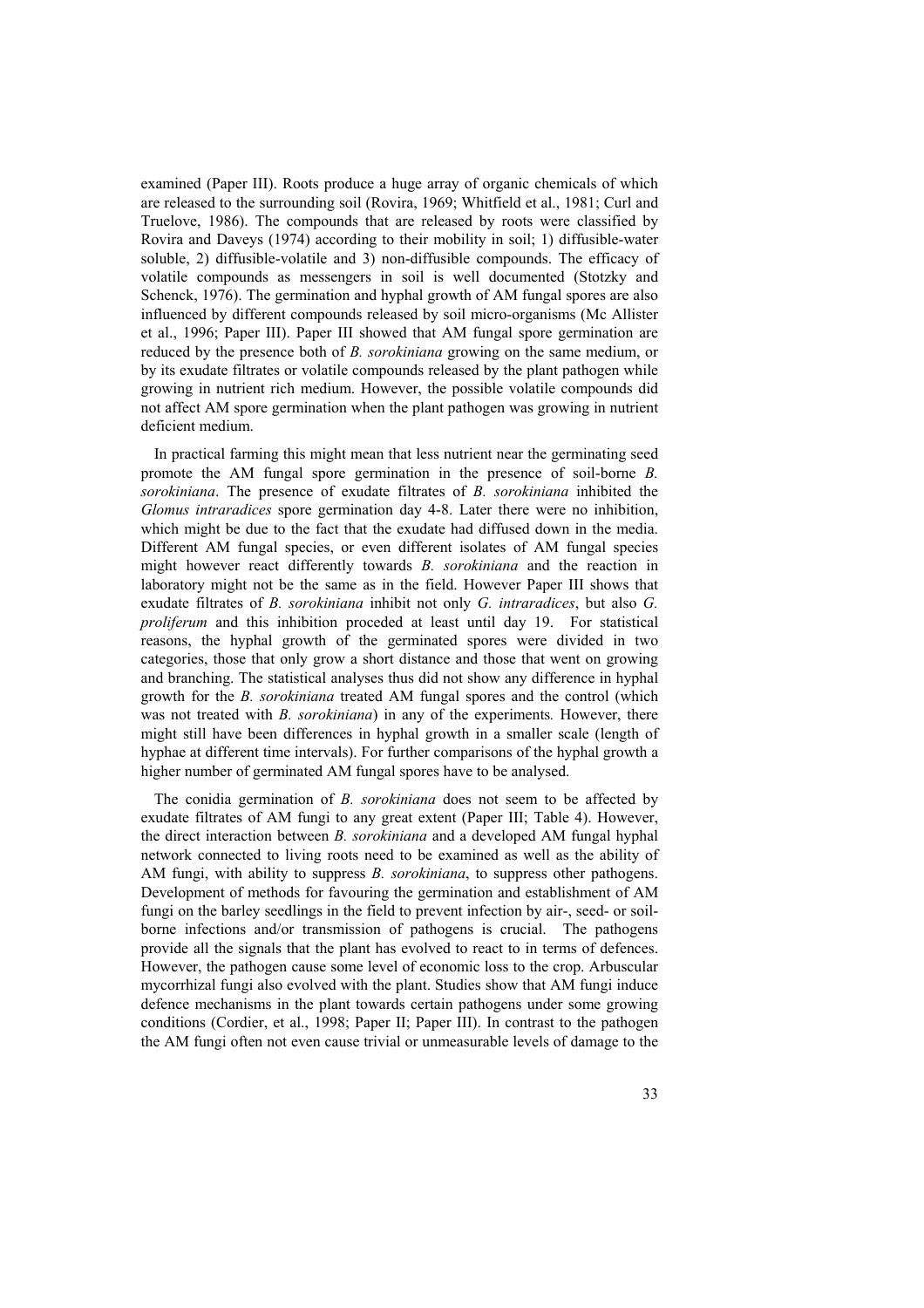crop, but actually also give several other benefits to the plant, like increase the phosphorus uptake and the resistance towards *B. sorokiniana*.

By identifying circumstances when the AM fungi best protect the crop against pathogens, tools will be available to exploit the AM fungi. There are several possibilities by using the AM fungi to reduce the loss in quality and quantity of the yield due to the pathogens caused by *B. sorokininan*. One option might be to introduce an alien AM fungi, which have been selected in screenings to have a high level of suppression ability of the pathogen, to the field. Due to the obligate biotrophic nature of the AM fungi they are relatively costly to multiply. In addition, it might be difficult to predict the activity of the specific AM fungi introduced, since soil biological parameters vary substantially. A better option might be to elaborate the cultivation practises to promote the mutualistic value of the AM fungal communities already existing. In addition, this could be combined with the addition of saprophytic bacteria or fungi acting by other modes of action against the pathogen than the AM fungi. This might give synergistic effects.

# **Conclusions**

With this work I have been able to conclude that;

- arbuscular mycorrhizal fungi are present in a wide range of arable fields in Sweden, at the 45 sampling sites the AM fungal spore densities varied from 3 up to 44 spores per gram air dried soil,
- arbuscular mycorrhiza fungal trap cultures, pure *G. intraradices* and unsterilised spore-mixtures of arbuscular mycorrhizal fungi are able to suppress the development of seed-borne *B. sorokiniana* in barley. The degree of suppression of the development of *B. sorokiniana* varies with the origin of arbuscular mycorrhiza fungal trap cultures and unsterilised spore-mixtures of arbuscular mycorrhizal fungi,
- *in vitro* studies showed that *Bipolaris sorokiniana* decrease spore germination of AM fungal species,
- *in vitro* studies indicate that presence of AM fungi decrease the lesion development of the leaf due to inoculation of *B. sorokiniana*,
- by using the developed *in vitro* host plant method it will be possible to study the impact of AM fungi on the development of plant foliar diseases.

Thus, it is a clear potential for using AM fungi in crop production, not only to promote crop growth in general, but also specifically to suppress diseases caused by *B. sorokiniana*.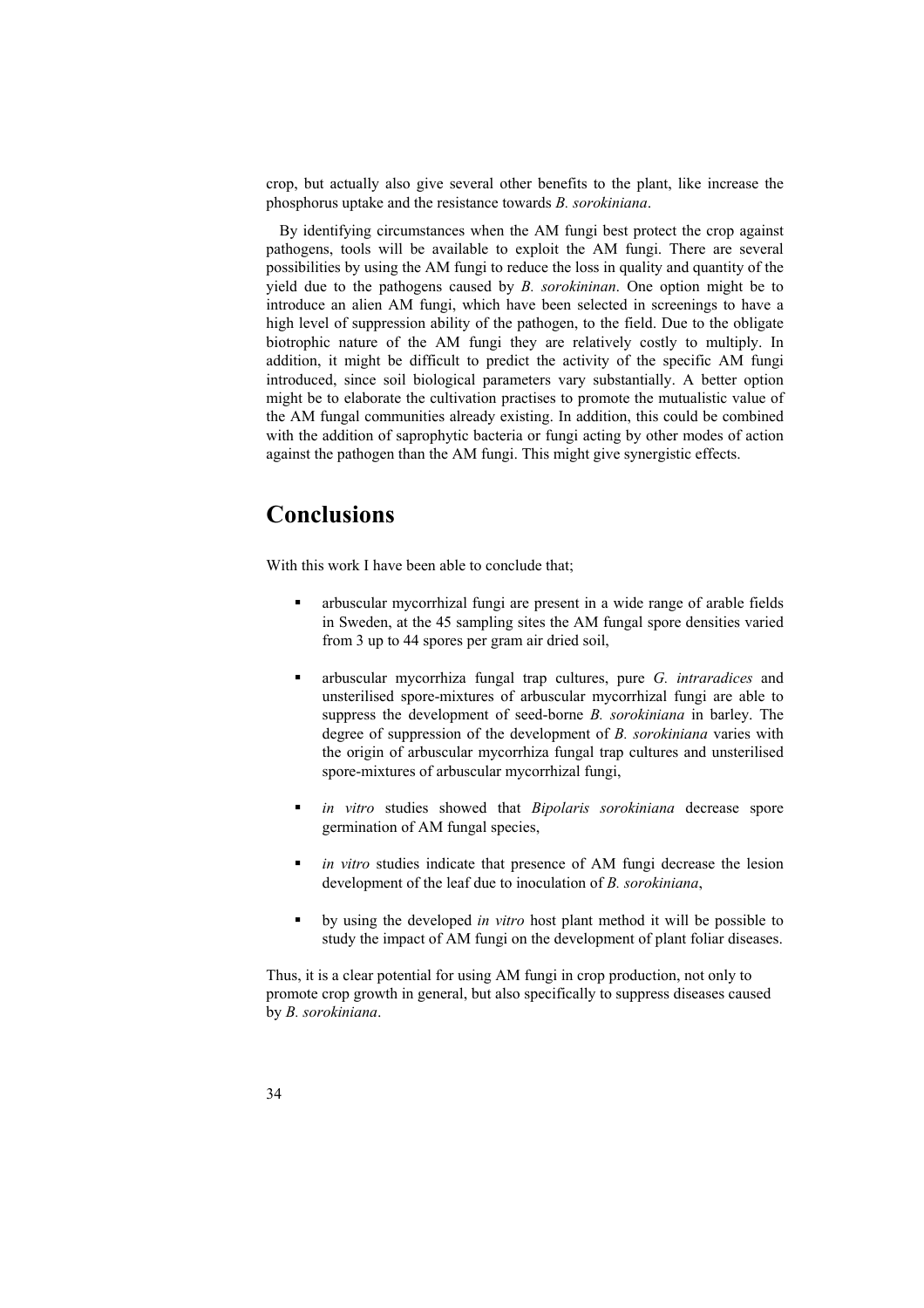# **Abbreviations**

| AM fungi   | Arbuscular mycorrhizal fungi       |
|------------|------------------------------------|
| HR.        | Hypersensitive response            |
| <i>SAR</i> | <b>Systemic Aquired Resistance</b> |

# **Glossary of useful terms**

| Antagonism      | the inhibitory action of one species on another                           |
|-----------------|---------------------------------------------------------------------------|
| Arbuscule       | complex branched treelike, hyphal systems within the cell of              |
|                 | the plant root                                                            |
| <b>Biotroph</b> | an organism that can live and multiply on another living                  |
|                 | organism                                                                  |
| Chlorosis       | yellowing of normally green tissue due to chlorophyll                     |
|                 | destruction or failure of chlorophyll formation                           |
| Conidia         | non-motile, asexual spores                                                |
| Cotyledon       | the first leaf or leaves of a seed plant, found in the embryo, and        |
|                 | which may form the first photosynthetic leaves or may remain              |
|                 | below ground                                                              |
| Distoseptates   | individual cells each surrounded by a sac-like wall distinct              |
|                 | from the outer wall                                                       |
| Fungal pegs     | penetration of plant epidermal cells by individual hyphal                 |
|                 | "pegs" in monotropoid mycorrhiza                                          |
| Fungicide       | a compound toxic to fungi                                                 |
| Gnotobiotics    | the study of organisms or species when other organisms or                 |
|                 | species are absent                                                        |
| Herbicide       | a compound toxic to plants                                                |
| Hypha           | tubular filament that is the structural growth unit of filamentous        |
|                 | fungi                                                                     |
| Hypocotyls      | that portion of stem below cotyledons in plant embryo, which              |
|                 | eventually bears the roots                                                |
| Mycelium        | network of hyphae, the characteristic vegetative phase of many            |
|                 | fungi                                                                     |
| Mycorrhiza      | the symbiotic association between a fungi and a plant                     |
|                 | Mycorrhizosphere the soil influenced by the mycorrhizal roots and mycelia |
| Necrosis        | death of cells or tissues                                                 |
| Obligate        | limited to one mode of life or action                                     |
| Opportunistic   | species specialised to exploit newly opened habitat                       |
| Peleton         | hyphal coils formed in cortical cells in orchidaceous                     |
| mycorrhiza      |                                                                           |
| Phylum          | a taxonomic rank between kingdom and class; a division                    |
| Rhizosphere     | the soil influenced by roots                                              |
| Saprotroph      | organism that feeds on dead organic matter                                |
|                 |                                                                           |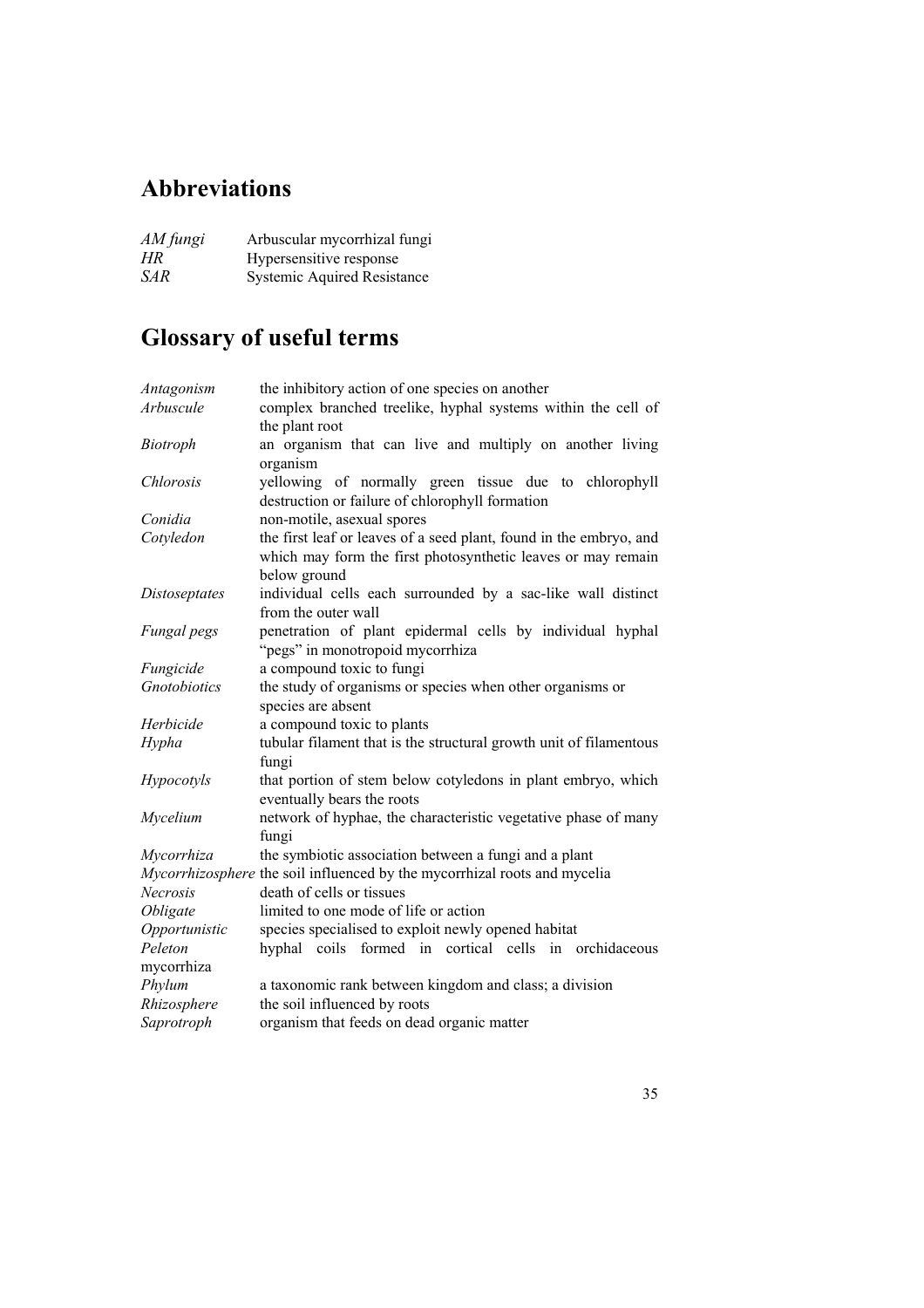| Siderophore | a metabolic product of a fungus (or other organism) which       |
|-------------|-----------------------------------------------------------------|
|             | binds iron and facilitates its transport from the environment   |
|             | into the microbial cell (from the Greek meaning "iron carrier") |
| Specificity | being limited to a species                                      |
| Vesicles    | lipid rich storage organ                                        |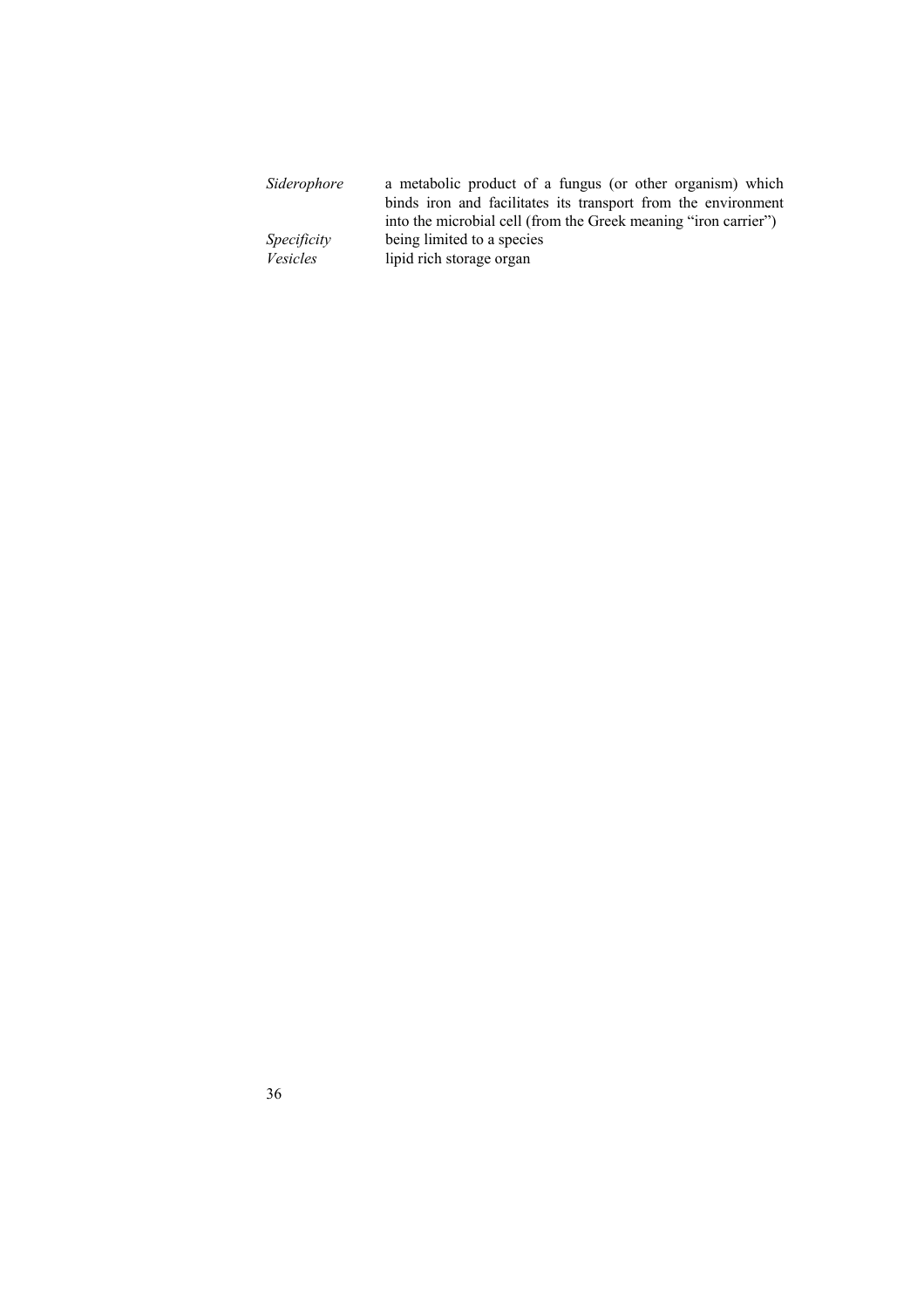# **References**

Abbott, L.K. & Robson, A.D. 1991. Factors influencing the occurrence of vesicular-

arbuscular mycorrhizas. *Agriculture, Ecosystem and Environment 35*, 121-150.

- Abdel-Fattah, G.M. & Shabana, Y.M. .2002. Efficacy of the arbuscular mycorrhizal fungus *Glomus clarum* in protection of cowpea plants against root rot pathogen *Rhizoctonia solani*. *Journal of Plant Disease Protection 109*, 207-215.
- Aguilera, L.E., Guiterrez, J.R. & Moreno, R.L. 1998. Vesiculo arbuscular mycorrhizae associated with saltbushes *Atriplex* spp. (*Chenopodiaceae*) in the Chilean arid zone. *Revista- Chilena-de Historia-Natural (Chile) 71*, 291-302.
- Al-Garni, S.M. & Daft, M.J. 1990. Occurrence and effectiveness of vesicular-arbuscular mycorrhizas in agricultural soils from Saudi Arabia. *Biological Agriculture and Horticulture 7*, 69-80.
- Al-Hashimi, M.H. & Perry, D.A. 1986. Survival and saprobic ability of *Monographella nivalis* in soil. *Transactions of the British Mycological Society 86*, 373-379.
- Alcorn, J.L. 1988. The taxonomy of "*Helminthosporium*" species. *Annual Review of Phytopathology 26*, 37-56.
- Allen, E.B. & Allen, M.F. 1980. Natural re-establishment of vesicular-arbuscular mycorrhizae following stripmine reclamation in Wyoming. *Journal of Applied Ecology 17*, 139-147.
- Allen, M.F., Moore, T.S. & Christensen, M. 1980. Phytohormone changes in *Bouteloua gracilis* infected by vesicular-arbuscular mycorrhizae I; Cytokinin increases in the host plant. *Canadian Journal of Botany 58*, 371-374.
- Allen, M.F., Moore, T.S. & Christensen, M. 1982. Phytohormone changes in *Bouteloua gracilis* infected by vesicular-arbuscular mycorrhizae II; Altered levels of gibberellin-like substances and abscisic acid in the host plant. *Canadian Journal of Botany 60*, 468-471.
- Alström, S. 1987. *Influence of root-zone inhabiting bacteria on growth of plants and soilborne fungal pathogens*. Doctoral thesis, Plant protection reports 14, SLU.
- Andrade, G., Linderman, R.G. & Bethlenfalvay, G.J. 1998. Bacterial associations with the mycorrhizosphere and hyphosphere of the arbuscular mycorrhizal fungus *Glomus mosseae*. *Plant and Soil 202*, 79-87.
- Andrade, G., Mihara, K.L., Linderman, R.G. & Bethlenfalvay, G.J. 1997. Bacteria from rhizosphere and hyphosphere soils of different arbuscular-mycorrhizal fungi. *Plant and Soil 192*, 71-79.
- Åström, B. 1990. *Interactions between plants and deleterious rhizosphere bacteria importance of plant genotype and possible mechanisms involved*. Doctoral thesis, Plant protection reports 19, SLU.
- Azcón, R. 1987. Germination and hyphal growth of *Glomus mosseae in vitro*: effect of rhizosphere bacteria and cell-free culture media. *Soil Biology and Biochemistry 19*, 417- 419.
- Azcon, R. & Ocampo, J.A. 1981. Factors affecting the vesicular-arbuscular infection and mycorrhizal dependency of thirteen wheat cultivar. *New Phytologist 87*, 677-689.
- Azcón-Aguilar, C., Diaz-Rodriguez, R.M. & Barea, J.M. 1986. Effect of soil microorganisms on spore germination and growth of the vesicular arbuscular mycorrhizal fungus *Glomus mosseae*. *Transactions of the British Mycological Society 86*, 337-340.
- Azcon-Aguilar, C. & Barea, J.M. 1985. Effects of soil microorganisms on formation of vesicular-arbuscular mycorrhizas. *Transactions of the British Mycological Society 84*, 536-537.
- Bago, B., Pfeffer, P.E., Abubaker, J., Jun, J., Allen, J.W., Brouillette, J., Douds, D.D., Lammers, P.J. & Shachar-Hill, Y. 2003. Carbon export from arbuscular mycorrhizal roots involves the translocation of carbohydrate as well as lipid. *Plant Physiolology 131*, 1496-1507.
- Bago, B., Zipfel, W., Williams, R.M., Jun, J., Arreola, R., Lammers, P.J., Pfeffer, P.E. & Shachar-Hill, Y. 2002. Translocation and utilization of fungal storage lipid in the arbuscular mycorrhizal symbiosis. *Plant Physiology 128*, 108-124.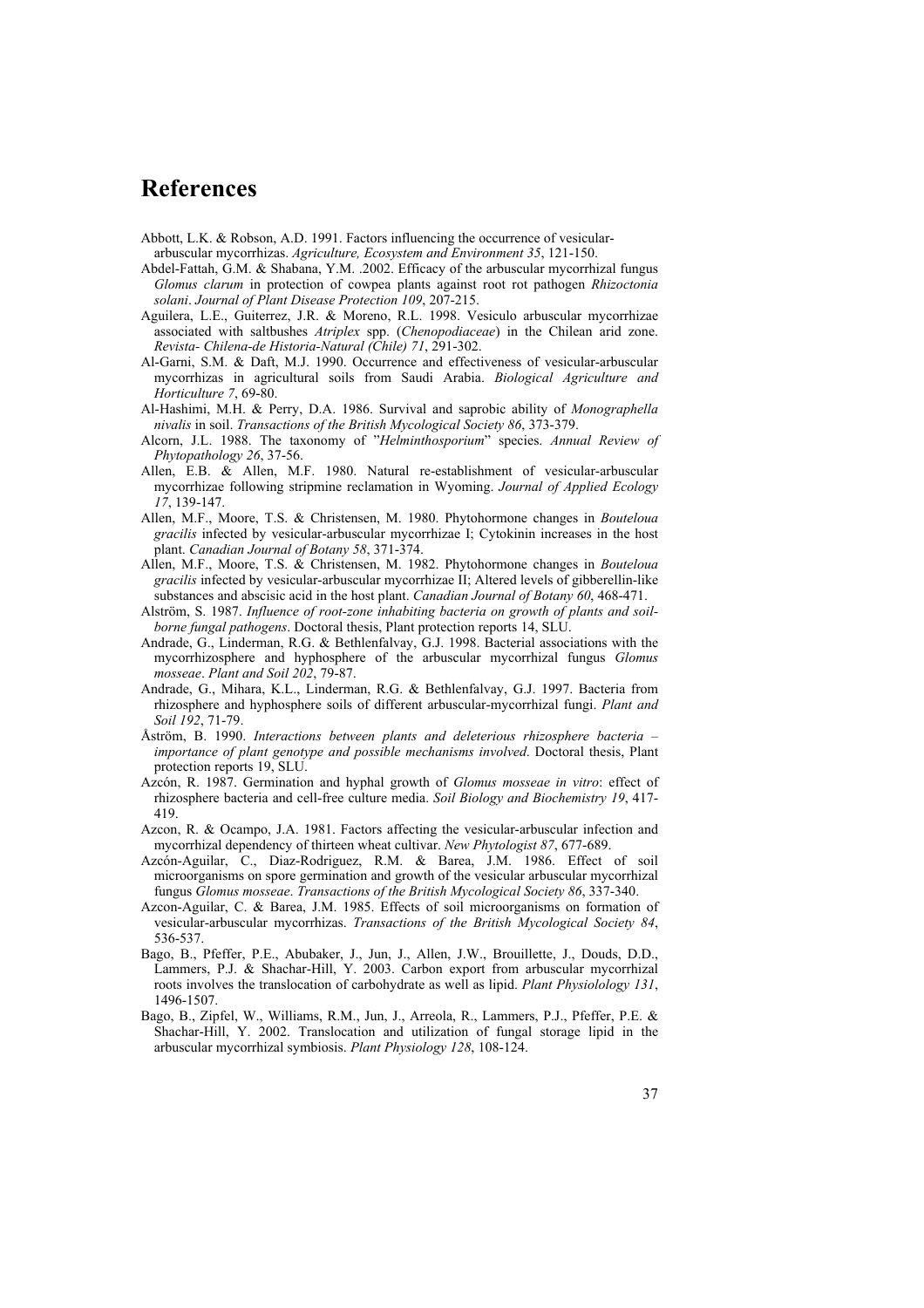- Bailey, K.L., Mortensen, K. and Lafond, G.P. 1992. Effects of tillage systems and crop rotation on root and foliar diseases of wheat, flax, and peas in Saskatchewan. *Canadian Journal of Plant Science 72*, 583-591.
- Bakker, P.A.H.M., van Peer, R. & Schippers, B. 1990. Specificity of siderophores and siderophore receptors and biocontrol by *Pseudomonas* spp. In: *Biological control of soilborne plant pathogens.* (Eds. D. Hornby). CAB International, Wallingford, pp. 131- 142.
- Bakonyi, J., Aponyi, I. & Fischl, G. 1998. Diseases caused by *Bipolaris sorokiniana* and *Drechslera tritici*-*repentis* in Hungary. In: *Helminthosporium blight of wheat: Spot Blotch and Tan Spot*, pp. 18-27. (Eds. E Duveiller, HJ Dubin, J Reeves and A McNab). Proceedings of an international workshop held at CIMMYT, 9-14 February 1997. El Batan, Mexico. ISBN 970-648-001-3.
- Bearden, B. & Petersen, L. 2000. Influence of arbuscular mycorrhizal fungi on soil structure and aggregate stability of a vertisol. *Plant and Soil 218*, 173-183.
- Bécard, G. & Fortin, J.A. 1988. Early events of vesicular-arbuscular mycorrhiza formation in Ri T-DNA transformed roots. *New Phytologist 108*, 211-218.
- Beilby, J.P. 1983. Effects of inhibitors on early protein, RNA, and lipid synthesis in germinating vesicular-arbuscular mycorrhizal fungal spores of *Glomus caledonium*. *Canadian Journal of Botany 29*, 596-601.
- Beilby, J.P. & Kidby, D.K. 1980. Biochemistry of ungerminated and germinated spores of the vesicular-arbuscular mycorrhizal fungus *Glomus caledonium*: changes in neutral and polar lipids. *Journal of Lipid Research 21*, 739-750.
- Benhamou, N., Fortin, J.A., Hamel, C., St-Arnaud, M. & Shatilla, A. 1994. Resistance responses of mycorrhizal Ri T-DNA-transformed carrot roots to infection by *Fusarium oxysporum* f. sp. *Chrysanthemi. Phytopathology 84*, 958-968.
- Bevege, D.I. & Bowen, G.D. 1975. Endogone strain and host plant differences in development of vesicular-arbuscular mycorrhizas. In: *Endomycorrhizas*. (Eds. FE Sanders, B Mosse and PB Tinker). Academic Press, London, UK, pp. 77-86.

Bioagri, Sweden. www.bioagri.se (English version read August 2005)

- Black, R. & Tinker, P.B. 1979. The development of endomycorrhizal root systems II; Effect of agronomic factors and soil conditions on the development of vesiculararbuscular mycorrhizal infection in barley and on the endophyte spore density. *New Phytologist 83*, 401-413.
- Blaszkowski, J. 1993. Comparative studies on the occurrence of arbuscular fungi and mycorrhizae (Glomales) in cultivated and uncultivated soils of Poland. *Acta Mycologia 28*, 93-140.
- Blee, K.A. & Anderson, A.J. 1996. Defense-related transcript accumulation in *Phaseolus vulgaris* L. colonized by the arbuscular mycorrhizal fungus *Glomus intraradices* Schenck & Smith. *Plant Physiology 110*, 675-688.
- Boddington, C.L. & Dodd, J.C. 2000a. The effect of agricultural practices on the development of indigenous arbuscular mycorrhizal fungi I; Field studies in an Indonesian ultisol. *Plant and Soil 218*, 137-144.
- Boddington, C.L. & Dodd, J.C. 2000b. The effect of agricultural practices on the development of indigenous arbuscular mycorrhizal fungi II; Studies in experimental microcosms. *Plant and Soil 218*, 145-157.
- Borowicz, V.A. 2001. Do arbuscular mycorrhizal fungi alter plant-pathogen relations? *Ecology 82*, 3057-3068.
- Boyetchko, S.M. & Tewari, J.P. 1995. Susceptibility of barley cultivars to vesiculararbuscular mycorrhizal fungi. *Canadian Journal of Plant Science 75*, 269-275.
- Brundrett, M.C., Piché, Y. & Peterson, R.L. 1985. A developmental study of early stages in vesicular-arbuscular mycorrhiza development. *Canadian Journal of Botany 63*, 184-194.
- Burgess, T., Dell, B. & Malajczuk, N. 1994. Variation in mycorrhizal development and growth stimulation by 20 *Pisolithus* isolates inoculated on *Eucalyptus grandis* W. Hill ex Maiden. *New Phytologist 127*, 731-739.
- Burrows, R.L. & Pfleger, F.L. 2002. Arbuscular mycorrhizal fungi respond to increasing plant diversity. *Canadian Journal of Botany 80*, 120-130.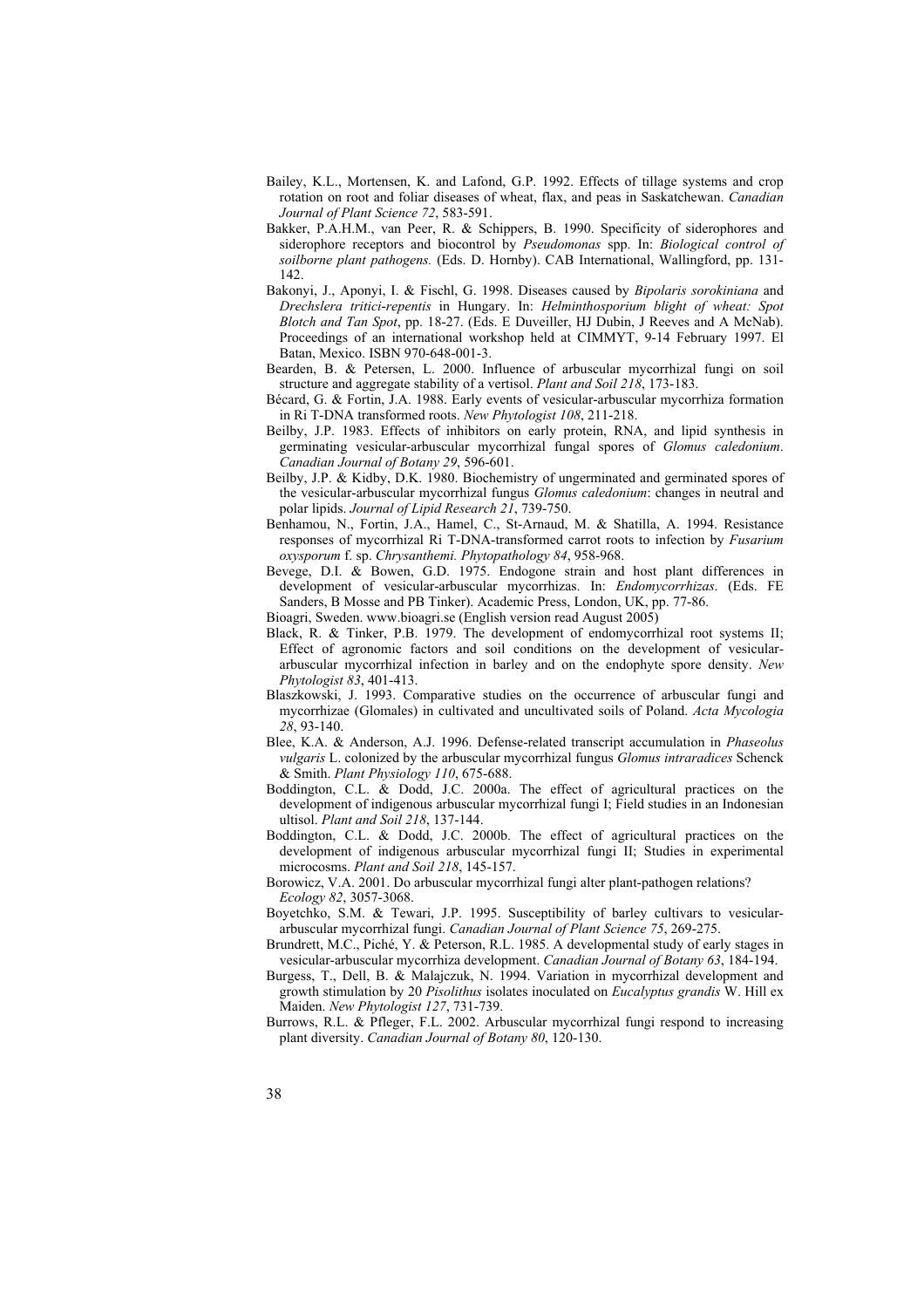- Cabello, M.L., Gaspar, L. & Pollero, R. 1994. *Glomus antarcticum* sp. Nov., a vesiculararbuscular mycorrhizal fungus from Antarctica. *Mycotaxon 51*, 123-128.
- Caproni, A.L., Franco, A.A., Berbara, R.L.L., Trufem, S.B., Granha, J.R.D. & Monteiro, A.B. (2003) Arbuscular mycorrhizal fungi occurrence in revegetated areas after bauxite mining at Porto Trombetas, Para state, Brazil. *Pesquisa-Agropecuária-Brasileira 38*, 1409-1418.
- Carling, D.E. & Brown, M.F. 1980. Relative effect of vesicular-arbuscular mycorrhizal fungi on the growth and yield of soybeans. *Soil Science Society American Journal 44*, 528-532.
- Carling, J. & Joner, U. 1998. Regional divisions in Swedish agricultural statistics 1998. *Reports on statistical co-ordination for the official statistics of Sweden 1998:1*, SCB-Tryck, Örebro, Sweden. ISSN 1402-0807. (In Swedish)
- Carlson, H., Stenram, U., Gustafsson, M. & Jansson, H.B. 1991. Electron microscopy of barley root infection by the fungal pathogen *Bipolaris sorokiniana. Canadian Journal of Botany 12*, 2724-2731.
- Caron, M., Fortin, J.A. & Richard, C. 1986. Effect of inoculation sequence on the interaction between *Glomus intraradices* and *Fusarium oxysporum* f. sp. *radicislycopersici* in tomatoes. *Canadian Journal of Plant Pathology 8*, 12-16.
- Century, K.S., Holub, E.B. & Staskawicz, B.J. 1995. NDR1, a locus of *Arabidopsis thaliana* that is required for disease resistance to both a bacterial and a fungal pathogen. *Proceedings of the National Academy of Sciences of the United States of America 92*, 6597-6601.
- Chester, K.S. 1933. The problem of aquired physiological immunity in plants. Quarterly *Reviews of Biology 8*, 275-324.
- Citernesi, A.S., Fortuna, P., Filippi, C., Bagnoli, G. & Giovannetti, M. 1996. The occurrence of antagonistic bacteria in *Glomus mosseae* pot cultures. *Agronomie 16*, 671- 677.
- Cohen, Y. & Kuc, J. 1981. Evaluation of systemic resistance to blue mold induced in tobacco leaves by prior stem inoculation with *Peronospora hyoscyami* f. sp. *tabacina* Biological control. *Phytopathology 71*, 783-787.
- Conger, B.V. 1981. *Cloning agricultural plants via* in vitro *techniques*. CRC Press, Florida, USA. 273 pp.
- Cordier, C., Pozo, M. J., Barea, J. M., Gianinazzi, S. & Gianinazzi-Pearon, V. 1998. Cell defense response associated with localized and systemic resistence to *Phytophthora parasitica* induced in tomato by arbuscular mycorrhizal fungus. *Molecular Plant-Microbe Interactions 11*, 1017-1028.
- Cox, G., Sanders, F.E., Tinker, P.B. & Wild, J.A. 1975. Ultrastructural evidence relating to host-endophyte transfer in vesicular-arbuscular mycorrhizas. In: *Endomycorrhizas* (Eds. F.E. Sanders, B. Mosse & P.B. Tinker). Academic Press, London, pp. 297-312.
- Cress, W.A., Johnson, G.V. & Barton, L.L. 1986. The role of endomycorrhizal fungi in iron uptake by *Hilaria jamesii*. *Journal of Plant Nutrition 9*, 547-556.
- Crush, J.R. 1975. Occurrence of endomycorrhizas in soils of the Mackenzie Basin, Canterbury, New Zealand. *New Zealand Journal of Agricultural Reserach 18*, 361-364.
- Curl, E.A. & Truelove B. 1986. *The rhizosphere*. Advanced series in agricultural sciences 15. Springer-Verlag , Berlin, Germany. 288 pp.
- Daamen, R.A., Wijnands F.G. & van der Vliet G. 1988. Disease and pest development in different winter barley cropping systems. In: *Cereal breeding related to integrated cereal production*. (Eds. ML Journa and LAJ Slootmaker). Wageningen: PUDOC, pp 38-43.
- Daamen, R.A., Wijnands F.H. & van der Vliet G. 1989. Epidemics of diseases and pests of winter wheat at different levels of agrochemical input. *Journal of Phytopathology 125*, 305-319.
- Dalpé, Y. & Aiken S.G. 1998. Arbuscular mycorrhizal fungi associated with *Festuca* species in Canadian High Arctic. *Canadian Journal of Botany 76*, 1930-1938. Daniell T.J., Husband R., Fitter A.H. & Young J.P.W. 2001. Molecular diversity of
- arbuscular mycorrhizal fungi colonising arable crops. *FEMS Microbiology Ecology 36*, 203-209.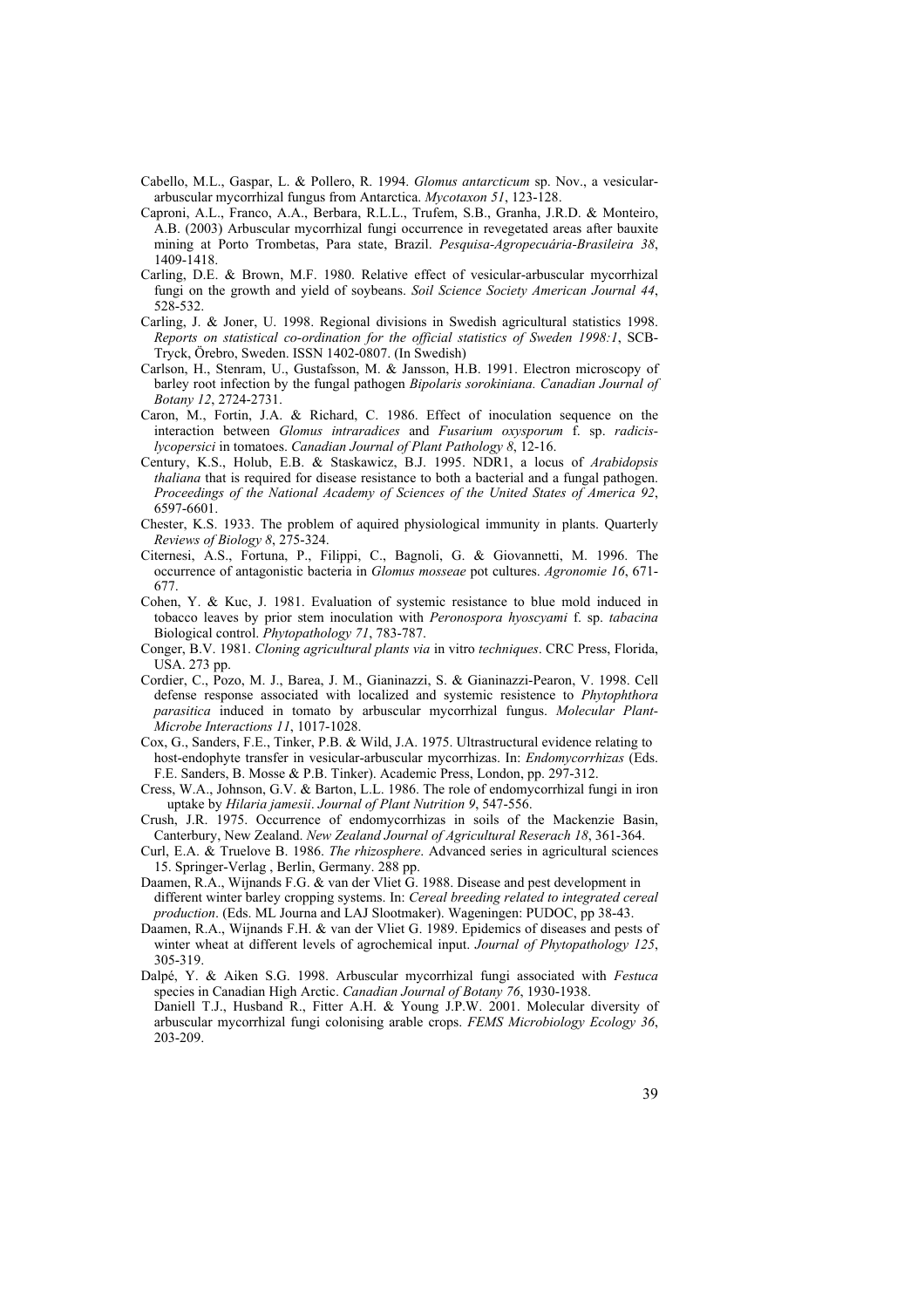- Davies, F.T., Porter J.R. & Linderman R.G. 1993. Drought resistance of mycorrhizal pepper plants independent of leaf P concentration-response in gas exchange and water relations. *Physiologia Plantarum 87*, 45-53.
- Davies, F.T., Puryear J.D., Newton R.J., Egilla J.N. & Saraiva Grossi J.A. 2001. Mycorrhizal fungi enhance accumulation and tolerance of chromium in sunflower (*Helianthus annuus*). *Journal of Plant Physiology 158*, 777-786.
- Davis, R.M. & Menge J.A. 1980. Influence of *Glomus fasciculatus* and soil phosphorus on Phytophthora root rot of citrus. *Phytopathology 70,* 447-452.
- Davis, R.M., Menge J.A. & Zentmeyer G.A. 1978. Influence of vesicular-arbuscular mycorrhizae on Phytophthora root rot of three crop plants. *Phytopathology 68*, 1614- 1617.
- Declerck, S., Risede, J.M., Rufyikiri, G. & Delvaux, B. 2002. Effects of arbuscular mycorrhizal fungi on severity of root rot of bananas caused by *Cylindrocladium spathiphylli*. *Plant Pathology 51*, 109-115.
- Dehn, B. and Dehne, H.W. 1986. Development of VA mycorrhizal fungi and interactions with *Cochliobolus sativus* in roots of gramineae. In: *Physiological and genetical aspects of mycorrhizae*. (Eds. V. Gianinazzi Pearson & S. Gianinazzi). Institut National de la Recherche Agronomique, Paris, France, pp. 773-779.
- Dehne, H.W. 1982. Interaction between vesicular arbuscular mycorrhizal fungi and plant pathogens. *Phytopathology 72*, 1115-1119.
- Dehne, H.W. 1987. VA mycorrhiza and plant health. In: *Mycorrhizae in the Next Decade: Practical Applications and Research Pririties*. (Ed. D.M. Sylvia) Proceedings of the 7th North American Conference on Mycorrhizae, Gainesville, USA, p. 192.
- Dehne, H.W. & Oerke, E.C. 1985. Investigations on the occurrence of *Cochliobolus sativus* on barley and wheat I; Influence of pathogen, host plant and environment on infection and damage. *Journal of Plant Diseases and Protection 92*, 270-280. (In German with English summary)
- Dixon, R.A., Harrison, M.J. & Lamb, C.J. 1994. Early events in the activation of plant defense responses. *Annual Review of Phytopathology 32*, 479-501.
- Dodd, J.C., Arias, I., Koomen, I. & Hayman. 1990. The management of populations of vesicular-arbuscular mycorrhizal fungi in acid-infertile soils of a savanna ecosystem II; The effects of pre-cropping on the spore populations of native and introduced VAMfungi. *Plant and Soil 122*, 241-247.
- Dosskey, M.G., Linderman, R.G. & Boersma, L. 1990, Carbon-sink stimulation of photosynthesis in Douglas fir seedlings by some ectomycorrhizae. *New Phytologist 115*, 269-274.
- Droby, S., Chalutz, E., Wilson, C.L. & Wisniewski, M. 1989. Characterization of the biocontrol activity of *Debaryomyces hansenii* in the control of *Penicillium digitatum* on grapefruit. *Canadian Journal of Microbiology 35*, 794-800.
- Duczek, L. 1984. Comparison of the common root rot reaction of barley lines and cultivars in northwestern Alberta and central Saskatchewan. *Canadian Journal of Plant Pathology 6*, 81-89.
- Duczek, L.J. 1997. Biological control of common root rot in barley by *Idriella bolleyi*. *Canadian Journal of Plant Pathology 19*, 402-405.
- Duczek, L.J., Jones-Flory, L.L., Reed, S.L., Bailey, K.L. & Lafond, G.P. 1996. Sporulation of *Bipolaris sorokiniana* on the crowns of crop plants grown in Saskatchewan. *Canadian Journal of Plant Science 76*, 861-867.
- Edington, B.V., Lamb, C.J. & Dixon, R.A. 1991. cDNA cloning and characterization of a putative 1, 3-beta-glucanase transcript induced by fungal elicitor in bean cell suspension cultures. *Plant Molecular Biology 16*, 81-94.
- Elias, K.S. & Safir, G.R. 1987. Hyphal elongation of *Glomus fasciculatus* in response to root exudates. *Applied and Environmental Microbiology 53*, 1928-1933.
- Enyedi, A.J., Yalpani, N., Silverman, P. & Raskin, I. 1992. Signal molecules in systemic plant resistance to pathogens and pests. *The Cell 70*, 879-886.
- Eriksson, Å. 2001. Arbuscular mycorrhiza in relation to management history, soil nutrients and plant species diversity. *Plant Ecology 155*, 129-137.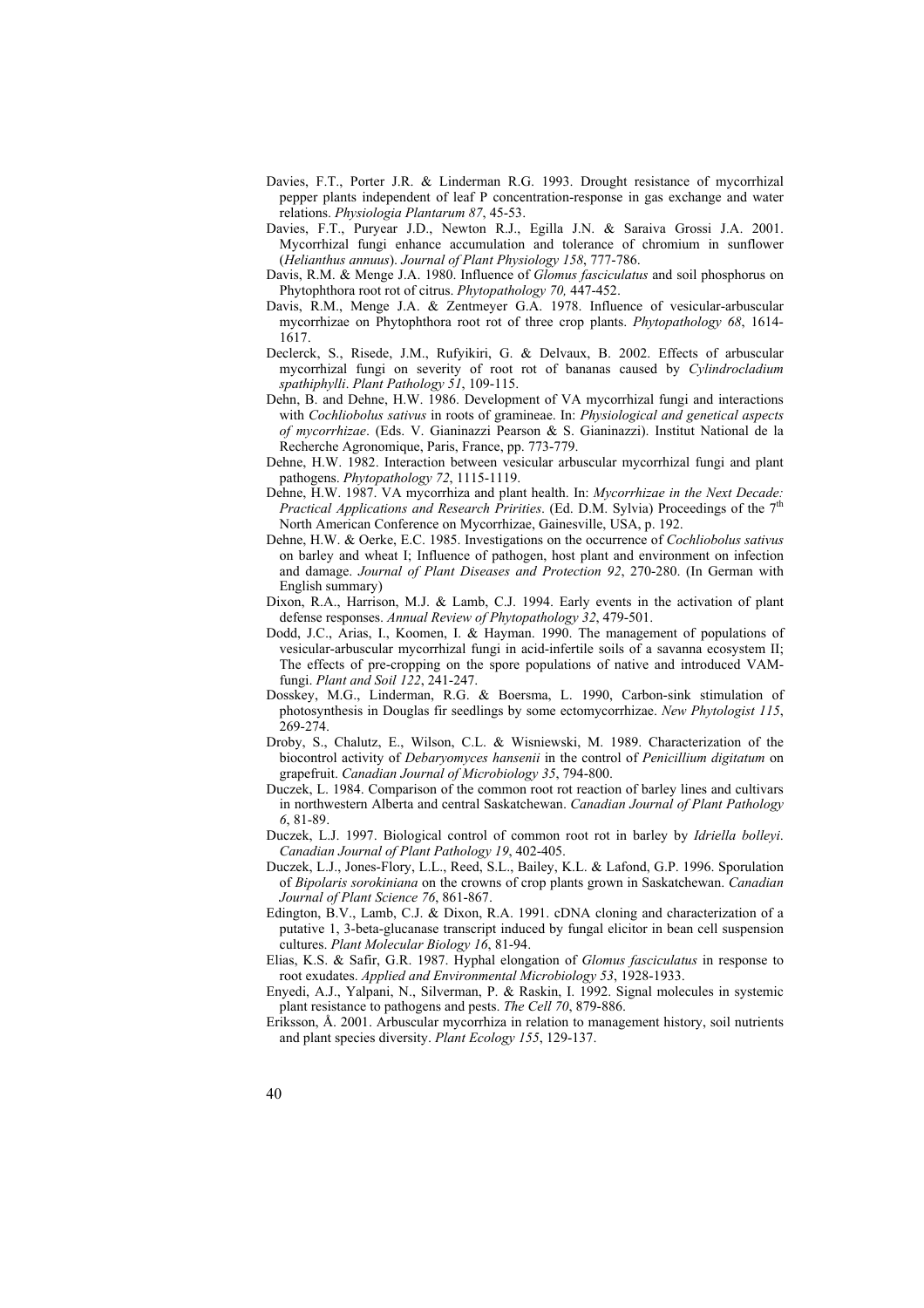- Filion, M., St-Arnaud, M. & Fortin, J.A. 1999. Direct interaction between the arbuscular mycorrhizal fungus *Glomus intraradices* and different rhizosphere microorganisms. *New Phytologist 141*, 525-533.
- Filion, M., St-Arnaud, M. & Jabaji-Hare, S.H. 2003. Quantification of *Fusarium solani* f. sp. *phaseoli* in mycorrhizal bean plants and surrounding mycorrhizosphere soil using real-time polymerase chain reaction and direct isolations on selective media. *Phytopathology 93*, 229-235.
- Fokkema, N.J. 1971. The effect of pollen in the phyllosphere of rye on colonization by saprophytic fungi and on infection by *Helminthosporium sativum* and other leaf pathogens. *Netherlands Journal of Plant Pathogens 77* (Suppl. 1), 1.
- Fokkema, N.J. 1973. The role of saprophytic fungi in antagonism against *Drechslera sorokiniana* (*Helminthosporium sativum*) on agar plates and on rye leaves with pollen, *Physiological Plant Pathology 3*, 195-205.
- Forsberg, G. 2004. *Control of cereal seed borne diseases by hot humid air seed treatment*. Doctoral thesis, SLU. Acta Universitatis Agriculturae Suecia. Agraria 443.
- Francis, R. & Read, D.J. 1984. Direct transfer of carbon between plants connected by vesicular arbuscular mycorrhizal mycelium. *Nature 307*, 53-56.
- Frank, A.B. 1885. Über die auf Wurzelsymbiose beruhende Ernährung gewisser Baume durch unterirdische Pilze. *Berichte der Deutsche Botanische Gesellschaft 3*, 128-145. (In German)
- Friese, C.F. & Allen, M.F. 1991. The spread of VA mycorrhizal hyphae in the soil: inoculum types and external hyphal architecture. *Mycologia 83*, 409-418.
- Fusconi, A., Gnavi, E., Trotta, A. & Berta, G. 1999. Apical meristems of tomato roots and their modifications induced by arbuscular mycorrhizal and soilborne pathogenic fungi. *New Phytology 142*, 505-516.
- Gallaud, I. 1905. Etudes sur les mycorrhizes endotrophs. *Revue Générale de Botanique 17*, pp. 5-50. (In French)
- Ganesan, V., Ragupathy, S., Parthipan, B., Rajini-Rani, D.B. & Mahadevan, A. 1991. Distribution of vesicular-arbuscular mycorrhizal fungi in coal, lignite and calcite mine spoils of India. *Biology and Fertility of Soils 12*, 131-136.
- Gange, A.C., Brown, V.K. & Farmer, L.M. 1990. A test of mycorrhizal benefit in an early successional plant community. *New Phytologist 115*, 85-91.
- Gange, A.C., Brown, V.K. & Sinclair, G.S. 1993. Vesicular-arbuscular mycorrhizal fungi: a determinant of plant community structure in early succession. *Functional Ecology 7*, 616-622.
- Garbaye, J. 1994. Transley Review No 76. Helper bacteria: a dimension to the mycorrhizal symbiosis. *New Phytologist 128*, 197-210.
- Garriock, M.L., Peterson, R.L. & Ackerley, C.A. 1989. Early stages in colonization of *Allium porrum* (leek) roots by the vesicular-arbuscular mycorrhizal fungus, *Glomus versiforme*. *New Phytologist 112*, 85-92.
- Gaspar, M.L., Pollero, R.J. & Cabello, M.N. 1994. Triacylglycerol consumption during spore germination of vesicular-arbuscular mycorrhizal fungi. *Journal of American Oil Chemistry Society 71*, 449-452.
- George, E., Marschner, H. & Jakobsen, I. 1995. Role of arbuscular mycorrhizal fungi in uptake of phosphorus and nitrogen from soil. *Critical Reviews and Biotechnology 15*, 257-270.
- Gerdemann, J.W. 1968. Vesicular-arbuscular mycorrhizae and plant growth. *Annual Review of Phytopathology 6*, 397-418.
- Gerdemann, J.W. 1975. Vesicular-arbuscular mycorrhizae. In: *The development and function of roots.* (Eds. JG Torrey and DT Clarkson). Academic Press, New York, USA, pp 575-591.
- Gerdemann, J.W & Nicolson, T.H. 1963. Spores of mycorrhizal *Endogone* species extracted from soil by wet sieving and decanting. *Transaction of the British Mycological Society 46*, 235-244.
- Gianinazzi-Pearson, V. 1996. Plant cell responses to arbuscular mycorrhizal fungi: Getting to the roots of the symbiosis. *The Plant Cell 8,* 1871-1883.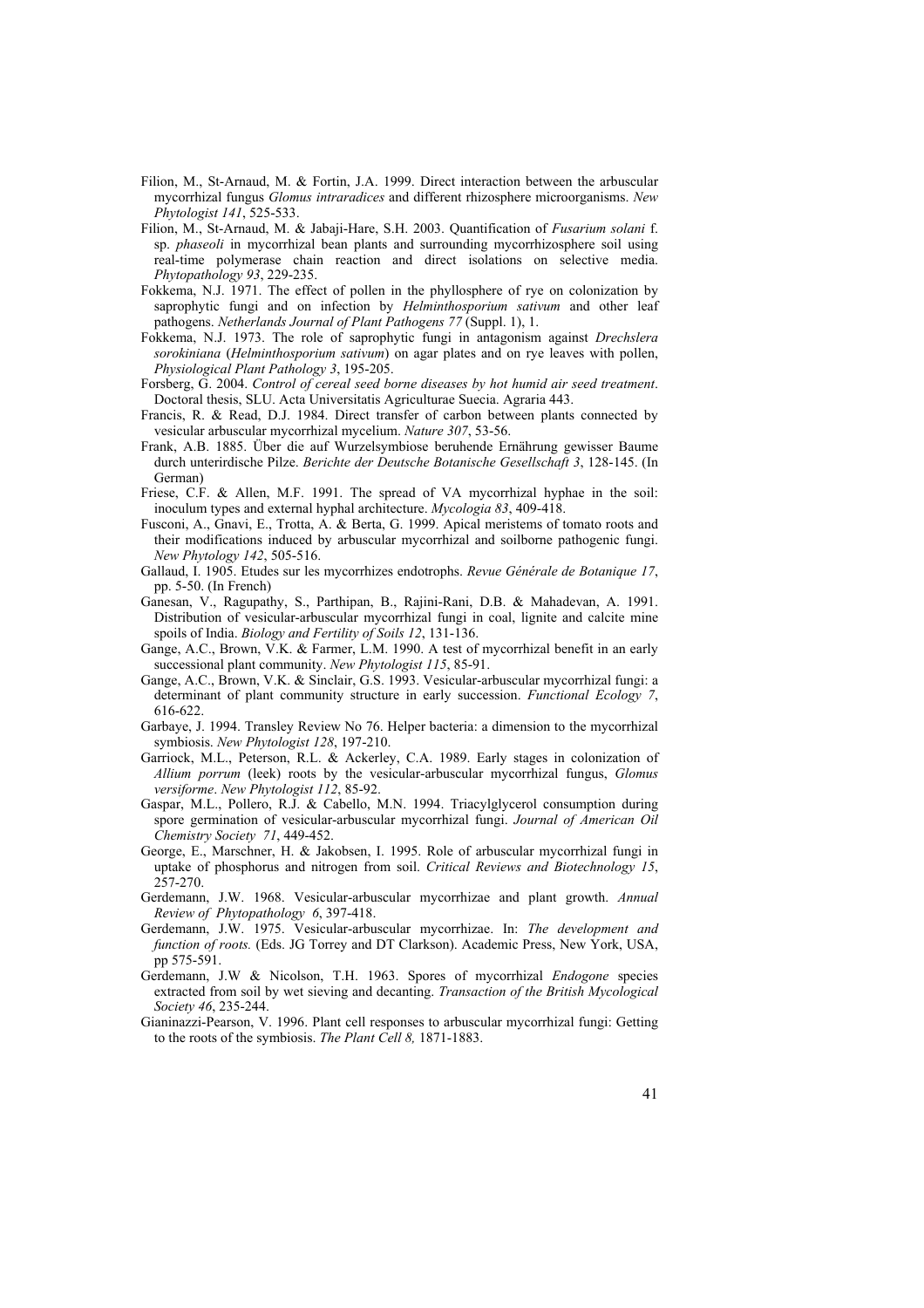- Gianinazzi-Pearson, V., Branzanti, B. & Gianinazzi, S. 1989. *In vitro* enhancement of spore germination and early hyphal growth of a vesicular-arbuscular mycorrhizal fungus by host root exudates and plant flavanoids. *Symbiosis 7*, 243-255.
- Giovannetti, M., Sbrana, C., Avio, L., Citernesi, A.S. & Logi, C. 1993a. Differential hyphal morphogenesis in arbuscular mycorrhizal fungi during pre-infection stages. *New Phytologist 125*, 587-593.
- Giovannetti, M., Avio, L., Sbrana, C. & Citernesi, A.S. 1993b. Factors affecting appressorium development in the vesicular-arbuscular mycorrhizal fungus *Glomus mosseae* (Nicol. & Gerd.) Gerd. and Trappe. *New Phytologist 123*, 115-122.
- Godiard, L., Grant, M.R., Dietrich, R.A., Kiedrowski, S. & Dangl, J.L. 1994. Perception and response in plant disease resistance. *Current Opinion in Genetics and Development 4*, 662-671.
- Grace, C. & Stribley, D.P. 1991. A safer procedure for routine staining of vesiculararbuscular mycorrhizal fungi. *Mycological Research 19*, 1160-1162.
- Graham, J.H., Linderman, R.G. & Menge, J.A. 1982. Development of external hyphae by different isolates of mycorrhizal *Glomus* spp. in relation to root colonisation and growth of *Troyer citrange*. *New Phytologist 91*, 183-189.
- Graves, J.D., Watkins, N.K., Fitter, A.H., Robinson, D. & Scrimgeour, C. (1997) Intraspecific transfer of carbon between plants linked by a common mycorrhizal network. *Plant and Soil 192*, 153-159.
- Grime, J.P., Mackey, J.M.L., Hiller, S.H. & Read, D.J. 1987. Floristic diversity in a model system using experimental microcosms. *Nature 328*, 420-422.
- Gryndler, M. & Vosatka, M. 1996. The response of *Glomus fistulosum*-maize mycorrhiza to treatments with culture fractions from *Pseudomonas putida*. Mycorrhiza 6, 207-211.
- Hall, I.R. 1977. Species and mycorrhizal infections of New Zealand Endogonaceae. *Transaction of the British Mycological Society 68,* 341-356.
- Hammond-Kosack, K.E., Silverman, P., Raskin, I. & Jones, J.D.G. 1996. Race-specific elicitors of *Cladosporium fulvum* induce changes in cell morphology and the synthesis of ethylene and salicylic acid in tomato plants carrying the responding *Cf* disease resistance genes. *Plant Physiology 110*, 1381-1394.
- Harborne, J.B. 1983. Toxins of plant-fungal interactions. In: *Handbook of natural toxins; plant and fungal toxins*. (Eds. R.F. Keeler & A.T. Tu). Marcel Dekker, New York, USA, pp. 743-782.
- Harinikumar, K.M. & Bagyaraj, D.J. 1989. Effect of cropping sequence, fertilizers and farmyard manure on vesicular-arbuscular mycorrhizal fungi in different crops over three consecutive seasons. *Biology and Fertility of Soils 7*, 173-175.
- Harley, J.L. 1959. *The biology of mycorrhiza*. Leonard Hill, London, UK.
- Harley, J.L. & Smith, S.E. 1983. *Mycorrhizal symbiosis*. Academic Press, London, UK.
- Harrisson, M.J. & Dixon, R.A. 1993. Isoflavanoid accumulation and expression of defense gene transcripts during the establishment of vesicular-arbuscular mycorrhizal associations in roots of *Medicago truncatula*. *Molecular Plant-Microbe Interactions 6*, 643-654.
- Harrison, M.J. & Dixon, R.A. 1994. Spatial patterns of expression of flavanoid/isoflavanoid pathway genes during interactions between roots of *Medicago truncatula* and the mycorrhizal fungus *Glomus versiforme. The Plant Journal 6*, 9-20.
- Hartnett, D.C. & Wilson, W.T. 1999. Mycorrhizae influence plant community structure and diversity in tall grass prairie. *Ecology 80*, 1187-1195.
- Hawkins, H.J., Johansen, A. & George, E. 2000. Uptake and transport of organic and inorganic nitrogen by arbuscular mycorrhizal fungi. *Plant and Soil 226*, 275-285.
- Hayman, D.S., Barea, J.M. & Azcon, R. 1976. Vesicular-arbuscular mycorrhiza in Southern Spain: its distribution in crops growing in soil of different fertility. *Phytopathology Mediterranean 15*, 1-6.
- Heap, A.J. & Newman, E.I. 1980. Links between roots by hyphae of vesicular-arbuscular mycorrhizas. *New Phytologist 85*, 169-171.
- Hedlund, K. 2002. Soil microbial community structure in relation to vegetation management on former agricultural land. *Soil Biology and Biochemistry 34*, 1299-1307.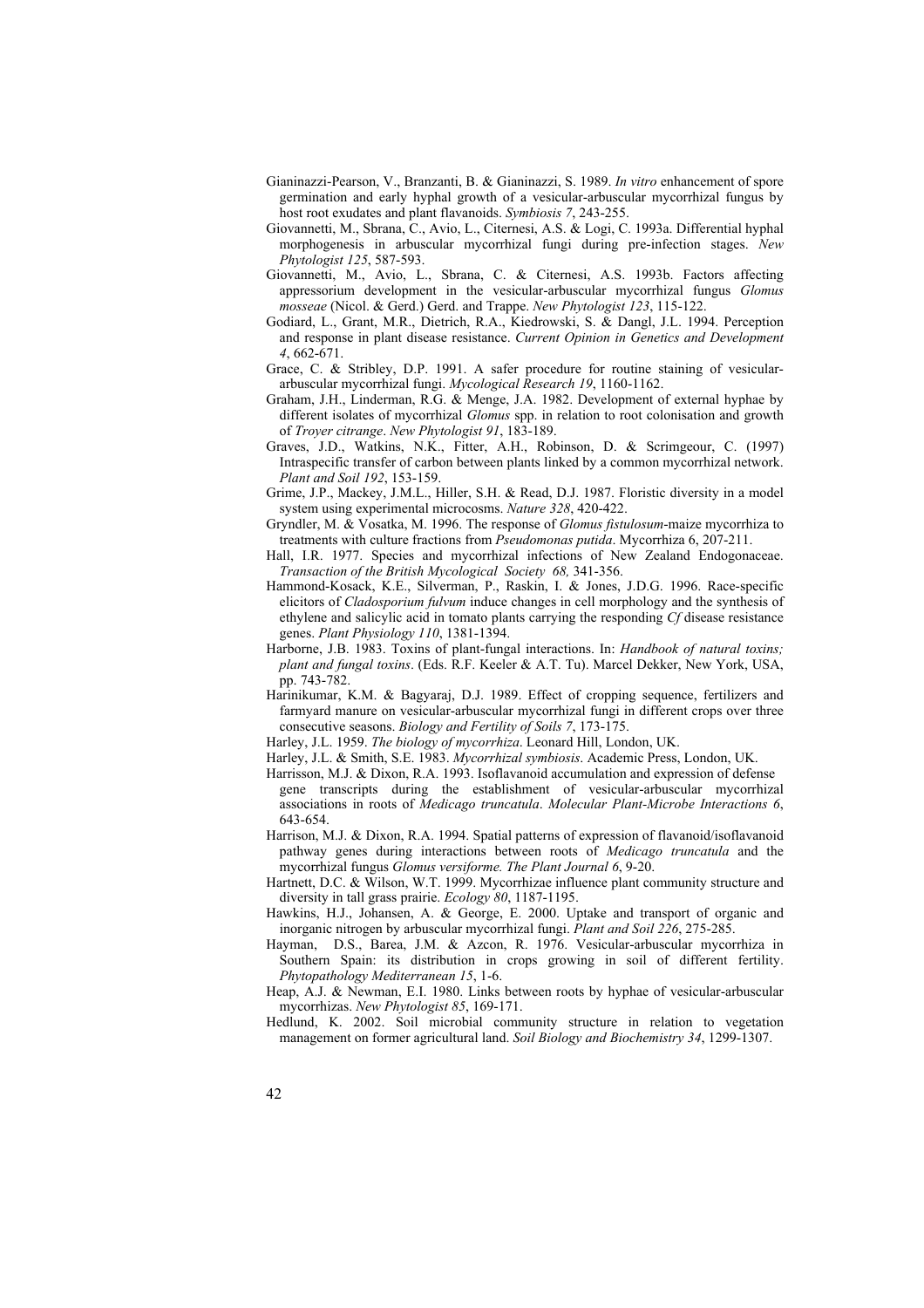- Hedrick, S.A., Bell, J.N., Boller, T. & Lamb, C.J. 1988. Chitinase cDNA cloning and mRNA induction by fungal elicitor, wounding, and infection. *Plant Physiology 86*, 182- 186.
- Hirrel, M.C. & Gerdemann, J.W. 1979. Enhanced carbon transfer between onions infected with a vesicular-arbuscular mycorrhizal fungus. *New Phytologist 83*, 731-738.
- Hodge, A. 2000. Microbial ecology of the arbuscular mycorrhiza. FEMS Microbiology *Ecology 32*, 91-96.
- Hodge, A., Campbell, C.D. & Fitter, A.H. 2001. An arbuscular mycorrhizal fungus accelerates decomposition and acquires nitrogen directly from organic material. *Nature 413*, 297-299.
- Hodges, C.F. 1978. Postemergent herbicides and the biology of *Drechslera sorokiniana*: influence on severity of leaf spot on *Poa pratensis*. *Phytopathology 68*, 1359-1363.
- Hodges, C.F. 1984. Development of *Drechslera sorokiniana* on sequentially older leaves of *Poa pratensis* exposed to postemergence herbicide combinations. *Plant Disease 68*, 213- 215.
- Hodges, C.F. 1992. Vegetative growth and sporulation of *Bipolaris sorokiniana* on infected leaves of *Poa pratensis* exposed to postemergence herbicides. *Canadian Journal of Botany 70,* 568-570.
- Hodges, C.F. 1994. Vegetative growth and sporulation of *Bipolaris sorokiniana* on sequentially older infected leaves of *Poa pratensis* exposed to postemergence herbicides. *Mycopathologia 128*, 105-109.
- Holley, J.D. & Peterson R.L. 1979. Development of a vesicular-arbuscular mycorrhiza in bean roots. *Canadian Journal of Botany 57*, 1960-1978.
- Hooker, J.E., Jaizme-Vega, M. & Atkinson, D. 1994. Biocontrol of plant pathogens using mycorrhizal fungi. In: *Impact of mycorrhizas on sustainable agriculture and natural ecosystems*. (Eds. S Gianinazzi & Schüepp). Birkhäuser Verlag, Basel, Switzerland, pp. 191-200.
- Howeler, R.H., Sieverding, E. & Saif, S. 1987. Practical aspects of mycorrhizal technology in some tropical crops and pastures. *Plant and Soil 100*, 249-283.
- Hännig, 1904. Zur physiologie pflanzlicher embyonen. *Botanische Zeitung 62*, 45-80.
- Jabaji-Hare, S. 1988. Lipid and fatty acid profiles of some vesicular-arbuscular mycorrhizal fungi: contribution to taxonomy. *Mycologia 80*, 622-629.

Jakobek, J.L. & Lindgren, P.B. 1993. Generalized induction of defense responses in bean is not correlated with the induction of the hypersensitive reaction. *The Plant Cell* 5, 49-56.

Jakobsen, I. & Nielsen, N.E. 1983. Vesicular-arbuscular mycorrhiza in field-grown crops I; Mycorrhizal infection in cereals and peas at various times and soil depths. *New Phytologist 93*, 401-413.

Janos, D.P. 1980. Mycorrhizae influence tropical succession. *Biotropica 12*, 56-64.

Janos, D.P. 1993. Vesicular-arbuscula mycorrhizae of epiphytes. *Mycorrhiza 4*, 1-4.

- Jansa, J., Mozafar, A., Anken, T., Ruh, R., Sanders, I.R. & Frossard, E. 2002. Diversity and structure of AMF communities as affected by tillage in a temperate soil. *Mycorrhiza 12,* 225-234.
- Jeffries, P., Spyropoulos, T. & Vardavarkis, E. 1988. Vesicular-arbuscular mycorrhizal status of various crops in different agricultural soils of northern Greece. *Biology and Fertility of Soils 5*, 333-337.
- Jenns, A.E. & Kuc, J. 1977. Localized infection with tobacco necrosis virus protects cucumber against *Colletotrichum lagenarium*. *Physiological Plant Pathology 11*, 207- 212.
- Jensen, A. & Jakobsen, I. 1980. The occurrence of vesicular-arbuscular mycorrhiza in barley and wheat grown in some Danish soils with different fertilizer treatments. *Plant and Soil 55*, 403-414.
- Johnson, N.C. 1993. Can fertilisation of soil select less mutualistic mycorrhizae. *Ecological Applications 3*, 749-757.
- Johnson, N.C., Graham, J.H. & Smith, F.A. 1997. Functioning of mycorrhizal associations along the mutualism-parasitism continuum. *New Phytologist 135*, 575-585.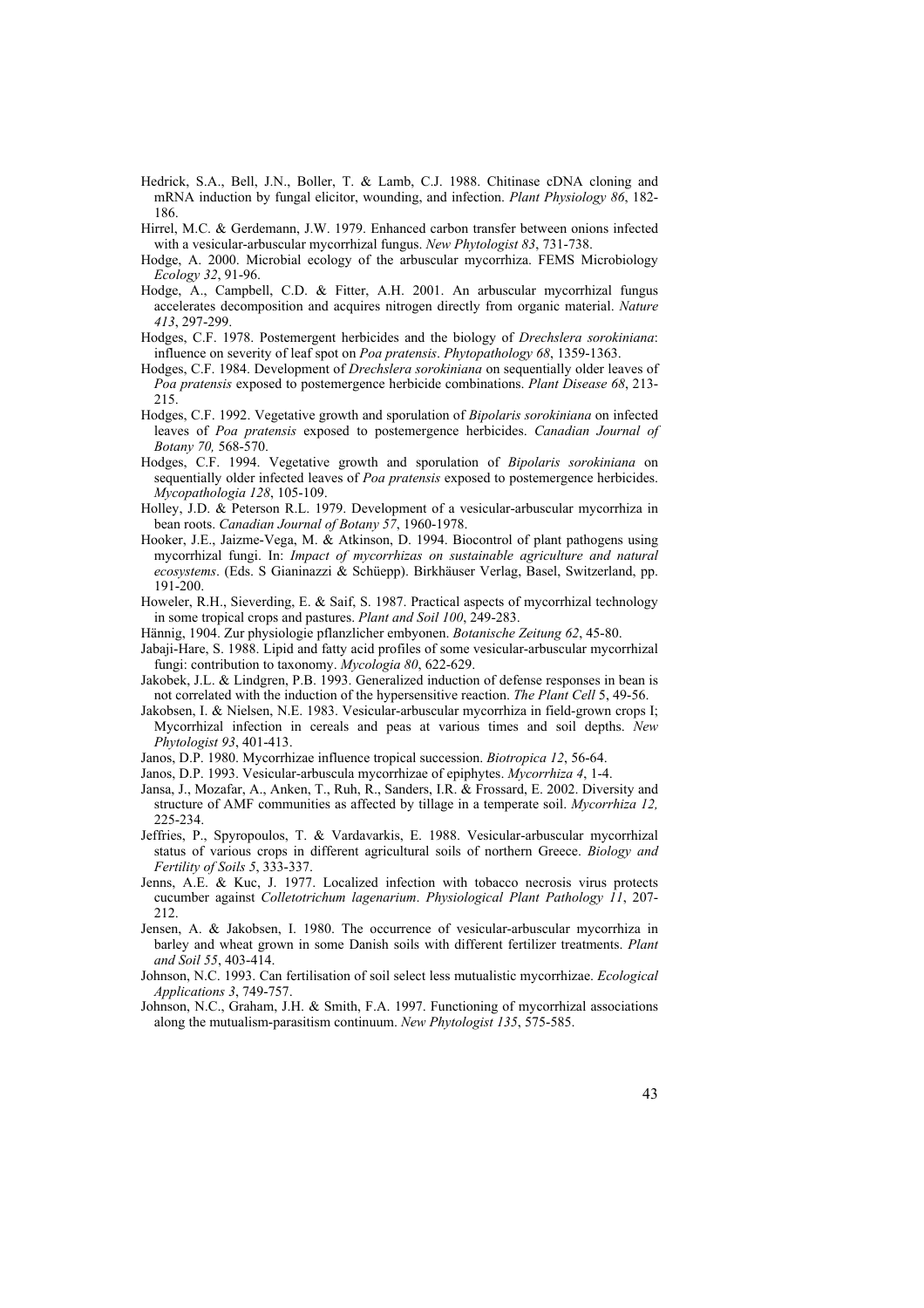- Johnson, D., Leake, J.R., Ostle, N., Ineson, P. & Read, DJ. 2002. *In situ* <sup>13</sup>CO<sub>2</sub> pulselabelling of upland grassland demonstrates a rapid pathway of carbon flux from arbuscular mycorrhizal mycelia to the soil. *New Phytologist 153*, 327-334.
- Johnson, N.C. & Pfleger, F.L. 1992. Vesicular-arbuscular mycorrhizae and cultural stresses. In: *Mycorrhizae in sustainable agriculture*. (Eds. G.J. Bethlenfalvay & R.G. Linderman) ASA special publication 54, pp. 71-99.
- Johnson, N.C., Copeland, P.J., Crookston, R.K. & Pfleger, F.L. 1992. Mycorrhizae: Possible explanation for yield decline with continous corn and soybean. *Agronomy Journal 84*, 387-390.
- Johnson, N.C., Zak, D.R., Tilman, D. & Pfleger, F.L. 1991. Dynamics of vesiculararbuscular mycorrhizae during old field succession. *Oecologia 86*, 349-358.
- Johnson, D., Leake, J.R., Ostle, N., Ineson, P. & Read, D.J. 2002. *In situ* <sup>13</sup>CO<sub>2</sub> pulselabelling of upland grassland demonstrates a rapid pathway of carbon flux from arbuscular mycorrhizal mycelia to the soil. *New Phytologist 153*, 327-334.
- Jørgensen, J. 1974. Occurrence and importance of seed borne inoculum of *Cochliobolus sativus* in Denmark. *Acta Agriculture Scandinavica 24*, 49-54.
- Kabir, Z., O´Halloran, I.P., Fyles, J.W. & Hamel, C. 1998. Dynamics of the mycorrhizal symbiosis of corn (Zea mays L.): effects of host physiology, tillage practices and fertilisation on spatial distribution of extra-radical mycorrhizal hyphae in the field. *Agriculture, Ecosystem and Environment 68*, 151-163.
- Kabir, Z., O´Halloran, I.P. & Hamel, C. 1997. Overwinter survival of arbuscular mycorrhizal hyphae is favoured by attachment to roots but diminished by disturbance. *Mycorrhiza 7,* 197-200.
- Kahiluoto, H., Ketoja, E., Vestberg, M. & Saarela, I. 2001. Promotion of AM utilization through reduced P fertilization II; Field studies. *Plant and Soil 231*, 65-79.
- Kamienski, F. 1881. Die Vegetationsorgane der *Monotropa hypopitys* L. *Botanische Zeitung 39*, 457-461. (In German)
- Karagiannidis, N., Bletsos, F. & Stavropoulos, N. 2002. Effect of Verticillium wilt (*Verticillium dahliae* Kleb.) and mycorrhiza (*Glomus mosseae*) on root colonization, growth and nutrient uptake in tomato and eggplant seedlings. *Scientia Horticulturae 94*, 145-156
- Karasawa, T., Kasahara, Y. & Takebe, M. 2001. Variable response of growth and arbuscular mycorrhizal colonization of maize plants to preceding crops in various types of soils. Biology and Fertility of Soils 33, 286-293.
- Kesava, R.P.S., Tilak, K.V.B.R. & Arunachalam, V. 1990. Genetic variation for VA mycorrhiza-dependent phosphate mobilization in groundnut (*Arachis hypogaea* L.) Plant and Soil 122, 137-142.
- Kling, M. & Jakobsen, I. 1997. Direct application of carbendazim and propiconazole at field rates to the external mycelium of three arbuscular mycorrhizal fungi species: effect on 32P transport and succinate dehydrogenase activity. Mycorrhiza 7, 33-37.
- Klironomos, J.N. 2003. Variation in plant response to native and exotic arbuscular mycorrhizal fungi. Ecology 84, 2292-2301.
- Knudsen, I.M.B., Hockenhull, J. & Jensen, D.F. 1995. Biocontrol of seedling diseases of barley and wheat caused by *Fusarium culmorum* and *Bipolaris sorokiniana*: effects of selected fungal antagonists on growth and yield components. Plant Pathology 44, 467- 477.
- Knudsen, I.M.B., Hockenhull, J., Jensen, D.F., Gerhardson, B., Hökeberg, M., Tahvonen, R., Teperi, E., Sundheim, L. & Henriksen, B. 1997. Selection of biological control agents for controlling soil and seed-borne diseases in the field. European Journal of Plant Pathology 103, 775-784.
- Koske, R.E. & Gemma, J.N. 1989. A modified procedure for staining roots to detect VA mycorrhizas. Mycological Research 92, 486-505.
- Krishna, K.R., Shetty, K.G., Dart, P.J. & Andrews, D.J. 1985. Genotype dependent variation in mycorrhizal colonization and response to inoculation of pearl millet. Plant and Soil 86, 113-125.
- Kruckelmann, H.W. 1975. Effects of fertilizers, soils, soil tillage, and plant species on the frequency of *Endogone* chlamydospores and mycorrhizal infection in arable soils. In: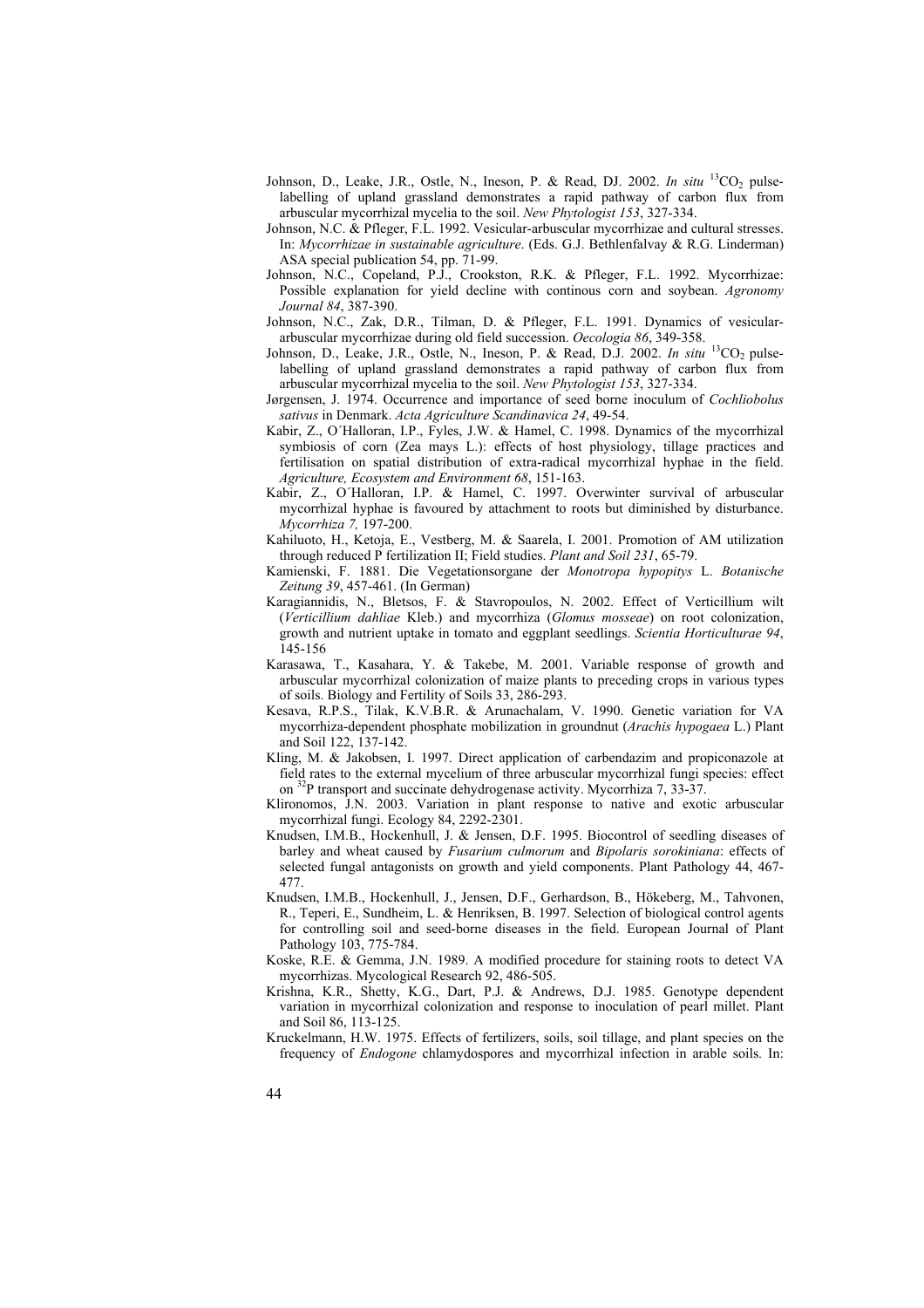Endomycorrhizas. (Eds. FE Sanders, B Mosse, PB Tinker) Academic Press, London, UK, pp. 511-525.

- Kubota, M., McGonigle, T.P. & Hyakumachi, M. 2005. Co-occurrence of Arum- and Paristype morphologies of arbuscular mycorrhizae in cucumber and tomato. Mycorrhiza 15, 73-77.
- Kuc, J. 1987. Plant immunization and its applicability for disease control. In: Innovative approaches to plant disease control. (Ed. I Chet) John Wiley, New Yourk, USA. pp. 255- 274.
- Kurppa, A. 1984. *Bipolaris sorokiniana* on barley seed in Finland. Journal of Agricultural Science in Finland 56, 175-182.
- Kurppa, A. 1985. Reaction of spring barley cultivars grown in Finland to soil-borne infection by *Bipolaris sorokiniana* and to its toxic metabolites. Journal of Agricultural Science in Finland 57, 85-96.
- Land, S. & Schönbeck, F. 1991. Influence of different soil types on abundance and seasonal dynamics of vesicular arbuscular mycorrhizal fungi in arable soils of North Germany. Mycorrhiza 1, 39-44.
- Lange, W. 1969. Cytogenetisch en embryologisch onderzoek aan kruisingen tussen *Hordeum vulgare* en *H. bulbosum.* Doctoral thesis. Verslagen Landbouwkundige Onderzoekingen 719. Wageningen, the Netherlands. (In Dutch)
- Larsen, J. & Bødker, L. 2001. Interactions between pea root-inhabiting fungi examined using signature fatty acids. New Phytologist 149, 487-493.
- Ledingham, R.J. 1961. Crop rotations and common root rot in wheat. Canadian Journal of Plant Science 41, 479-486.
- Lee, S.S. 1986. Toxic metabolites produced by *Helminthosporium sativum*. Thesis. Department of plant pathology. North Dacota State University of Agriculture and Applied Science.
- Lemanceau, P., Samson, R. & Alabouvette, C. 1988. Recherches sur la resistance des sols aux maladies, XV-Comparisons des populations de *Pseudomonas fluorescent* dans un sol resistant et un sol sensible aux fusarioses vasculaires. Agronomie 8, 243-249. (In French)
- Liljeroth, E. & Bryngelson, T. 2002. Seed treatment of barley with *Idriella bolleyi* causes systematically enhanced defence against root and leaf infection by *Bipolaris sorokiniana*. Biocontrol Science and Technology 12, 235-249.
- Linderman, R.G. 1994. Role of VAM fungi in biocontrol. In: Mycorrhiza and plant health. (Eds. F.L. Pfelger & R.G. Linderman). APS Press, St. Paul, USA, pp. 1-25.
- Linderman, R.G. & Paulitz, T.C. 1990. Mycorrhizal-rhizobacterial interactions. In: Biological control of soil-borne plant pathogens. (Ed. D Hornby). CAB International, Wallington, UK, pp. 261-283.
- Lingua, G., Dágostino, G., Massa, N., Antosiano, M. & Berta, G. (2002) Mycorrhizainduced differential response to a yellows disease in tomato. Mycorrhiza 12, 191-198.
- Mansfeld-Giese, K., Larsen, J. & Bødker, L. 2002. Bacterial populations associated with mycelium of the arbuscular mycorrhizal fungus *Glomus intraradices*. FEMS Microbiology Ecology 41, 133-140.
- Manske, G.G.B. 1990. Genetical analysis of the efficiency of VA mycorrhiza with spring wheat. Agriculture, Ecosystems and Environment 29, 273-280.
- Mark, G.L. & Cassells, A.C. 1996. Genotype-dependence in the interaction between *Glomus fistulosum*, *Phytophthora fragariae* and the wild strawberry (*Fragaria vesca*). Plant and Soil 185, 233-239.
- Marrè, E. 1980. Mechanism of action of phytotoxins affecting plasmalemma functions. Progress in Phytochemistry 6, 254-284.
- Mårtensson, A.M. & Carlgren, K. 1994. Impact of phosphorus fertilization on VAM diasporas in two Swedish long-term field experiments. Agriculture, Ecosystems and Environment 47, 327-334.
- Matsubara, Y., Kayukawa, Y., Yano, M. & Fukui, H. 2000. Tolerance of asparagus seedlings infected with arbuscular mycorrhizal fungus to violet root rot caused by *Helicobasidium mompa*. Journal of Japanese Society of Hortocultural Sciences 69, 552- 556.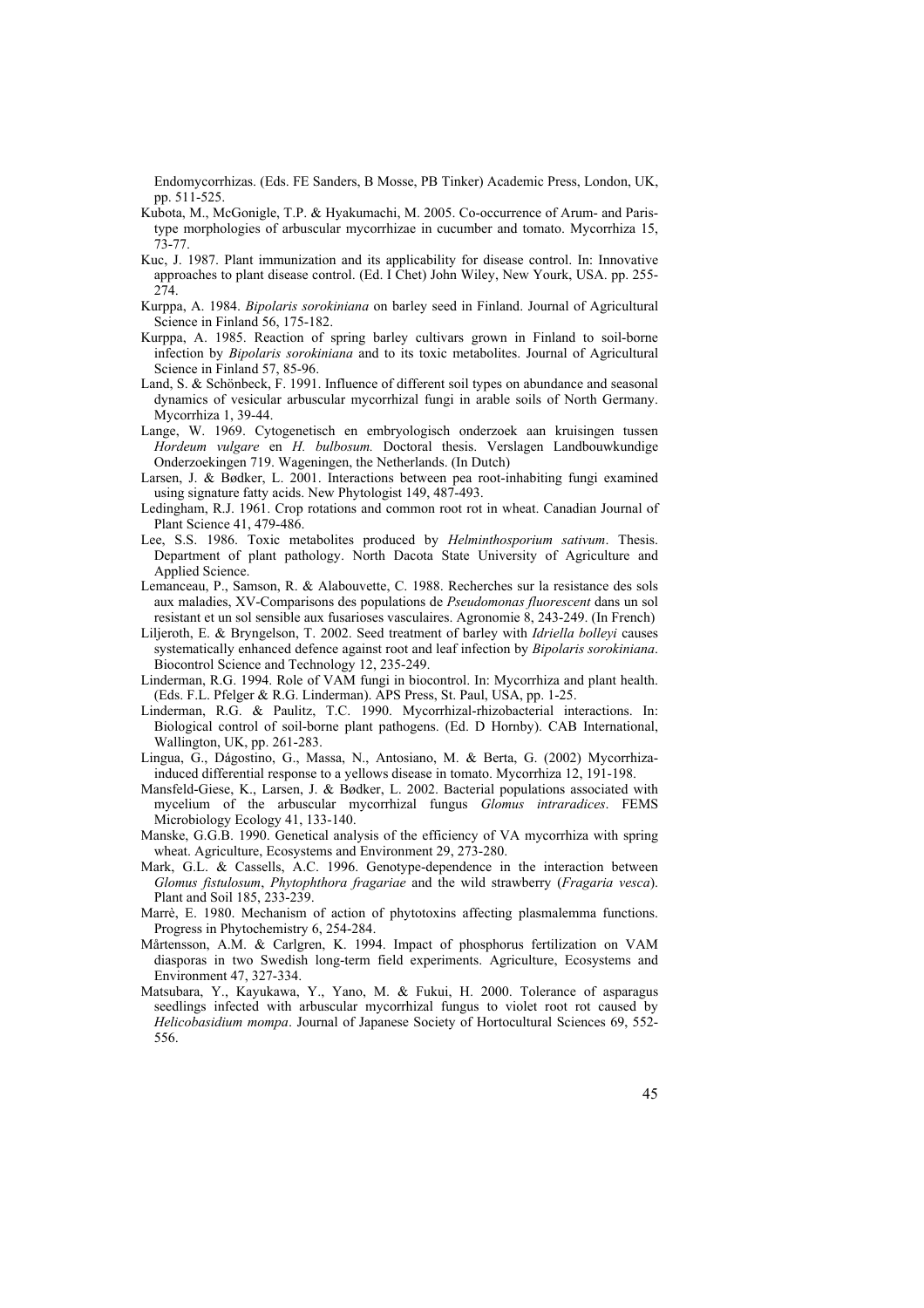- Matsubara, Y., Ohba, N. & Fukui, H. 2001. Effect of arbuscular mycorrhizal fungus infection on the incidence of Fusarium root rot in asparagus seedlings. Journal of Japanese Society of Hortocultural Sciences 70, 202-206.
- McAllister, C.B., García-Garrido, J.M., García-Romera, I., Godeas, A. & Ocampo, J.A. 1996. *In vitro* interactions between *Alternaria alternata*, *Fusarium equiseti* and *Glomus mosseae*. Symbiosis 20, 163-174.
- McAllister, C.B., García-Romera, I., Martin, J., Godeas, A. & Ocampo, J.A. 1995. Interaction between *Aspergillus niger* (van Tiegh.) and *Glomus mosseae* (Nicol. & Gerd.) Gerd. & Trappe. New Phytologist 129, 309-316.
- McGonigle, T.P. 1988. A numerical analysis of published field trials with vesiculararbuscular mycorrhizal fungi. Functional Ecology 2, 473-478.
- McGonigle, T.P. & Miller, M.H. 1999. Winter survival of extraradical hyphae and spores of arbuscular mycorrhizal fungi in the field. Applied Soil Ecology 12, 41-50.
- Mead, H.W. 1942. Environmental relationship in a seed-borne disease of barley caused by *Helminthosporium sativum* Pammel, King & Bakke. *Canadian Journal of Research 20*, 525-538.
- Mehta, Y.R. 1997. Constraints on the integrated management of Spot blotch of wheat, pp. 18-27. In: *Helminthosporium blight of wheat: Spot Blotch and Tan Spot*, pp. 18-27. (Eds. E. Duveiller, H.J. Dubin, J. Reeves & A. McNab). Proceedings of an international workshop held at CIMMYT, 9-14 February 1997. El Batan, Mexico. ISBN 970-648-001- 3.
- Menge, J.A., Johnson, E.L.V. & Minassian, V. 1979. Effect of heat treatment and three pesticides upon the growth and reproduction of the mycorrhizal fungus *Glomus fasciculatus*. *New Phytologist 82*, 473-480.
- Mercier, J. & Wilson, C.L. 1994. Colonization of apple wounds by naturally occurring microflora and introduced *Candida oleophila* and their effect on infection by *Botrytis cinerea* during storage. *Biological Control 4*, 138-144.
- Meyer, J.M. & Dehne, H.W. 1986. The influence of VA mycorrhizae on biotrophic leaf pathogens. In: *Physiological and genetical aspects of mycorrhizae*. (Eds. V Gianinazzi Pearson & S Gianinazzi). Institut National de la Recherche Agronomique, Paris, France, pp. 781-786.
- Miller, D.D., Domoto, P.A. & Walker, C. 1985. Mycorrhizal fungi at eighteen apple rootstock plantings in the United States. New Phytologist 100, 379-391.
- Modjo HS & Hendrix JW (1986) The mycorrhizal fungus *Glomus macrocarpun* as a cause of tobacco stunt disease. *Phytopathology 76*, 688-691.
- Molina, R. 1979. Ectomycorrhizal colonization of containerized Douglas-fir and Lodgepole pine seedlings with six isolates of *Pisolithus tinctorius*. *Forest Science 25*, 585-590.
- Molina, R., Massicotte, H. & Trappe, J.M. 1992. Specificity phenomena in mycorrhizal symbiosis: community-ecological consequences and practical implications. In: *Mycorrhizal functioning: an integrative plant-fungal process*. (Ed. MF Allen). Chapman and Hall, New York, USA, pp. 357-423.
- Morel, M.M. & Martin, G. 1952. Guérison de Dahlias atteints d'une maladie á virus. *Comptes rendus hebdomadaires des séances de l'Académie des sciences 235*, 1324-1325. (In French)
- Mosse, B. & Hepper, C.M. 1975. Vesicular-arbuscular infections in root organ cultures. *Physiological Plant Pathology 5*, 215-223.
- Mugnier, J. & Mosse, B. 1987. Vesicular-arbuscular mycorrhizal infection in transformed root-inducing T-DNA roots grown axenically. Phytopathology 77, 1045-1050.
- Newman, E.I. 1988. Mycorrhizal links between plants: Their functioning and ecological significance. *Advances in Ecological Research 18*, 243-270.
- Newsham, K.K., Fitter, A.H. & Watkinson, A.R. 1994. Root pathogenic and arbuscular mycorrhizal fungi determine fecundity of asymptomatic plants in the field. *Journal of Ecology 82*, 805-814.
- Nilsson, P., Åkesson, H., Jansson, H.B. & Odham, G. 1993. Production and release of the phytotoxin prehelminthosporol by *Bipolaris sorokiniana* during growth. *FEMS Microbiology Ecology 102*, 91-98.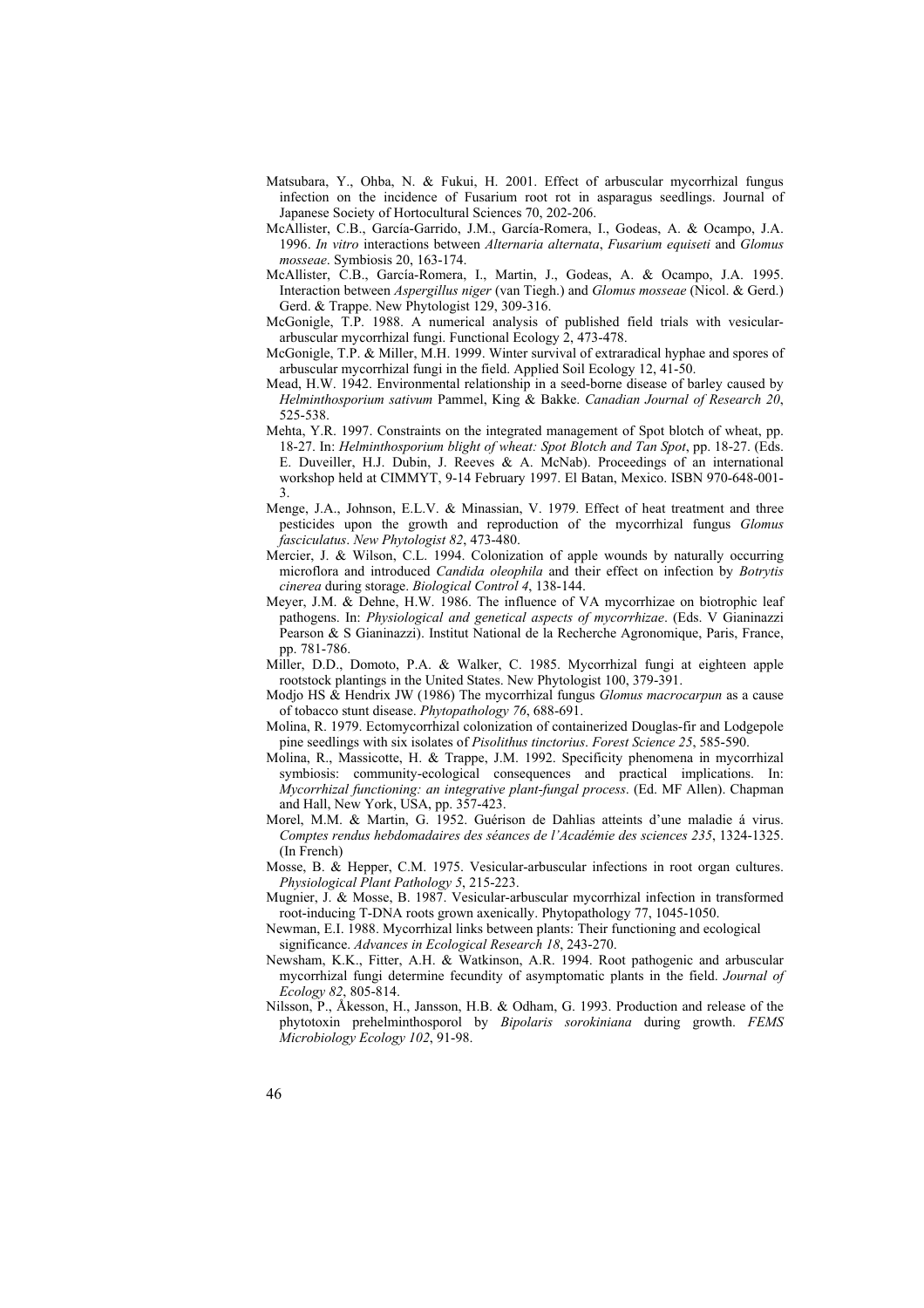- Norman, J.R., Atkinson, D. & Hooker, J.E. 1996. Arbuscular mycorrhizal fungal-induced alteration to root architecture in strawberry and induced resistance to the root pathogen *Phytophthora fragariae. Plant and Soil 185*, 191-198.
- Norman, J.R. & Hooker, J.E. 2000. Sporulation of *Phytophthora fragariae* shows greater stimulation by exudates of non-mycorrhizal than mycorrhizal strawberry roots. *Mycological Research 104*, 1069-1073.
- Oehl, F., Sieverding, E., Ineichen, K., Mäder, P., Boller, T. & Wiemken, A. 2003. Impact of land use intensity on the species diversity of arbuscular mycorrhizal fungi in agroecosystems of central Europe. *Applied and Environmental microbiology 69*, 2816- 2824.
- Olofsson, B. 1976. Investigations on *Drechslera* species in barley and oats. *Meddelanden Statens växtskyddsanstalt 16* (172), 323-425. (In Swedish with English summary)
- Olvång H (2002) Utsädesburna sjukdomar på jordbruksväxter och skadedjur som motverkas genom betning. Jordbruksverket, *Jordbruksinformation 8-2000*, 2:a upplagan, KalmarSund Tryck, Kalmar, Sweden. (In Swedish)
- Paul, E.A. & Kucey, R.M.N. 1981. Carbon flow in plant microbial associations photosynthesis. *Science 213*, 473-474.
- Pearson, J.N. & Jakobsen, I. 1993. The relative contribution of hyphae and roots to phosphorus uptake by arbuscular mycorrhizal plants, measured by dual labelling with  $^{32}P$ and 33P. *New Phytologist 124*, 489-494.
- Perry DA, Amaranthus MP, Borchers JG, Borchers SL & Brainers RE (1989) Bootstrapping in ecosystem. Bioscience 39, 230-237.
- Piening, L.J. 1973. Differential yield response of ten barley cultivars to common root rot. *Canadian Journal of Plant Sciences 53*, 763-764.
- Plenchette, C., Fortin, J.A. & Furlan, V. 1983. Growth response of several plant species to mycorrhizae in a soil of moderate P-fertility I; Mycorrhizal dependency under field conditions. *Plant and Soil 70*, 199-209.
- Rabatain, S.C. & Stinner, B.R. 1989. The significance of vesicular-arbuscular mycorrhizal fungi-soil macroinvertebrate interactions in agroecosystems. *Agriculture Ecosystem and Environment 27*, 195-204.
- Raemaekers, R. 1991. *Contribution to the epidemiology of Bipolaris sorokiniana diseases and the development of rainfed wheat, a new crop in Zambia*. Dissertationes de agricultura, faculteit der landbouwwetenschappen, katholieke universiteit te Leuven, Belgium.
- Read, D.J. 1992. The mycorrhizal mycelium. In: *Mycorrhizal Functioning*. (Ed. MF Allen) Chapman and Hall, London, UK, pp. 102-133.
- Read, D.J. 1998. Mycorrhiza the state of the art. In: *Mycorrhiza: structure, function, molecular biology and biotechnology.* (Eds. A Varma & B Hock). Springer-Verlag, Berlin, Germany.
- Read, D.J. 2002. Towards ecological relevance progress and pitfalls in the path towards an understanding of mycorrhizal functions in nature. In: *Mycorrhizal ecology*. (Eds. MGA van der Heijden & IR Sanders). Ecological studies 157. Springer-Verlag, Berlin, Germany, pp. 3-29.
- Read, D.J., Francis, R. & Finlay, R.D. 1985. Mycorrhizal mycelia and nutrient cycling in plant communities. In: *Ecological interactions in soil*. (Eds. AH Fitter, D Atkinson, DJ Read and MB Uscher). Blackwell Scientific, Oxford, UK, pp. 193-217.
- Read, D.J., Koucheki, H.K. & Hodgson, J. 1976. Vesicular-arbuscular mycorrhiza in natural vegetation systems I; The occurrence of infection. *New Phytologist 77*, 641-653.
- Redecker, D., Kodner, R. & Graham, L.E. 2000. Glomalean fungi from the Ordovician. *Science 289*, 1920-1921.
- Redhead, J.F. 1977. Endotrophic mycorrhizas in Nigeria: species of Endogonaceae and their distribution. *Transactions of the British Mycological Society 69*, 275-280.
- Reeves, F.B., Wagner, D., Moorman, T. & Kiel, J. 1979. The role of endomycorrhizae in revegetation practices in the semi-arid west I; A comparison of incidence of mycorrhizae in severely disturbed vs. natural environments. *American Journal of Botany 66*, 6-13.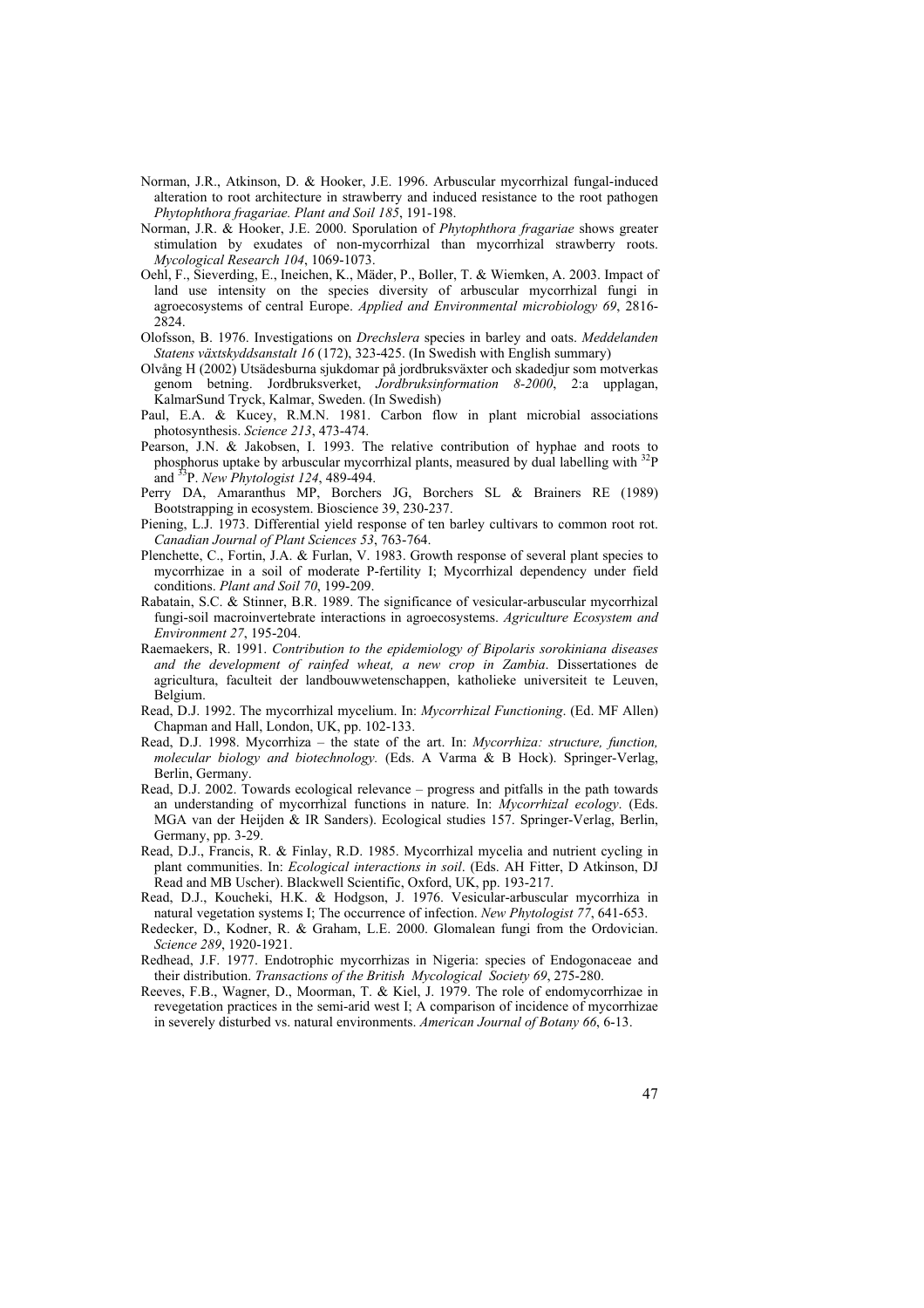- Reis, E.M. 1990. Control of diseases of small grains by rotation and management of crop residues in southern Brazil. Proceedings of the international workshop on conservation tillage systems, Passo Fundo, Brazil, pp. 140-146.
- Remy, W., Taylor, T.N., Hass, H. & Kerp, H. 1994. Four hundred million-years-old vesicular arbuscular mycorrhizae. *Proceedings of the National Academy of Science, USA 91*, 11841-11843.
- Rivera-Becerril, F., Calantzis, C., Turnau, K., Caussanel, J.-P., Belimov, A.A., Gianinazzi, S., Strasser, R.J. & Gianinazzi-Pearson, V. 2002. Cadmium accumulation and buffering of cadmium-induced stress by arbuscular mycorrhiza in three *Pisum sativum* L. genotypes. *Journal of Experimental Botany 53*, 1177-1185.
- Roberts, R.G. 1990. Postharvest biological control of gray mold of apple by *Cryptococcus laurentii. Phytopathology 80*, 526-530.
- Ross, J.P. 1972. Influence of Endogone mycorrhiza on phytophthora rot of soybean. *Phytopathology 62*, 896-897.
- Rovira, A.D. 1969. Plant root exudates. *Botanical Review 35*, 35-57.
- Rovira, A.D. & Davey, C.B. 1974. Biology of the rhizosphere. In: *The plant root and its environment.* (Ed. EW Carson). University Virginia Press, Charlottesville, USA, pp.153- 204.
- Russell, J. & Bulman, S. 2005. The liverwort *Marchantia foliacea* forms a specialized symbiosis with arbuscular mycorrhizal fungi in the genus *Glomus.* New Phytologist 165, 567-579.
- Ryals J, Uknes S & Ward E (1994) Systemic acquired resistance. *Plant Physiology 104*, 1109-1112.
- Ryals, J.A., Neuenschwander, U.H., Willits, M.G., Molina, A., Steiner, H-Y. & Hunt, M.D. (1996) Systemic acquired resistance. *The Plant Cell 8*, 1809-1819.
- Ryder, T.B., Hedrick, S.A., Bell, J.N., Liang, X., Clouse, S.D. & Lamb, C.J. 1987. Organization and differential activation of a gene family encoding the plant defense enzyme chalcone synthase in *Phaseolus vulgaris. Molecular and General Genetics 210*, 219-233. Saari, E.E. 1997. Leaf Blight diseases and associated soilborne fungal pathogens of wheat
- in South and Southeast Asia. In: *Helminthosporium blight of wheat: Spot Blotch and Tan Spot*, pp. 37-51. (Eds. E Duveiller, HJ Dubin, J Reeves & A McNab). Proceedings of an international workshop held at CIMMYT, 9-14 February 1997. El Batan, Mexico. ISBN 970-648-001-3.
- Saif, S.R. 1986. Vesicular-arbuscular mycorrhizae in tropical forage species as influenced by season, soil texture, fertilizers, host species and ecotypes. *Angewandte Botanik 60*, 125-139.
- Schenck, N.C. & Péres, Y. 1990. *Manual for the identification of VA mycorrhizal fungi*, 3rd edition. Synergistic Publications, Gainesville, Florida, USA. 241 pp.
- Schenck, N.C., Siqueira, J.O. & Oliveira, E. 1989. Changes in the incidence of VA mycorrhizal fungi with changes in ecosystems. In: *Interrelationship between microorganisms and plants in soil*. (Eds. V Vancura & F Kunc) Elseiver, New York, USA, pp. 125-129.
- Scher, F.M. & Baker, R. 1982. Effect of *Pseudomonas putida* and a synthetic iron chelator on induction of soil suppressiveness to fusarium wilt pathogens. *Phytopathology 72*, 1567-1573.
- Schüßler, A., Schwarzott, D. & Walker, C. 2001. A new fungal phylum, the Glomeromycota: phylogeny and evolution. *Mycological Research 105*, 1413-1421.
- Schüßler, A. 2005. http:// www. tu-darmstadt. de/ fb/ bio/ bot/ schuessler/ amphylo/ amphylogeny.html (Read August 2005)
- Shachar-Hill, Y., Pfeffer, P.E., Douds, D., Osman, S.F., Doner, L.W. & Ratcliffe, R.G. 1995. Partitioning of intermediate carbon metabolism in VAM colonized leek. Plant Physiology 108, 7-15.
- Shaul, O., Galili, S., Volpin, H., Ginzberg, I., Elad, Y., Chet, I. & Kapulnik, Y. 1999. Mycorrhiza-induced changes in disease severity and PR protein expression in tobacco leaves. *Molecular Plant-Microbe Interactions 12*, 1000-1007.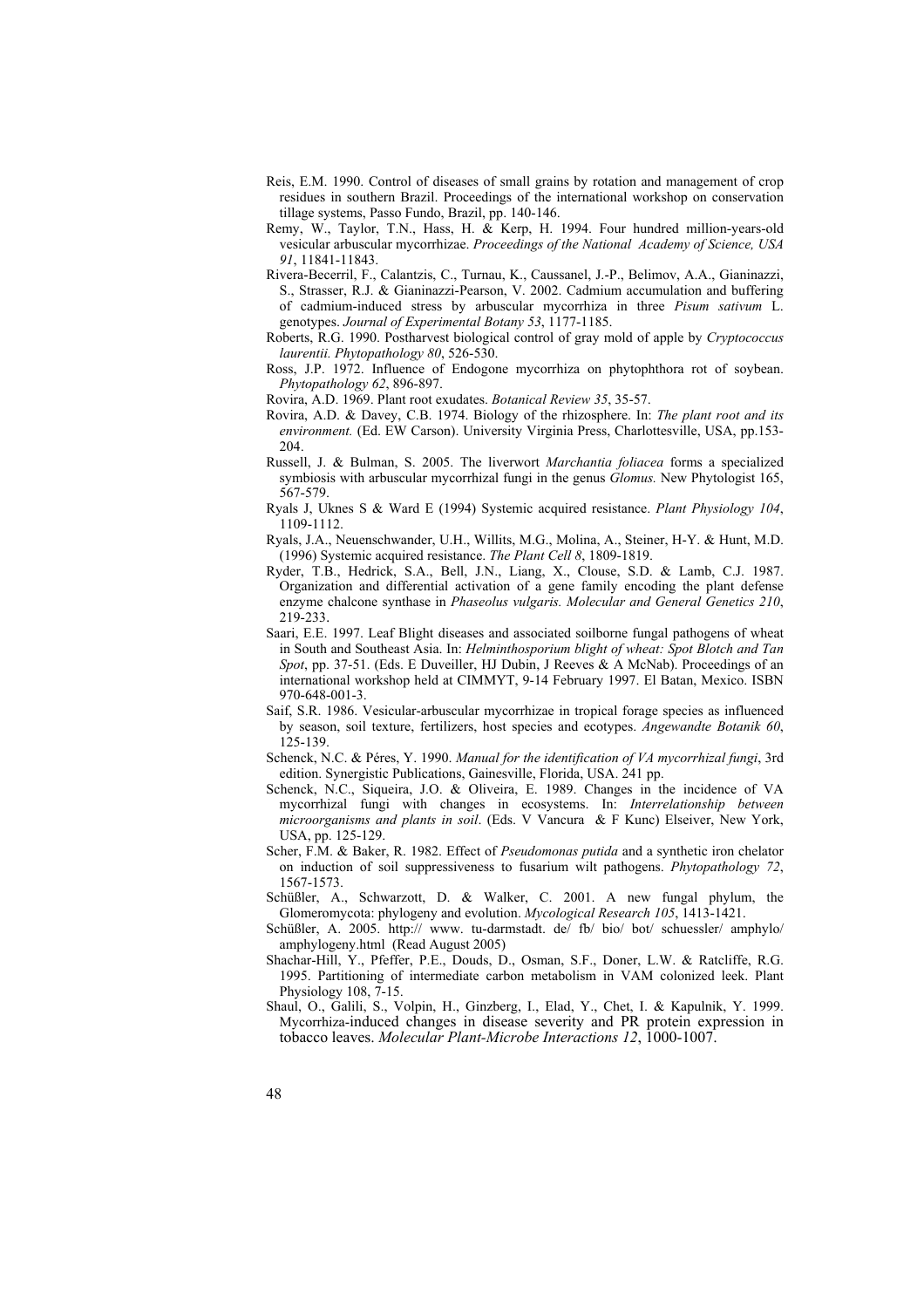- Sieverding, E. 1990. Ecology of VAM fungi in tropical agroecosystems. *Agriculture, Ecoosystems and Environment 29*, 369-390.
- Siqueira, J.O., Colozzi-Filho, A. & Oliveira, E. 1989. Occurencia de micorrizas vesiculoarbusculares em agro e ecossistemas naturais do estado de minas gerais. *Pesquisa Agropecuaria Brasileira 24*, 1499-1506. (In Portuguese)
- Sivanesan, A. & Holliday, P. 1981. *Cochliobolus sativus*. *CMI Descriptions of pathogenic fungi and bacteria 71* (701).
- Smith, S.E. & Dickson, S. 1991. Quantification of active vesicular-arbuscular mycorrhizal infection using image analysis and other techniques. *Australian Journal of Plant Physiology 18*, 637-648.
- Smith, S.E. & Read, D.J. 1997. *Mycorrhizal Symbiosis*. 2nd edition. Academic Press, San Diego, USA. 605 pp.
- Solaiman, M.D. & Saito, M. 1997. Use of sugars by intraradical hyphae of arbuscular mycorrhizal fungi revealed by radiorespirometry. New Phytologist 136, 533-538.
- Spanu, P., Boller, T., Ludwig, A., Wiemken, A., Faccio, A. & Bonfante-Fasolo, P. 1989. Chitinase in roots of mycorrhizal *Allium porrum*: regulation and location. *Planta 177*, 447-455.
- Spanu, P. & Bonfante-Fasolo, P. 1988. Cell wall bound peroxidase activity in roots of mycorrhizal *Allium porrum* L. *New Phytologist 109*, 119-124.
- Sprague, R. 1950. *Diseases of cereals and grasses in North America*. Ronald Press, New York, USA.
- Spurr, H.W. & Kiesling, R. 1961. Field and host studies of parasitism by *Helminthosporium sorokinianum. Plant Disease Reporter 45*, 941-943.
- St-Arnaud, M., Hamel, C., Vimard, B., Caron, M. & Fortin, J.A. 1997. Inhibition of *Fusarium oxysporum* f. sp. *dianthi* in the non-VAM species *Dianthus caryophyllus* by coculture with *Tagetes patula* companion plants colonized by *Glomus intraradices*. *Canadian Journal of Botany 75*, 998-1005.
- Stack, R.W. 1982. Yield losses in spring barley due to common root rot in Eastern North Dakota. *Phytopathology 72*, 1139-1140.
- Statistics Sweden. 2000. *Yearbook of agricultural statistics,* Bulls Tryckeriaktiebolag, Halmstad, Sweden. (In Swedish with English summary)
- Statistics Sweden. 2004. *Yearbook of agricultural statistics 2004 including food statistics*, SCB-Tryck, Örebro, Sweden. (In Swedish with English summary)
- Stotzky, G. & Schenck, S. 1976. Observations on organic volatiles from germinating seeds and seedlings. *American Journal of Botany 63*, 798-805.
- Sutton, J.C. & Sheppard, B.R. 1976. Aggregation of sand dune soil by endomycorrhizal fungi. *Canadian Journal of Botany 54*, 326-333.
- Sylvia, D.M. & Neal, L.H. 1990. Nitrogen affects the phosphorus response of VA mycorrhiza. *New Phytologist 115*, 303-310.
- Tester, M., Smith, S.E. & Smith, F.A. 1987. The phenomenon of "nonmycorrhizal" plants. *Canadian Journal of Botany 65*, 419-431.
- Thompson, J.P. 1987. Decline of vesicular-arbuscular mycorrhizae in long fallow disorder of field crop and its expression in phosphorus deficiency of sunflower. *Australian Journal of Agricultural Research 38*, 847-867.
- Thompson, J.P. 1990. Soil sterilization methods to show VA-mycorrhizae aid P and Zn nutrition of wheat in vertisols. *Soil Biology and Biochemistry 22*, 229-240.
- Thompson, J.P. 1991. Improving the mycorrhizal condition of the soil through cultural practices and effects on growth and phosphorus uptake by plants. In: *Phosphorus nutrition of grain legumes in the semi-arid tropics*. (Eds. C. Johansen, Lee, K.K. & Sahrawat, K.L.). International Crops Research Institute for the Semi-Arid Tropics, Andhra Patancheru, India, pp. 117-137.
- Thompson, J.P. & Wildermuth, G.B. 1989. Colonisation of crop and pasture species with vesicular-arbuscular mycorrhizal fungi and a negative correlation with root infection by *Bipolaris sorokiniana*. *Canadian Journal of Botany 67*, 687-693.
- Tisdall, J.M. 1991. Fungal hyphae and structural stability of soil. *Australian Journal of Soil Research 29*, 729-743.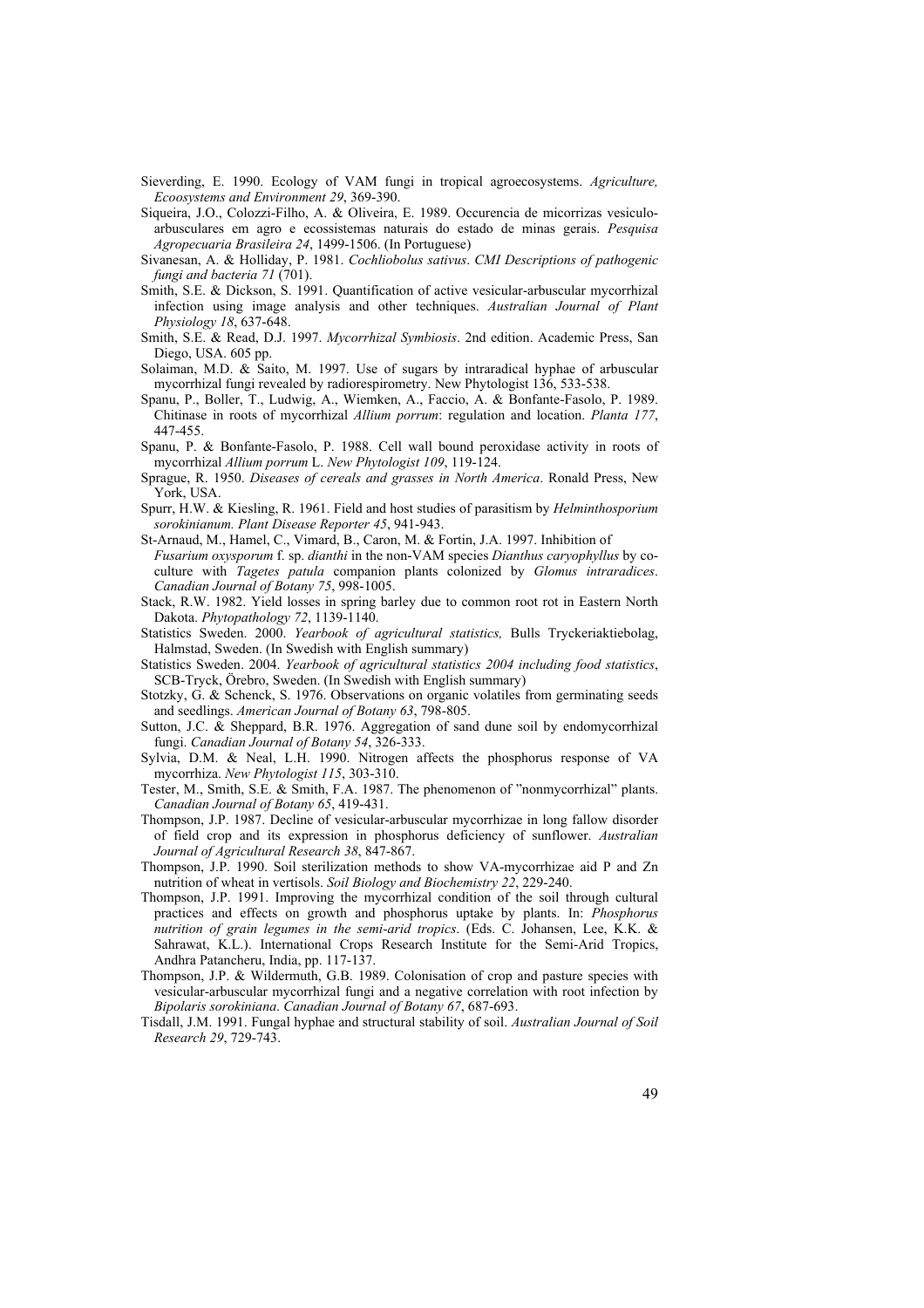- Tisdall, J.M. 1994. Possible role of soil micro-organisms in aggregation of soils. *Plant and Soil 159*, 115-121.
- Tisdall, J.M. & Oades, J.M. 1979. Stabilisation of soil aggregates by the root systems of ryegrass. *Australian Journal of Soil Research 17*, 429-441.
- Tonin, C., Vandenkoornhuyse, P., Joner, E.J., Straczek, J. & Leyval, C. 2001. Assessment of arbuscular mycorrhizal fungi diversity in the rhizosphere of *Viola calaminaria* and effect of these fungi on heavy metal uptake by clover. *Mycorrhiza 10*, 161-168.
- Toth, R., Page, T. & Castleberry, R. 1984. Differences in mycorrhizal colonization of maize selections for high and low ear leaf phosphorus. *Crop Science 24*, 994-996.
- van der Heijden, M.G.A., Klironomos, J.N., Ursic, M., Moutoglis, P., Streitwolf-Engel, R., Boller, T., Wiemken, A. & Sanders, I.R. 1998a. Mycorrhizal fungal diversity determines plant biodiversity, ecosystem variability and productivity. *Nature 396*, 69-72.
- van der Heijden, M.G.A., Boller, T., Wiemken, A. & Sanders, I.R. 1998b. Different arbuscular mycorrhizal fungal species are potential determinants of plant community structure. *Ecology 79*, 2082-2091.
- van der Heijden, E.W. & Kuyper, T.W. 2001. Does origin of mycorrhizal fungus or mycorrhizal plant influence effectiveness of the mycorrhizal symbiosis? *Plant and Soil 230*, 161-174.
- van der Heijden, M.G.A. 2002. Arbuscular mycorrhizal fungi as a determinant of plant diversity: in search of underlying mechanisms and general principles. In: *Mycorrhizal ecology.* (Eds. MGA van der Heijden & IR Sanders). Ecological studies 157, Springer-Verlag, Berlin, Germany. pp. 243-265.
- van Loon, L.C., Bakker, P.A.H. & Pieterse, C.M.J. 1998. Systemic resistance induced by rhizosphere bacteria. *Annual Review of Phytopathology 36*, 453-483.
- Vandenkoornhuyse, P., Husband, R., Daniell, T. J., Watson, I.J., Duck, J.M., Fitter, A.H. & Young, J.P.W. 2002. Arbuscular mycorrhizal community composition associated with two plant species in a grassland ecosystem. *Molecular Ecology 11*, 1555-1564*.*
- Vendrig, J.C. 1956. De levenscyclus van *Helminthosporium sativum* P., K & B op tarwe en gerst. *Tijdschrift over Plantenziekten 62*, 30. (In Dutch)
- Vestberg, M. 1995. Occurrence of some Glomales in Finland. *Mycorrhiza 5*, 329-336.
- Vestberg, M. 1999. Occurrence of arbuscular mycorrhizal fungi in different cropping systems at Cochabamba, Bolivia. *Agricultural and Food Science in Finland 8*, 309-318.
- Vierheilig, H., Garcia-Garrido, J.M., Wyss, U. & Piché, Y. 2000. Systemic suppression of mycorrhizal colonisation of barley roots already colonized by AM fungi. *Soil Biology and Biochemistry 32*, 589-595.
- Vivekanandan, M. & Fixen, P.E. 1991. Cropping systems effects on mycorrhizal colonization, early growth, and phosphorus uptake of corn. *Soil Science Society of American Journal 55*, 136-140.
- von Ammon, H.U. 1963. Über einige arten aus den Gattungen Pyrenophora fries und Cochliobolus Drechler mit Helminthosporium als Nebenfruchtform. *Phytopathologische Zeitschrift 47*, 244-300. (In German with English summary)
- Walker, C., Mize, C.W. & McNabb, Jr.H.S. 1982. Populations of endogonaceous fungi at two locations in central Iowa. *Canadian Journal of Botany 60*, 2518-2529.
- Walker, C. & Trappe, J.M. 1993. Names and epithets in the *Glomales* and *Endogonales*. Mycological Research 97, 339-344.
- Walker, C. & Vestberg. M. 1998. Synonymy amongst the arbuscular mycorrhizal fungi: *Glomus claroideum*, *G. maculosum*, *G. multisubstenum* and *G. fistulosum*. *Annals of Botany 82*, 601-624.
- Warner, A. & Mosse, B. 1983. Spread of vesicular-arbuscular mycorrhizal fungi between separate root systems. *Transaction of the British Mycological Society 80*, 353-354.
- Whipps, J.M. 2004. Prospects and limitations for mycorrhizas in biocontrol of root pathogens. *Canadian Journal of Botany 82*, 1198-1227.
- Whitfield, F.B., Shea, S.R., Gillen, K.J. & Shaw, K.J. 1981. Volatile compounds from the roots of *Acacia pulchella* R. Br. and their effect on *Phytophthora cinnamomi* Rands. *Australian Journal of Botany 29*, 195-208.
- Whittle, A.M. 1977. *Cochliobolus sativus* on barley in Scotland. *Plant Pathology 26*, 67-74.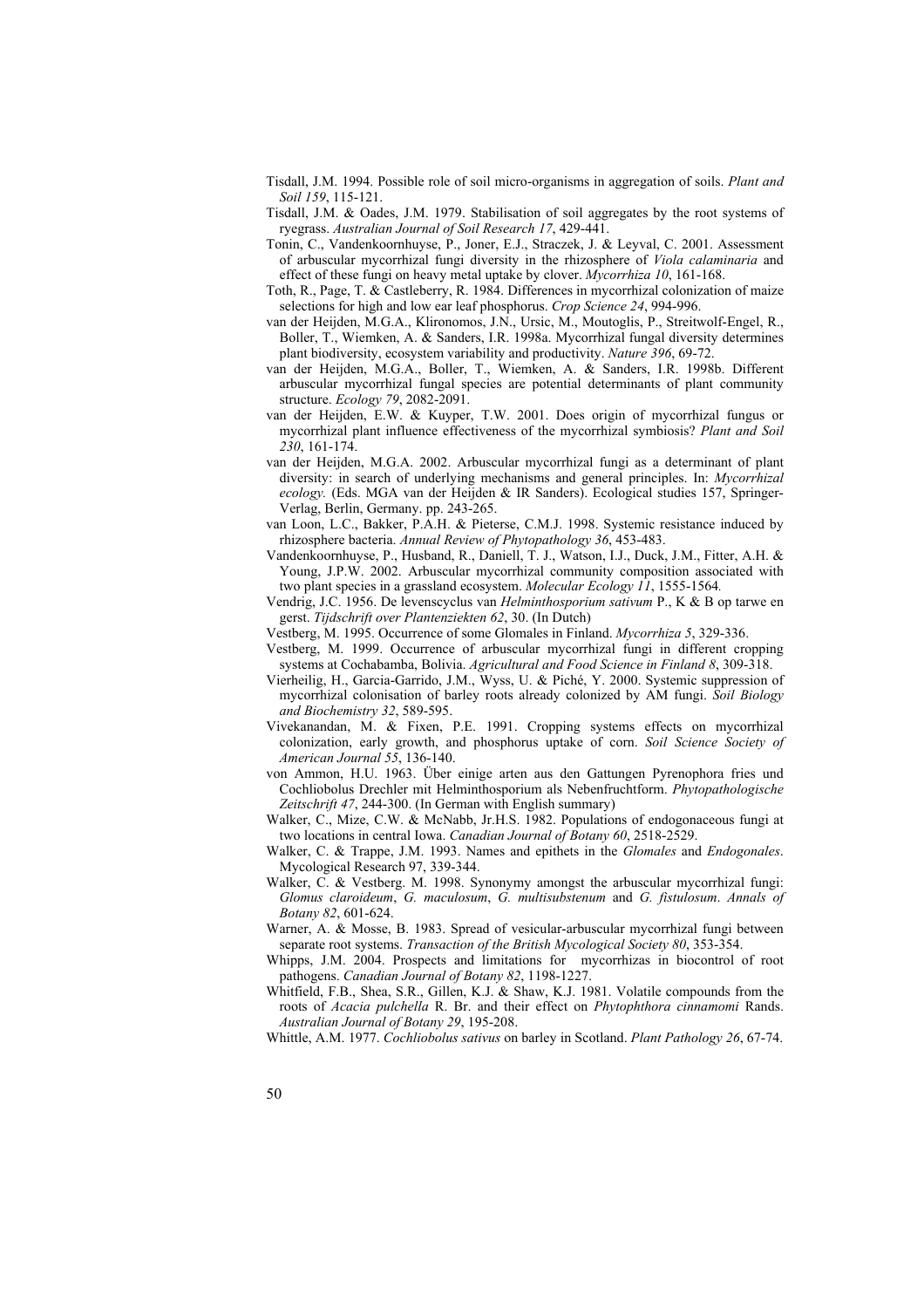- Wildermuth, G.B. & MacNamara, R.B. 1987. Susceptibility of winter and summer crops to root and crown infections by *Bipolaris sorokiniana*. *Plant Pathology 36*, 481-491.
- Wilson, C.L. & Wisniewski, M.E. 1989. Biological control of postharvest diseases of fruits and vegetables: an emerging technology. *Annual Review of Phytopathology 27*, 425-441.
- Wisniewski, M.E., Wilson, C.L. & Hershberger, W. 1989. Characterization of inhibition of *Rhizopus stolonifer* germination and growth by *Enterobacter cloacae*. *Canadian Journal of Botany 67*, 2317-2323
- Wyss, P., Boller, T.H. & Wiemken, A. 1992. Testing the effect of biological control agents on the formation of vesicular arbuscular mycorrhiza. *Plant and Soil 147*, 159-162.
- Yadav B (1981) Behaviour of *Cochliobolus sativus* during its infection of barley and wheat leaves. Australian Journal of Botany 29, 71-79.
- Yeung, E.C., Thorpe, T.A. & Jensen, C.J. 1981. *In vitro* fertilization and embryo culture. In: *Plant tissue culture, methods and applications in agriculture.* pp. 253-271. (Ed. Thorpe). Academic Press Inc., New Yourk, USA. Proceedings of a symposium based on the UNESCO training course on plant tissue culture, methods and applications in agriculture, 8-22 November 1978. Sao Paolo, Brazil.
- Young, J.L., Davis, E.A. & Rose, S.L. 1985. Endomycorrhizal fungi in breeder wheats and triticale cultivars fiel-grown on fertile soil. *Agronomy Journal 77*, 219-224.
- Zangerl, A.R. & Berenbaum, M.R. 1995. Spatial, temporal, and environmental limits on xanthotoxin induction in wild parsnip foliage. *Chemoecology 5/6,* 37-42.
- Zhang, Z. & Yuen, G.Y. 1999. Biological control of *Bipolaris sorokiniana* on tall fescue by *Stenotrophomonas maltophilia* Strain C3. *Biological Control 89*, 817-822.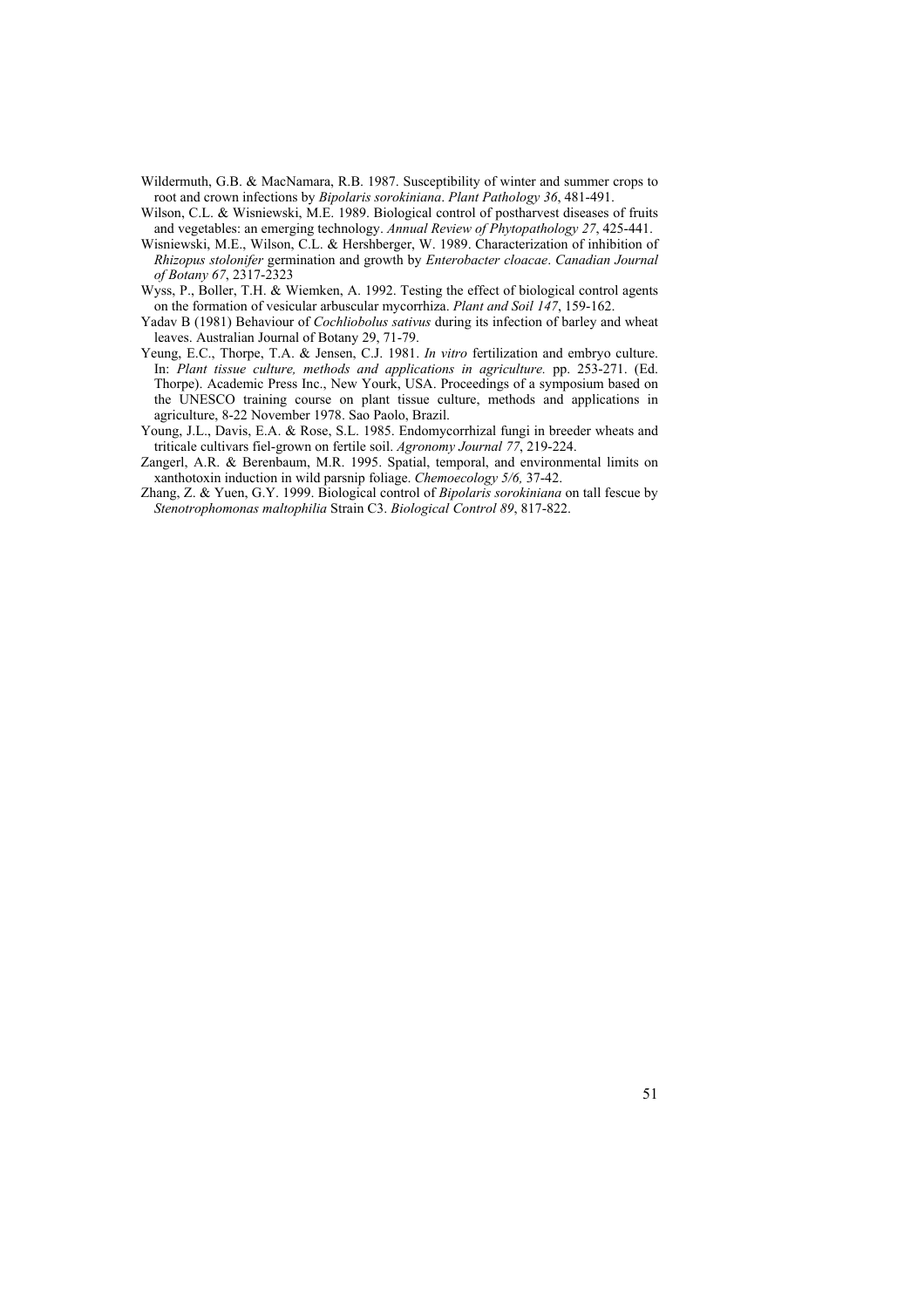# **TACKnowledgements**

### *This project was partially financed by the Swedish Farmers' Foundation for Agricultural Research (SLF).*

En rad personer har varit viktiga för att min avhandling nu finns i din hand. Först vill jag tacka min huvudhandledare Anna Mårtensson, en tuff och innovativ forskare med båda fötterna på jorden, men framförallt en handledare som vet hur man får en doktorand att växa som forskare och att ta sig ända fram till hatten! Mitt andra stora tack går till min biträdande handledare doc. Paula Persson som varit med och initierat projektet, kommit med kloka växtpatologiska synpunkter i mitt arbete och varit en god förebild som prefekt. Tack Louise Wärnberg, min mentor, tillika chef på Pharmacia Diagnostics. Du är en bra förebild i ledarskap! Många tänkvärda tankar om chefskap, företag, organisationer och relationer har du generöst delat med dig av. Ett tack också till doc. Sadhna Alström för intressanta diskussioner om interaktioner mellan mikroorganismer. Tack till prof. Jonathan Yuen, som hjälpt mig med statistik och läst artikelutkast och kappa och Dr Annika Djurle, min korridorsgranne, som svarat på alla dessa korta frågor. Tack till Doc. Mette Petersen, Dr Mauritz Vestberg och Prodekanus Jan Stenlid som granskat min avhandling och kommit med tips och synpunkter. Tack också till Hans Olvång, Lennart Johnsson och Christer Svensson för att ni delat med er av eran gedigna erfarenhet av svampsjukdomar på stråsäd! Prof. emeritus Bengt Eriksson, min handledare för examensarbetet om växtpatogena nematoder. Tack för din entusiasm och inspiration för arbete med "miniorganismer" och för att du redan då uppmuntrade mig att doktorera. Ett tack också till er forskare som trots att ni inte varit "mina" handledare ändå brytt er om mitt arbete och min arbetssituation (det lilla är ibland det stora). Ni är goda föredömen; Janne Lagerlöf, Birgitta Rämert och Janne Bengtsson, m.fl. Tack också till Mary McAfee för granskning av engelska språket i mina artiklar och min kappa. *Thank you all at the Centre for Mycorrhiza Research, New Delhi, India; Special thanks to Dr. Alok Adholeya, for introducing me to the methods in AM fungal research and for giving me the opportunity to work with your research group, and Dr Reena Singh and Dr Tano (don´t forget to contact me when you come to Sweden).* Tack också till prof. Roger Finlay, med forskargrupp, för kurs och diskussionstillfällen i ämnet mykorrhiza.

Bland det bästa med doktorandtiden är den speciella sammanhållning man får doktorander emellan. Anuschka Heeb, som vet vad som är viktigt i livet. Jag får tacka dig för alla peppnings samtal vi haft, för att vi delat både glada och "mindre glada" stunder och för att du delade rum med mig. Hanna Friberg, som varit med från början och följt de flesta berg och dalar. Tack för trevliga pratstunder och erfarenhetsutbyten, även i arbetshall och växthus. Eva Blixt, som har den rätta känslan för det livsviktiga, unika, tvärvetenskapliga ämnet Växtpatologi. Tack för att du bryr dig. Maria Viketoft, som visar ett stort engagemang för arbetet trots oändlig tid bakom mikroskopet. Tack bl.a. för våra samtal om intressanta organismer, både fritidsdito och arbetsdito. Maria Björkman, med förkärlek för norra Sverige (eller kanske främst en av dess invånare…) och katter! Tack för den värme du sprider. Tack också till övriga doktorander på och vid institutionen för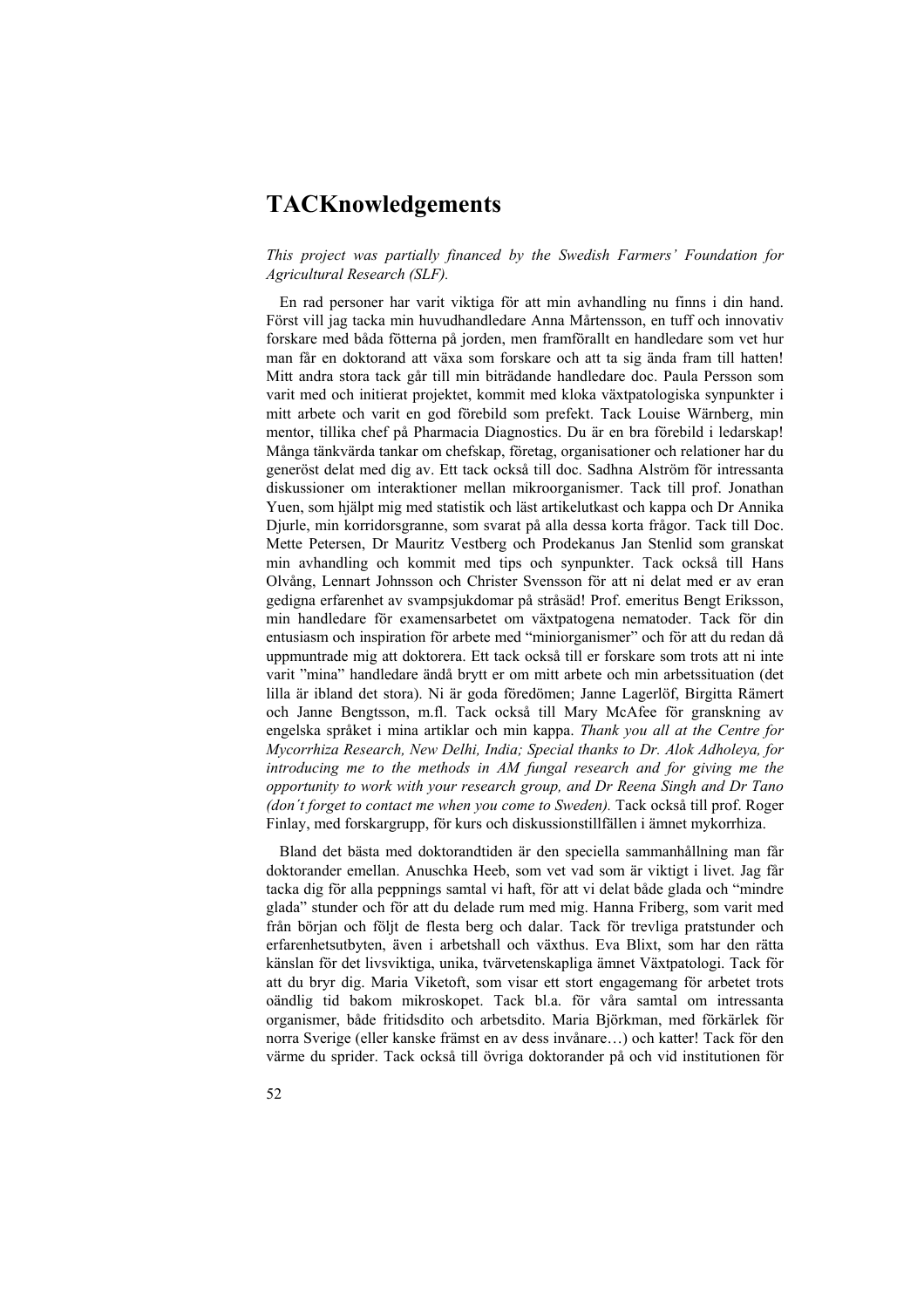trevliga fikastunder, kurser, taktiksnack, m.m., men främst naturligtvis veteskapliga diskussioner…; Alexandra, Erik, Tomas, C-G, Liv, Sara, Monica m.fl.! Tack också till Anki, Helena, Ingela, Mark och Örjan för att ni gav goda råd och spred både entusiasm och kritiskt tänkande den första tiden. När ni tog era lagerkransar och försvann så blev det liksom lite tomt framför mig på doktorspåret. Några relativt nyblivna doktorer har dock varit behjälplig under senare tid, vad gäller att ge råd och dåd inför avhandlingsarbete och disputation. Jag nämner några (men ni är fler!); Ulla, Niklas, Göran, och sist men viktigast i denna skara institutionens nya studierektor för forkarutbildningen Birgitta Mannerstedt-Fogelfors. *Thank you also all foreign PhD students who have been here full- or part time and enriched the department.* Sedan vill jag tacka alla andra förstås på institutionen och i huset som är viktiga länkar för en bra forskning; Janne, Anita, Per, Berit, Ing-Marie, Karin m.fl. Lena Färeby, tiotusen tack för din positiva personlighet och den vägledning du givit vid mitt arbete på lab! Tack också till Anna-Karin Widmark, som har stenkoll på allt på lab, som gärna diskuterar växtpatologiska frågeställningar och som har skänkt oss många berättelser vid fikabordet från sina strapatsrika cykel- och skidsemestrar.

Jag vill även tacka alla i doktorandråd, doktorandnämnd, fakultetsnämnd (2002), samt SLU:s styrelse (2003-2004) för ett lärorikt och trevligt samarbete för SLU:s och forskarutbildningens utveckling. Särskilt tack till Hans Arrendal som gör ett enastående arbete för doktorandernas situation.

Jag vill speciellt tacka; Åsa Bång, vi har lyckats hålla kontakt sedan barnsben och har även haft doktorerandet gemensamt, om än vid olika universitet. Det är guld värt med vänner som Du; Anna Nordblad, vilken lycka att vi började umgås under grundutbildningen. Du är en trevlig, stark kvinna och så likasinnad; Sofia Risberg, min "bästis" från gymnasietiden i Umeå; Lillemor Andersson, en driftig kvinna, tillika en länk till Härnösand, det praktiska jordbruket och dansen. Jag har länge planerat att jag på detta sätt vill tacka Lars Näsholm, Ulla och Hans Bång i orienteringsklubben Umedalens IF. Det var ni som var mina förebilder för agronomyrket. Ulla introducerade mig även till växtpatologin, något som verkade - och visade sig vara - väldigt spännande! Tack också till Anna Ullberg, Christine Schneede, Anna-Karin Johansson, Anna Jakobsson och många fler vänner och släktingar som är viktiga för uppladdning på fritiden…

Det allra viktigaste tacket tillägnar jag mina underbara föräldrar Marianne och Nils-Gunnar; Ni stöttar mig verkligen i allt jag tar mig för. Ni har givit mig en tro på mig själv, även om livet ibland sätter den på prov. Mamma har dessutom hjälpt mig vid min Sverige resa för att samla in jordprover till avhandlingsarbetet. Särskilt tack, postumt, till mina mor- och farföräldrar; Maja och Lage Blomström, samt Alice och Beril Sjöberg som väckt mitt intresse för odling och landsbygd. Ett tack också till min käre bror Jonas och till Hans föräldrar och syskon med familj. Ett extra tack till Dr Annika som känner till doktorerandets vedermödor och den akademiska världen. Till sist ett stort tack till min Hans som har funnits där för mig under hela min doktorandtid och som blivit en mästare i ämnet "Johannavetenskap".